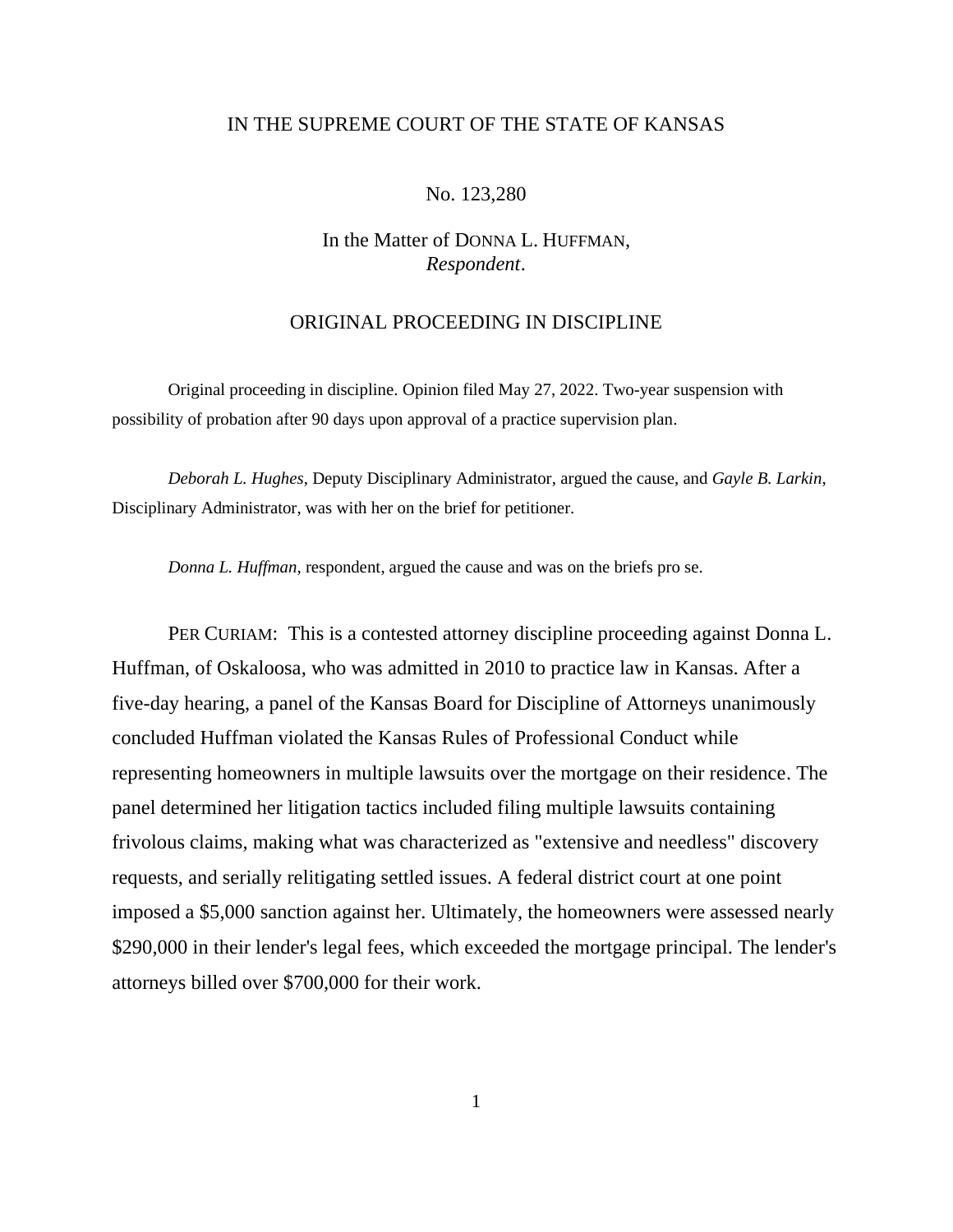The panel unanimously found Huffman violated KRPC 1.1 (competence) (2022 Kan. S. Ct. R. at 327); KRPC 3.1 (meritorious claims) (2022 Kan. S. Ct. R. at 390); KRPC 3.5 (impartiality and decorum of the tribunal) (2022 Kan. S. Ct. R. at 396); KRPC 8.2 (judicial and legal officials) (Kan. S. Ct. R. at 432); and KRPC 8.4 (misconduct) (2022 Kan. S. Ct. R. at 434). A majority of the panel recommends published censure, while a dissenting panel member recommends a 90-day suspension. The Office of the Disciplinary Administrator recommends indefinite suspension. Huffman challenges some factual findings and conclusions of law and recommends a private admonition.

We hold clear and convincing evidence establishes attorney misconduct as to KRPC 1.1 (competence), KRPC 3.1 (meritorious claims), and KRPC 8.4 (misconduct). A majority of the court rejects the panel's findings and conclusions as to KRPC 3.5 (impartiality and decorum of the tribunal) and KRPC 8.2 (judicial and legal officials) as being unsupported by clear and convincing evidence. A minority of the court would have found these additional violations.

Based on the violations found, we suspend Huffman from practicing law in this state for a period of two years, while granting her the possibility for probation after 90 days upon approval by the Disciplinary Administrator's office of a practice supervision plan for the remaining suspension period, all to be followed by a reinstatement hearing once she completes the two-year term. If a disagreement arises between Huffman and the Disciplinary Administrator's office over the practice supervision plan, either or both may file a motion with this court to resolve that dispute about the plan or compliance with its terms.

2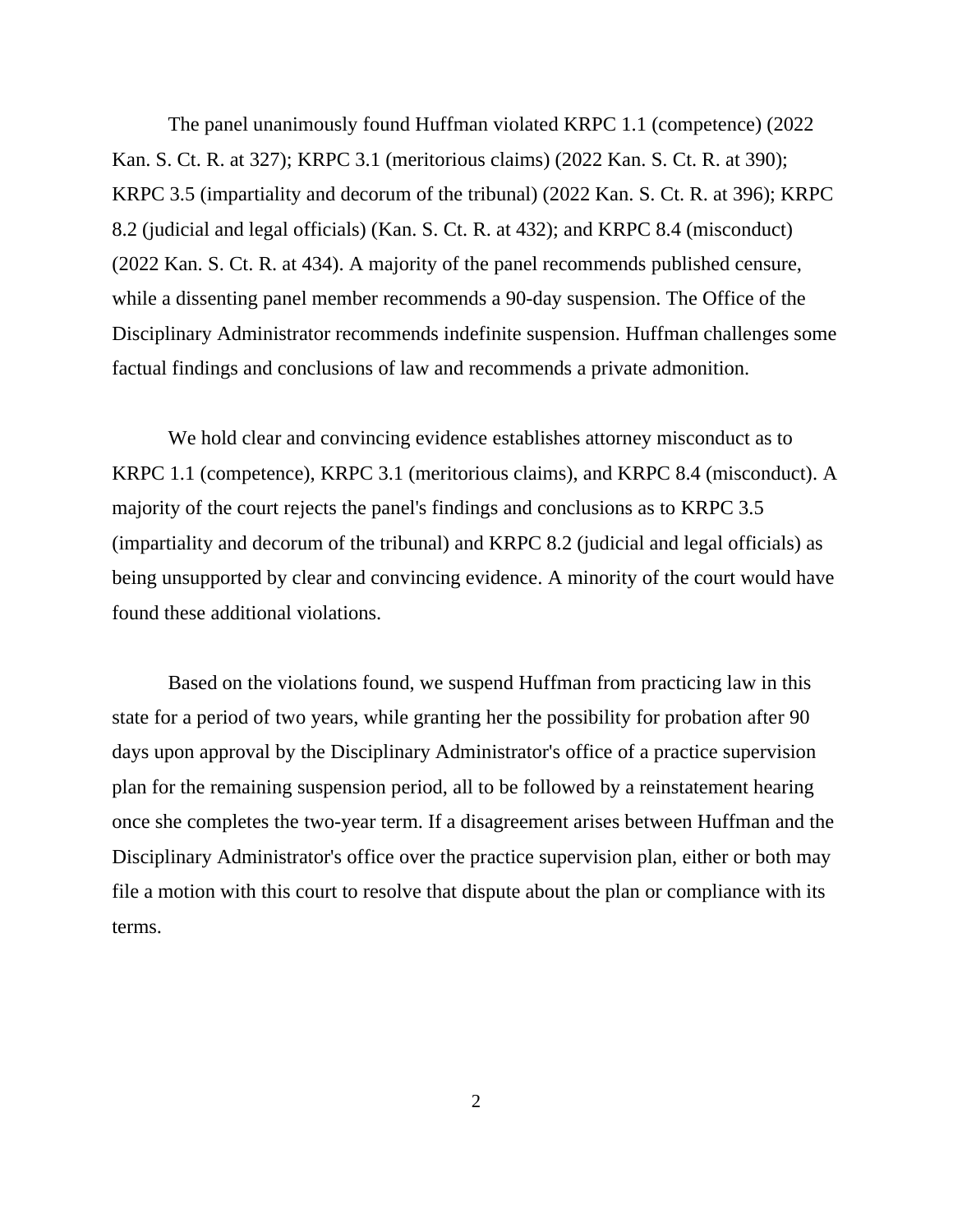#### PROCEDURAL BACKGROUND

The Disciplinary Administrator filed a formal complaint on January 10, 2019, and an amended complaint on September 4, 2019, alleging various KRPC violations against Huffman. She filed an answer on February 19, 2019. The panel conducted hearings on November 6-8 and December 19-20, 2019. She appeared pro se. The panel issued a 71 page final hearing report. It provides in relevant part:

### *"Findings of Fact*

#### "Background Facts

"46. The hearing panel finds the following facts, by clear and convincing evidence:

"47. In 2008, R.B. obtained a variable rate loan in the amount of \$184,222.00 from Security National Mortgage Company to purchase a home and signed a promissory note to that effect. R.B. is listed as the only borrower and only he signed the note. However, the note was secured by a mortgage signed by both R.B. and his wife, S.B. Wells Fargo serviced the loan and eventually came to own the promissory note. R.B. and S.B. made regular monthly payments.

"48. In May, 2009, R.B. applied with Wells Fargo to refinance the house. According to a computerized system of recording communications, employees of Wells Fargo made contact with R.B. as follows:

a. On May 15, 2009, C.M. completed the welcome call with R.B.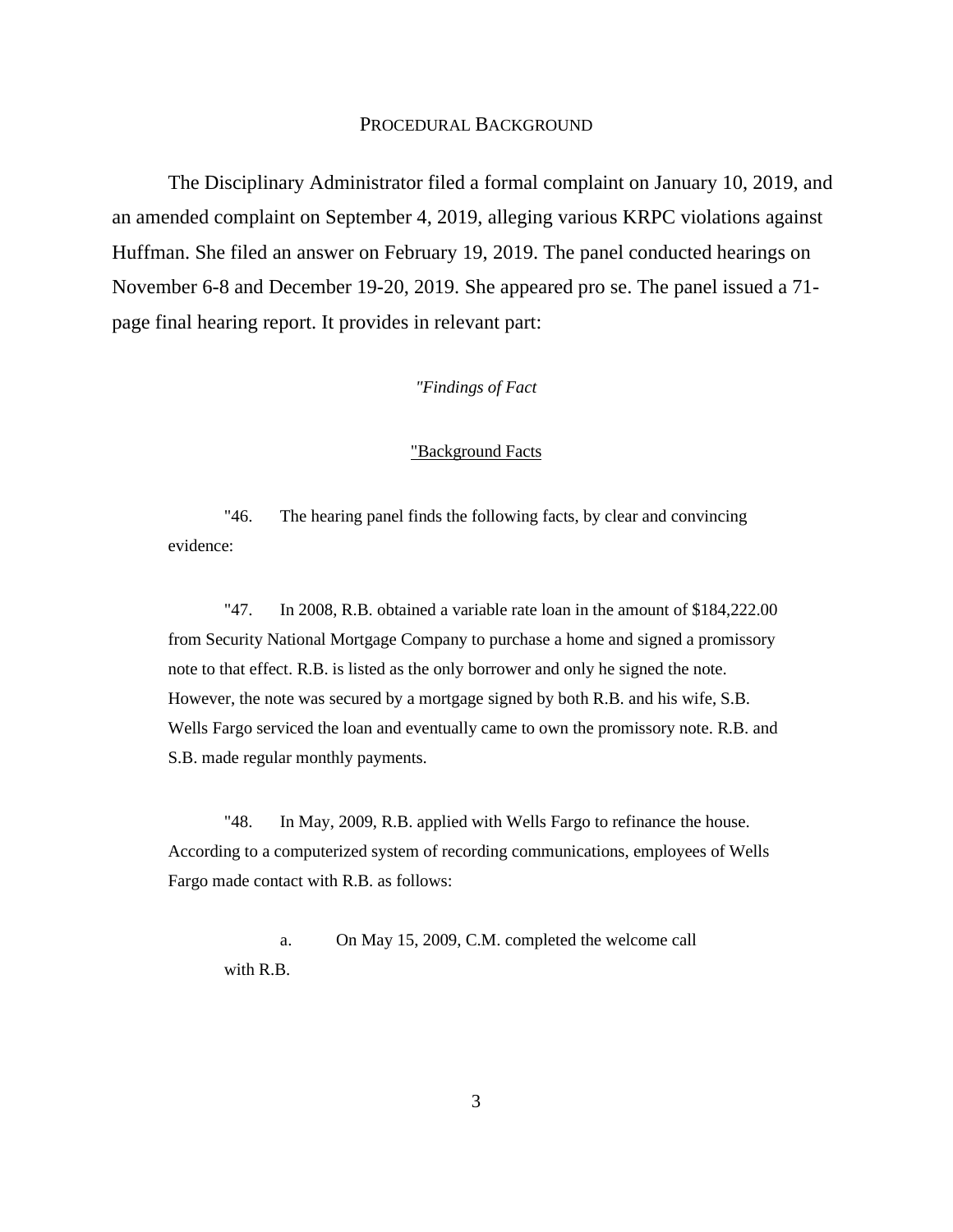b. On May 17, 2009, the loan terms were changed to accommodate R.B.'s request, June 24, 2009, was listed as the anticipated closing date, and Wells Fargo approved R.B.'s credit.

c. On May 20, 2009, C.M. left a message for R.B. to return the call to 'go over loan' information.

d. On May 21, 2009, C.M. went over loan information with R.B. C.M. faxed documents to him so the documents could be returned quickly.

e. On May 28, 2009, the loan terms were changed to accommodate R.B.'s request. The anticipated closing date remained June 24, 2009. Also on May 28, 2009, C.M. requested additional documentation from R.B.

f. On June 4, 2009, C.M. called R.B. regarding the additional documentation. On June 10, 2009, C.M. left a message for R.B. confirming receipt of the additional requested documentation. On June 18, 2009, the loan terms were changed to accommodate R.B.'s request and the anticipated closing date remained listed as June 24, 2009.

g. On June 18, 2009, R.B. called Wells Fargo and left a message for C.M. R.B. was frustrated. J.D. told R.B. that the loan should be 'final approved' in time to close the following week. R.B. indicated that he is a truck driver, he would be home Wednesday, June 24, and he could sign either Wednesday, June 24 or Thursday, June 25.

h. On June 19, 2009, C.M. called R.B. and left a message for him, confirming that she received his message. C.M. confirmed that she would call R.B. to schedule closing when the file was back. The loan terms were changed to accommodate R.B.'s request and the anticipated closing date remained listed as June 24, 2009.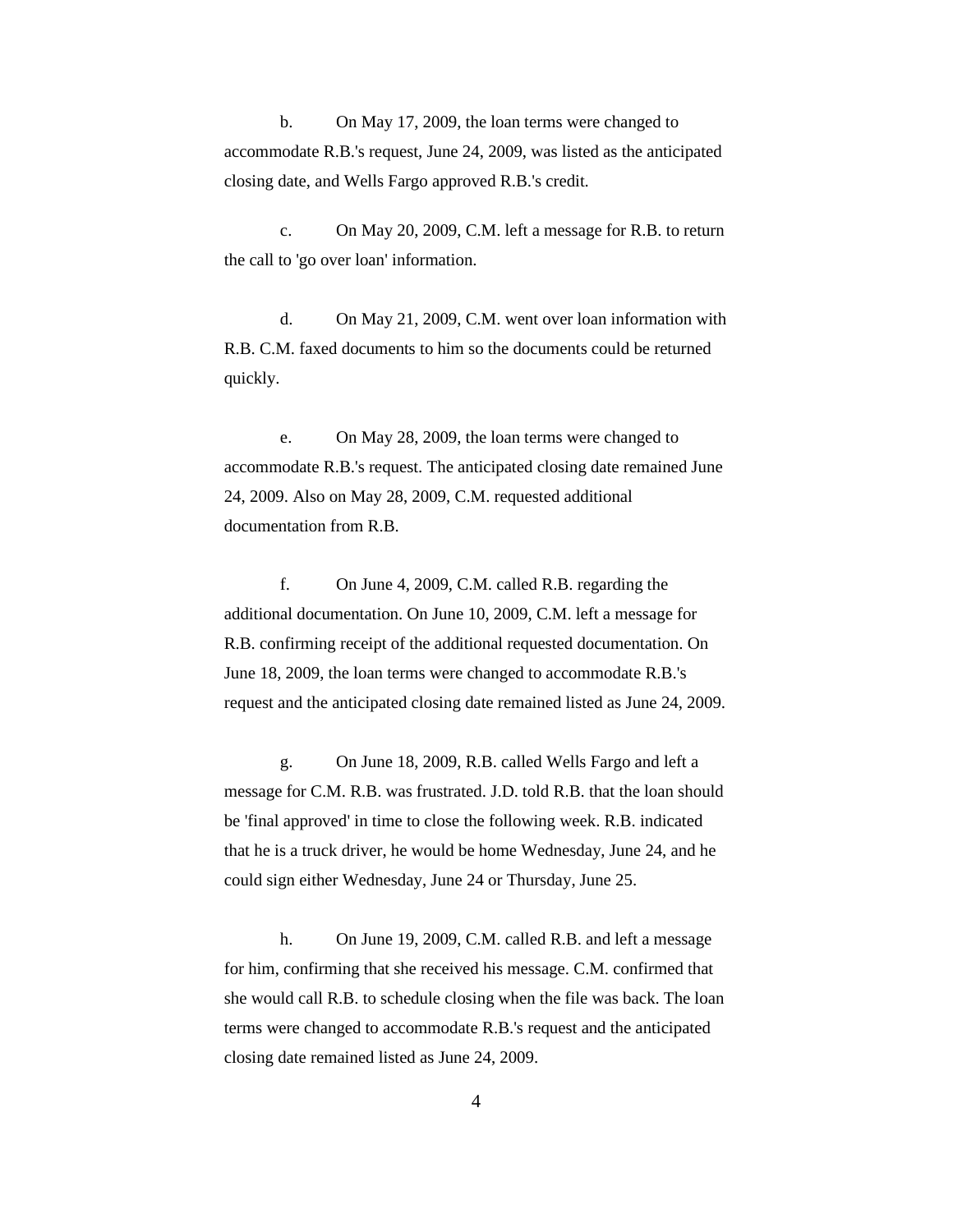i. On June 22, 2009, C.M. called R.B. and left a message that she needed R.B.'s W-2 and she would resubmit the file to get a 'clear to close.' On June 24, 2009, C.M. forwarded the file to get a 'clear to close.' On June 24, 2009, S.H. received a complete decision and the transaction was approved. That same day, C.M. entered a closing handoff date.

j. On June 25, 2009, C.M. printed the note and the mortgage/deed. Additionally, C.M. twice sent the closing package to the settlement agent and twice the settlement agent downloaded the closing package.

"49. R.B. did not sign the closing documents. The record does not establish why R.B. did not sign the closing documents or whether R.B. was provided with a specific time and location of closing.

"50. Even though the closing did not occur, the closing agent, Transcontinental Title Company, mistakenly informed Wells Fargo that the closing occurred.

"51. Wells Fargo executed a Certificate of Satisfaction on July 3, 2009, which provided that R.B. and S.B.'s 2008 mortgage had been released. Wells Fargo filed the Certificate of Satisfaction concerning the 2008 Mortgage with the Shawnee County Register of Deeds. Wells Fargo sent a letter of congratulations to R.B. and S.B. on July 6, 2009, informing them of the loan payoff.

"52. On July 13, 2009, C.M. noted that R.B. did not sign the closing documents, but that the loan had been funded by Wells Fargo as authorized by M.M. on June 30, 2009. C.M. also noted that she had been trying to contact R.B. to find out what happened. C.M. did not make any additional notes about contact with R.B.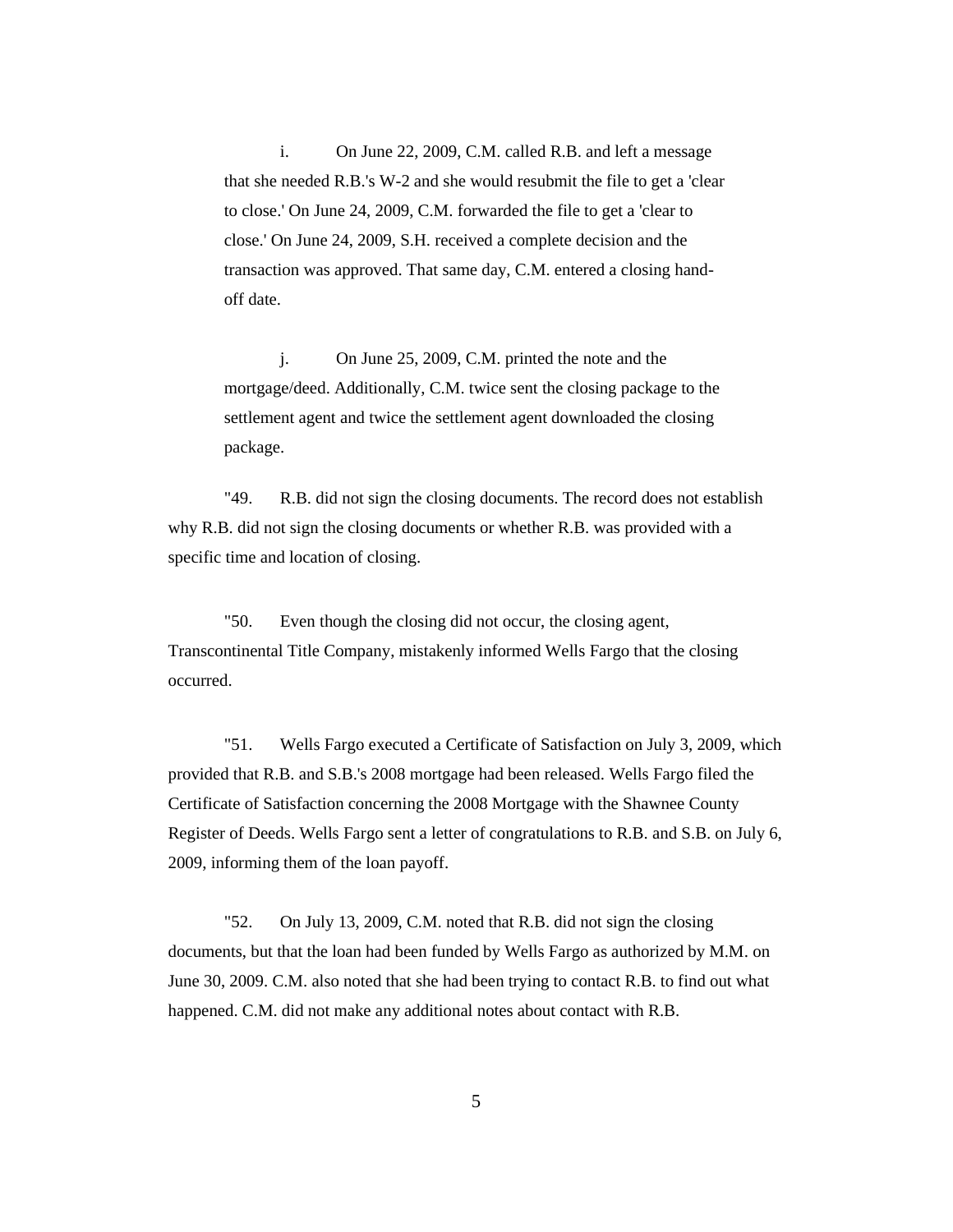"53. Over the course of four months, Wells Fargo sent R.B. statements with the lower monthly payment amount that would have been due had the closing actually occurred.

"54. On October 27, 2009, Wells Fargo marked the refinance loan for deletion because closing never occurred.

"55. On October 29, 2009, C.Y. of Wells Fargo wrote to R.B. and explained that the 2008 mortgage was paid off in error. C.Y. also informed R.B. that Wells Fargo would continue to hold its lien against the property and that payment would continue to be due under the 2008 mortgage.

"56. On November 13, 2009, Mortgage Electronic Registration Systems ('MERS') executed a 'Caveat as to [the] Existence of a Mortgage Lien Due to Erroneous Release of Mortgage' ('Caveat'). This document, signed by L.S., essentially stated that the Certificate of Satisfaction had been executed in error and that R.B. and S.B. were still required to pay the 2008 mortgage as their debt was never fully paid. L.S. filed the Caveat with the Shawnee County Register of Deeds on November 20, 2010.

"57. R.B. and S.B. continued to make the lower monthly payments that would have been due had the closing taken place.

#### "Case No. 10-CV-4141

"58. On October 22, 2010, R.B. and S.B. sued MERS and L.S. for slander and disparagement of title, conversion, negligence, fraud and/or misrepresentation, and violations of the Kansas Consumer Protection Act ('KCPA') in Shawnee County District Court case number 10-C-1517. On November 16, 2010, the defendants removed the case to the United States District Court for the District of Kansas case number 10-CV-4141.

"59. Wells Fargo declared the 2008 loan to be in default and on December 20, 2010, commenced foreclosure proceedings in Shawnee County District Court case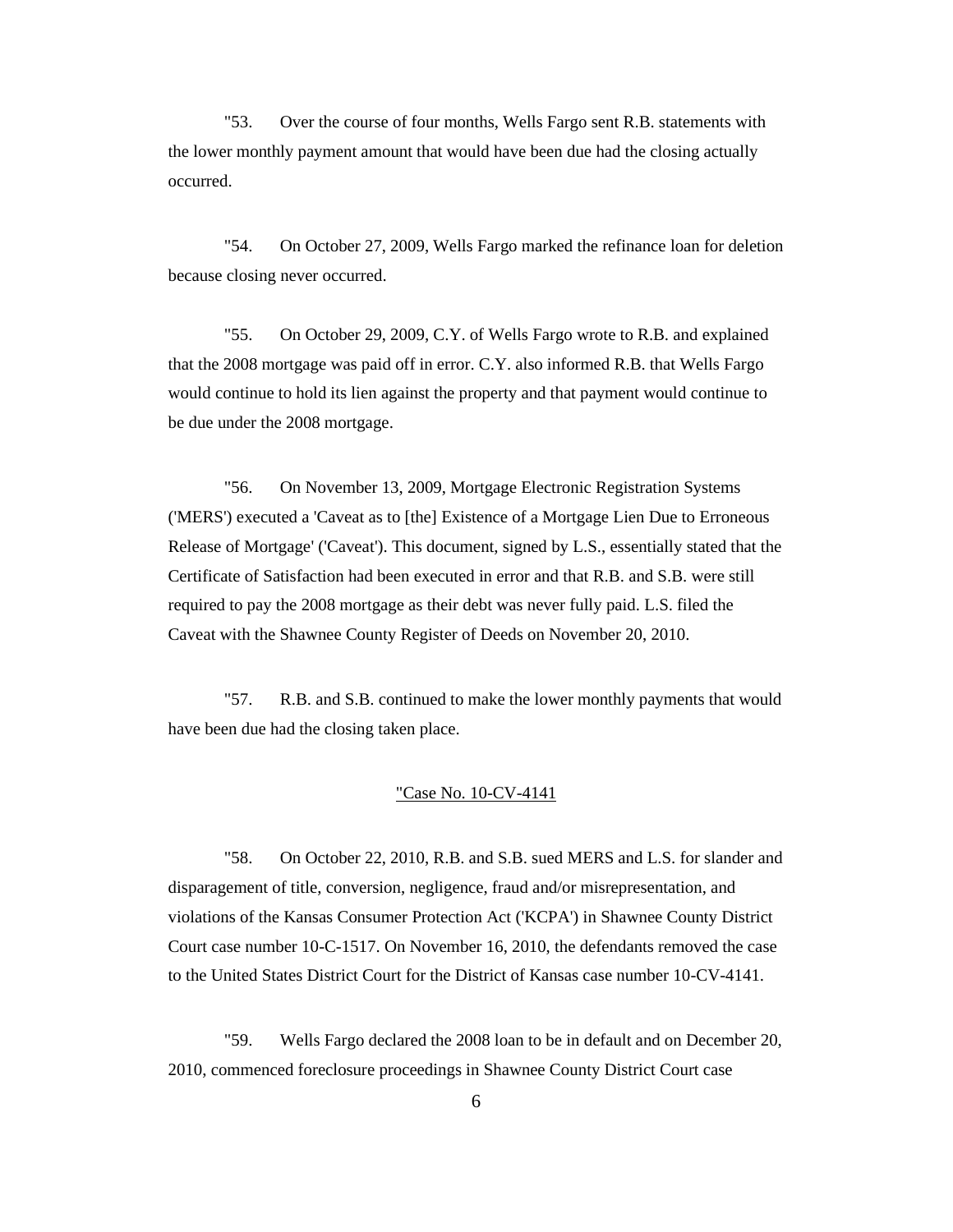number 10-C-1808. On January 6, 2011, Wells Fargo dismissed the foreclosure action because of the pending federal litigation.

"60. On April 15, 2011, Wells Fargo moved to intervene in the federal suit. On August 3, 2011, the magistrate judge granted Wells Fargo's motion to intervene over the respondent's objection. On August 4, 2011, Wells Fargo filed its answer to the petition and counterclaims against R.B. and S.B. for a declaratory judgment regarding the Certificate and Caveat, equitable reinstatement of the 2008 mortgage, and foreclosure on the 2008 mortgage.

"61. On December 30, 2011, the respondent filed a motion on behalf of R.B. and S.B. essentially requesting the court to reconsider the order allowing Wells Fargo to intervene. The district court denied the motion as untimely and because the issues raised were previously raised before the magistrate and properly rejected.

"62. On December 30, 2011, the respondent also filed a motion on behalf of R.B. and S.B. to remand the case back to state court, arguing that the federal court lacked jurisdiction to hear claims involving MERS. On January 6, 2012, the respondent filed a motion on behalf of R.B. and S.B. to dismiss Wells Fargo's counterclaims.

"63. The court denied the motion to remand and the motion to dismiss the counterclaims and cautioned the respondent against relitigating issues already resolved:

> 'The court will deny the Motion to Dismiss. Discovery in the action has not been completed, and the defendant is entitled to a full and fair opportunity to obtain evidence to support its claims. The Magistrate Judge determined in his Order permitting intervention that, while [R.B. and S.B.] may contend that Wells Fargo's interest is "speculative or non-existent," the defendant "ought to be allowed to show otherwise" at trial. Wells Fargo's counterclaims—which seek declaratory judgment, equitable reinstatement, and foreclosure—all satisfy the requirements of

> > 7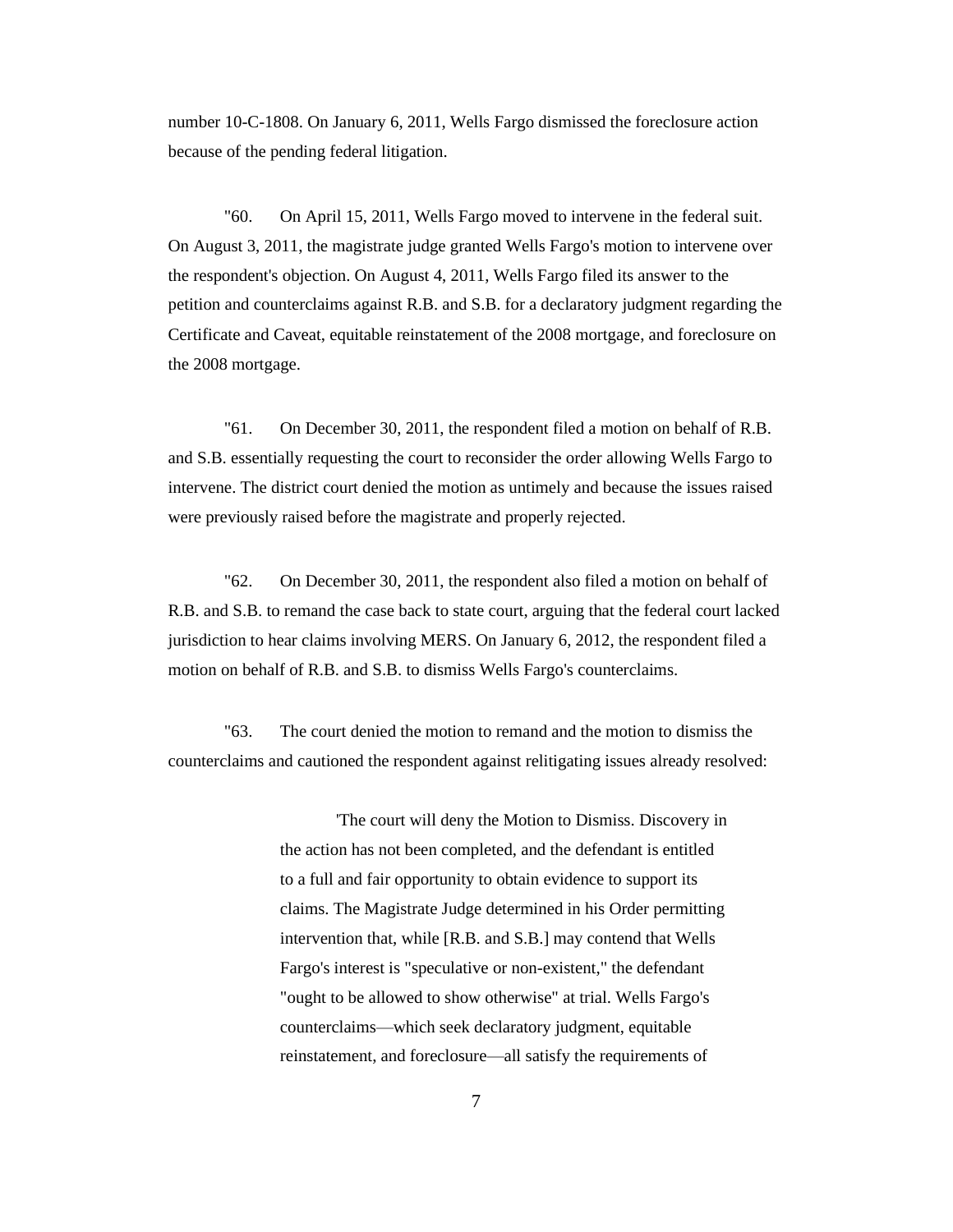Fed. R. Civ. Pr. 8 of "a short and plain statement of the claim showing that the pleader is entitled to relief," and all of the claims advanced by Wells Fargo demonstrate a plausible and reasonable basis for potential relief.

'The court further finds that the plaintiffs' Motion to Remand, filed four months after the Order allowing intervention, should also be denied. First, it is again an attempt by the plaintiffs to circumvent Rule 7.3's fourteen-day timing requirement for motions for reconsideration. Accordingly, the motion is denied for the same reasons as stated in the court's denial of the previous "Motion . . . For Review."

'Further, the substance of the plaintiffs' jurisdictional challenges have been previously and properly rejected by Judge Waxse. The court has original jurisdiction to hear the action, as complete diversity exists among all the parties. Accordingly the plaintiffs' arguments relating to supplemental jurisdiction, pursuant to 28 U.S.C. § 1367(a), are irrelevant. The plaintiffs have failed to articulate any potential claims which could divest the court of jurisdiction. The requisite amount in controversy is satisfied by the plaintiff's own claims alleging that the value of their house exceeded \$75,000, as well as their explicit assertions during discovery that they seek compensatory and punitive damages far in excess of this amount. Finally, the state foreclosure property action was properly dismissed by Wells Fargo pursuant to K.S.A. 60-241(a)(1) and plaintiffs have failed to demonstrate how any hypothetical and hitherto unpled claims might invalidate the court's jurisdiction.

'The court notes that the defendants, in opposing the Motion to Remand, include a request for attorney fees as sanction against the plaintiffs for their repeated attempts to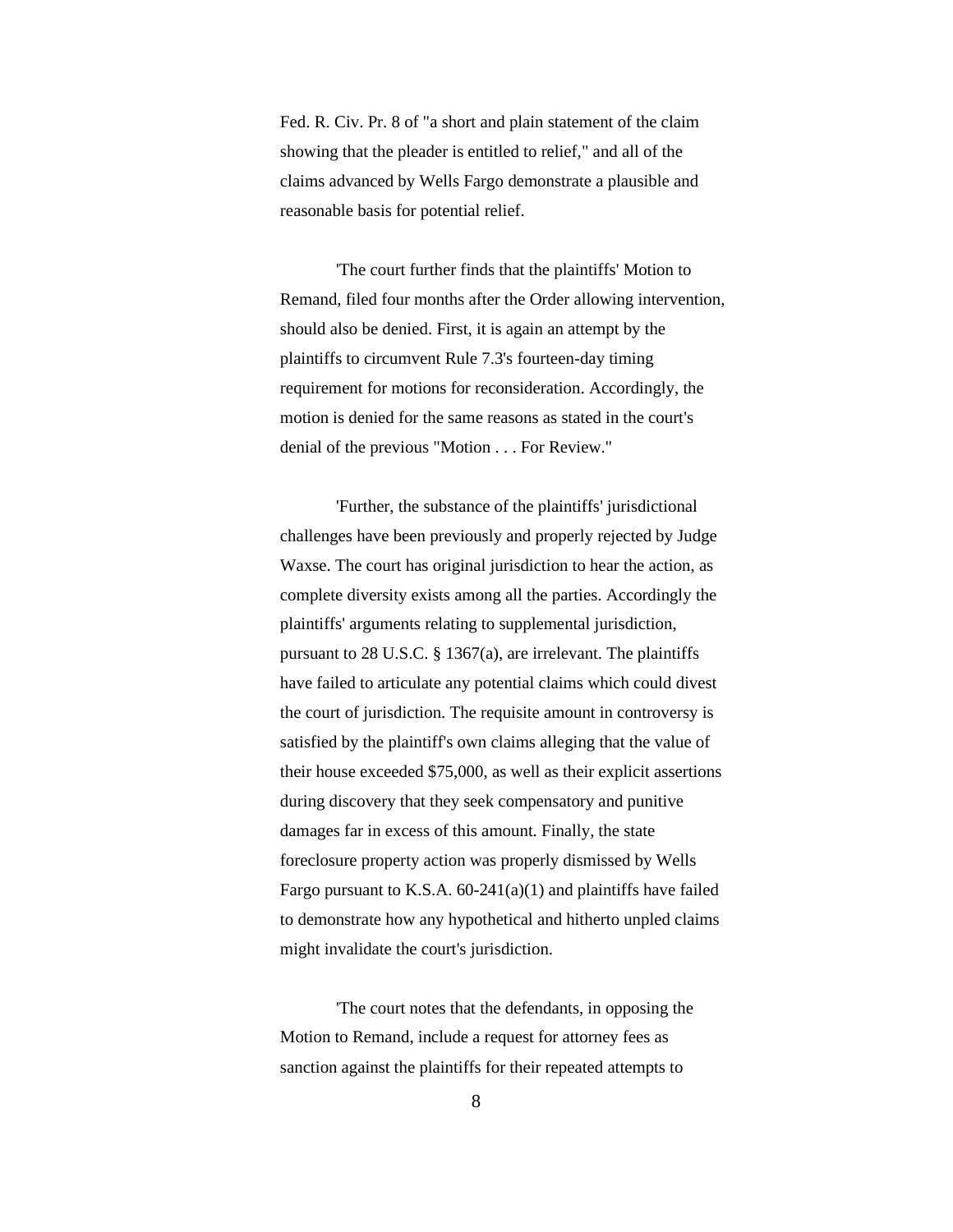relitigate issues previously decided by the court. In its discretion, the court denies the request for sanctions. In doing so, the court notes that the motions addressed herein were filed prior to the January 31, 2012 Order denying the plaintiffs' earlier attempt to circumvent Rule 7.3 [*sic*] However, plaintiffs are specifically admonished that any future attempts to relitigate issues already decided will likely result in the exercise of the court's inherent power to prevent such a waste of resources.'

"64. The parties conducted 'exhaustive' discovery. During discovery, the parties served each other with requests for admission. The magistrate judge overruled the defendant's objections to five requests for admission. The magistrate judge imposed a \$1,000 sanction on defendant's counsel for advancing objections to the requests for admissions, concluding that the defendant's objections were not advanced in good faith, were merely 'boilerplate' objections, and the information was readily available to defendants. The defendants filed an objection to the imposition of sanctions. The district court overruled the magistrate's decision and stated:

> '. . . This is not a case in which defendants have cavalierly advanced boilerplate objections to a plaintiff seeking targeted, relevant discovery. Rather, the plaintiffs have sought discovery through carpet bombing; the defendants' use of similar language in their objections provides no basis for sanctions.'

"65. On March 19, 2012, 17 months after initiating the suit, the respondent filed an amended petition, adding First American Title Insurance Company as a necessary party, related to its alleged role in the execution and recording of the caveat. The amended petition added an additional count for violations of the Real Estate Settlement Procedures Act (RESPA) and violations of the Kansas Consumer Protection Act.

"66. On April 24, 2012, First American Title Insurance Company filed a motion to dismiss for failure to state a claim.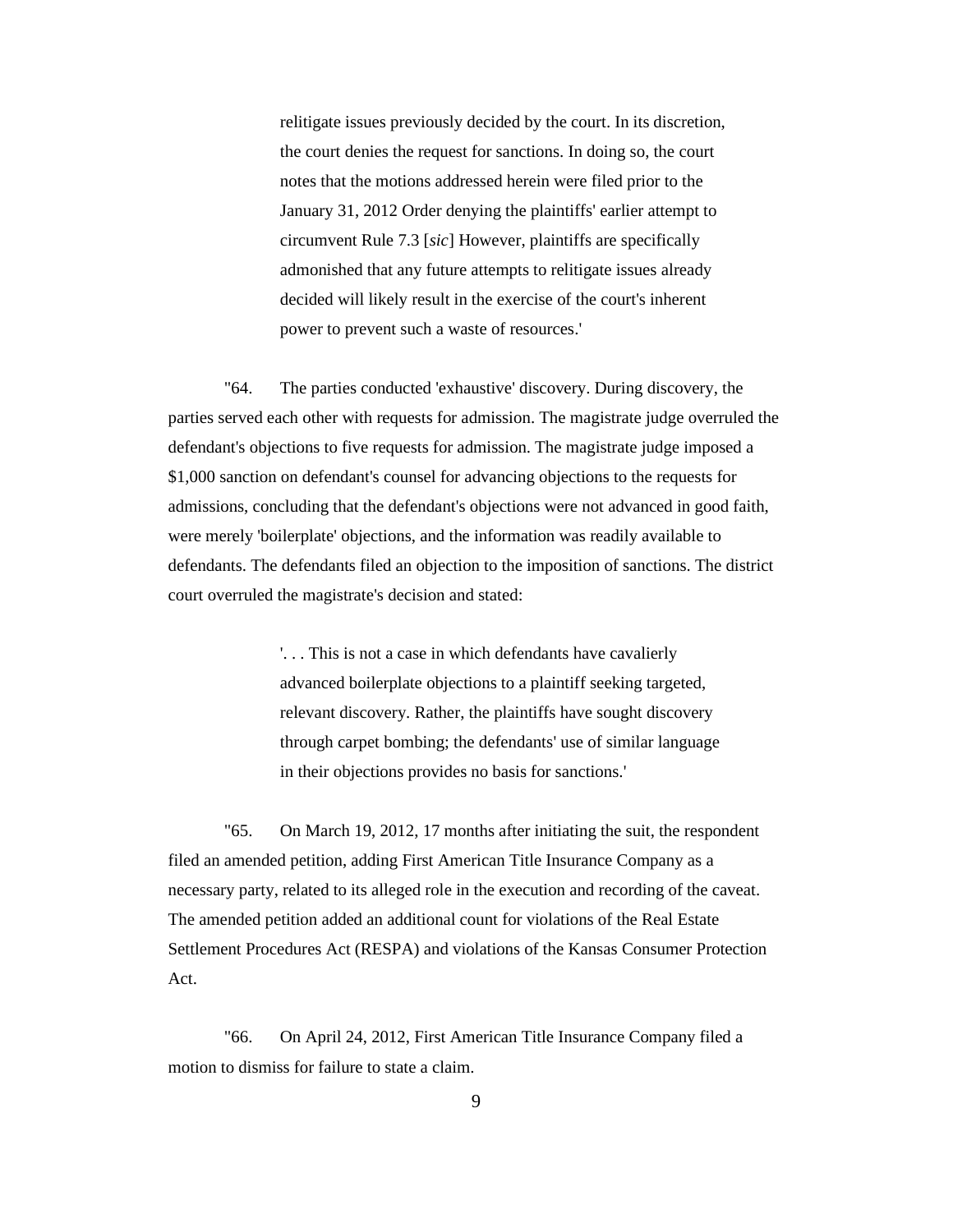"67. On May 15, 2012, while First American Title Insurance Company's motion to dismiss the petition was pending and after extensive discovery between the plaintiffs and Wells Fargo, MERS, and L.S. had been completed, and without leave of court, the respondent filed a first amended petition against First American Title Insurance Company and a second amended petition against Wells Fargo, MERS, and L.S.

"68. On May 17, 2012, Wells Fargo, MERS, and L.S. filed a motion to strike the second amended petition.

"69. On May 29, 2012, Wells Fargo, MERS, and L.S. filed a motion for summary judgment on R.B. and S.B.'s claims as well as the defendants' counterclaims. Regarding the defendants' counterclaims, the defendants sought '(a) equitable reinstatement of the October, 2008 mortgage, (b) an equitable mortgage based on the terms of the proposed new loan, or (c) judgment on its claim of unjust enrichment against [R.B.].'

"70. In her opening statement, the respondent stated that Wells Fargo could have allowed R.B. and S.B. to sign the mortgage and give them what they promised in the refinance. Even though defendants were alternatively seeking 'an equitable mortgage based on the terms of the proposed new loan,' the respondent never offered to settle the case in that fashion. Counsel for Wells Fargo testified that had the respondent offered to settle the case by having R.B. and S.B. close on a loan with the terms of the refinance, counsel would have recommended to her client that the settlement offer be accepted.

"71. To clearly understand the respondent's offers of settlement, during the hearing, the hearing panel asked the respondent to provide documentation of all settlement offers made in the underlying litigation. The respondent provided what has been admitted as Exhibit 66. According to Exhibit 66, on April 7, 2011, prior to when Wells Fargo entered the case, the respondent offered to settle the dispute with MERS and L.S. as follows: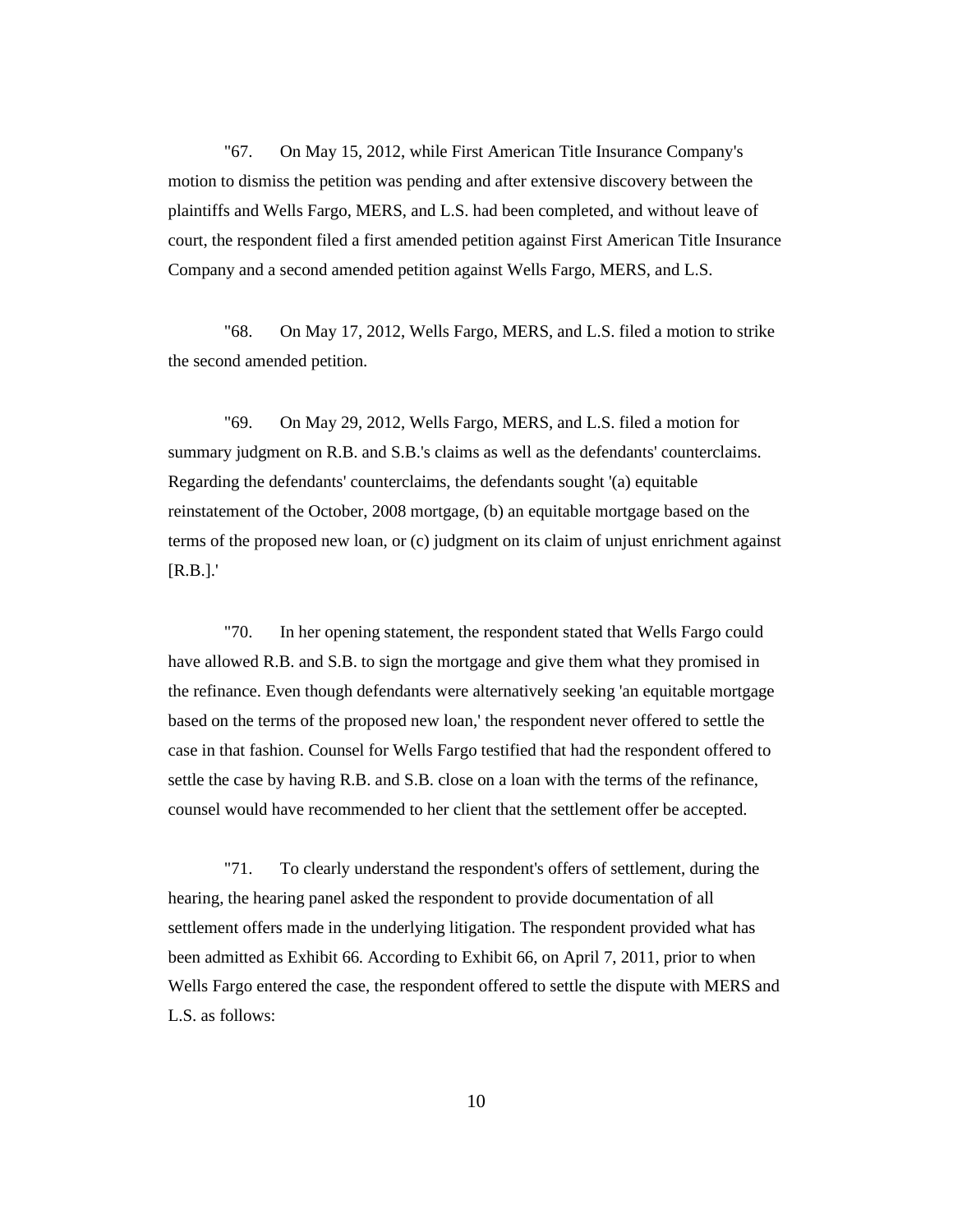'The Kansas Consumer Protection Act violations for deceptive practices carries a \$10,000.00 penalty as to [S.B.] and \$20,000.00 as to [R.B.] as a civil statutory penalty for each deceptive misrepresentation and unconscionable act. Those are outlined in the pleading estimating 18 violations at \$30,000.00 for a total of \$540,000.00 or a daily penalty of \$30,000.00 which would be 510 days for a total of \$15,300,000.00, plus my attorney fees at \$250.00 per hour and their expenses.

'As you are aware, the issue of fraud and robo-signing has been an increasingly hot topic in the media. The public is very aware of the impacts of your clients' actions. There is no defense for the claims raised. Kansas is conservative but generally distrusting of large corporations. I feel that the claims of negligence and fraud will result in a backlash from the jury in a \$500,000.00 to \$1 million dollar award relating to the fraud, based on income.

'These claims can be combined.

'I have discussed the proposition of settlement with my client. [*sic*] They have authorized me to settle all claims against MERS and [L.S.] for significantly less at \$750,000.00, contingent on a release of the documents in question. I feel this is a substantial reduction of value, not much more than the statutory remedies, costs, and attorney fees which take into account the reduction in time and further expenses relating to the hearing.'

"72. In Exhibit 66, the respondent also referenced an inference, an offer, and an acknowledgment regarding settlement between the plaintiffs and defendants, including Wells Fargo. However, the respondent failed to provide any evidence of the inference,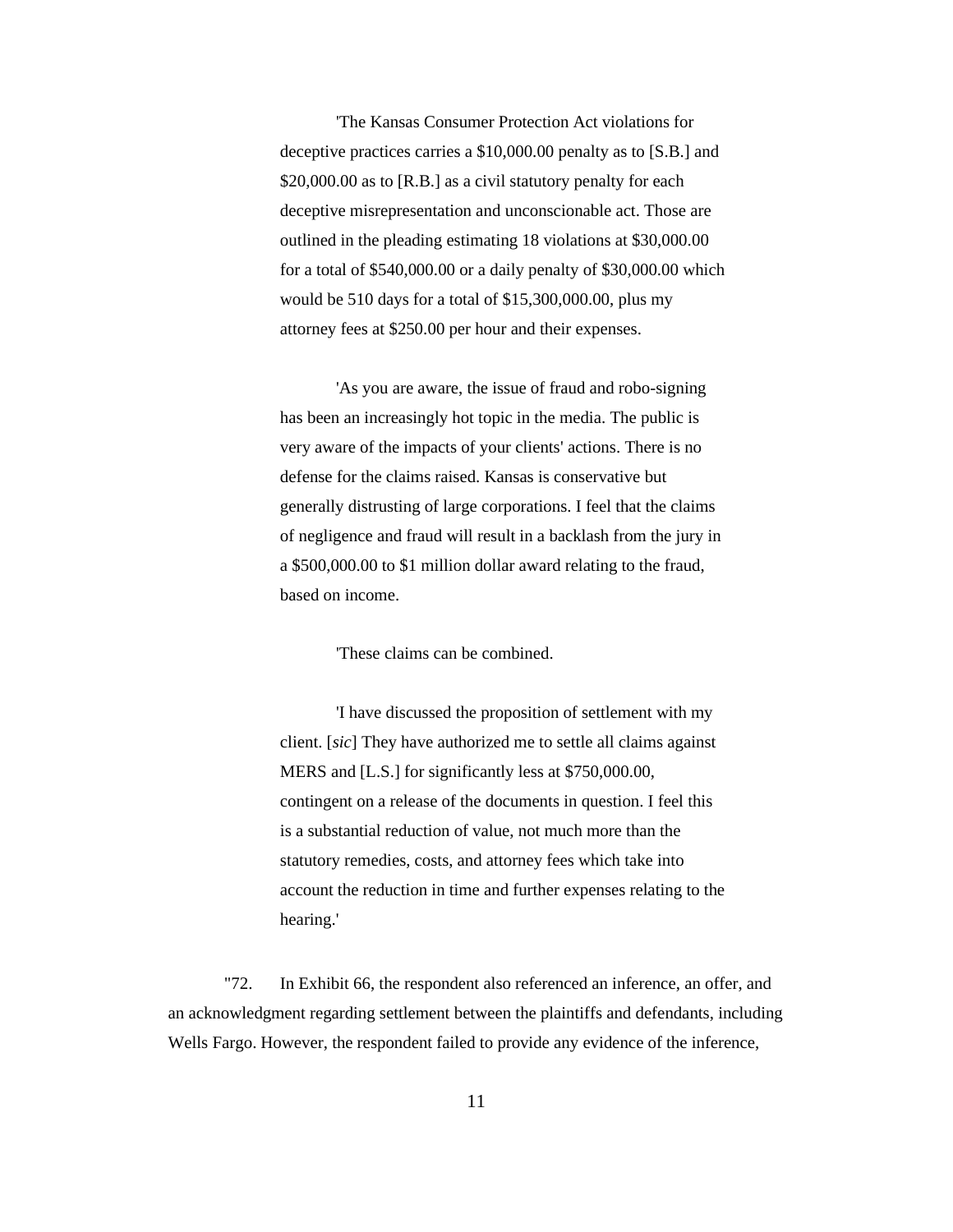offer, and acknowledgment. Further, counsel for Wells Fargo denied that the respondent offered to settle the case with Wells Fargo.

"73. The Honorable J. Thomas Marten testified during the hearing on the formal complaint. Judge Marten offered testimony on this subject:

> 'No. Backing up to what I was saying early on is as one looks at this case, when everything else is cut away, [R.B. and S.B.] could have had their home, they could have had a lower payment. I think that they could have lived their lives in peace the few remaining years that they had, had they not been caught up in this vortex of—litigation. And I just found it sad because the [R.B. and S.B.], obviously, were good people. I think from some of the things I read in this case they lived in a mobile home for years and years that they bought on a contract for deed. They saved their money to buy this house. They went in to refinance the house, the refinancing was going to give them what they hoped to achieve, which was a slightly lower mortgage payment with a fixed rate mortgage, and somehow or another they end up, through a mistake that could have been corrected in 15 or 20 or 30 minutes, they end up enduring years of litigation, losing their home through a foreclosure sale, ending up having to pay more in terms of attorney's fees and costs than what the home was worth. And none of that, as I look at this, was necessary. I just it—it really saddens me.'

"74. On September 6, 2012, R.B. died.

"75. On September 11, 2012, the district court granted First American Title Insurance Company's motion to dismiss for failure to state a claim. The district court held that the claims of title slander, fraud, conversion, and negligence as well as the RESPA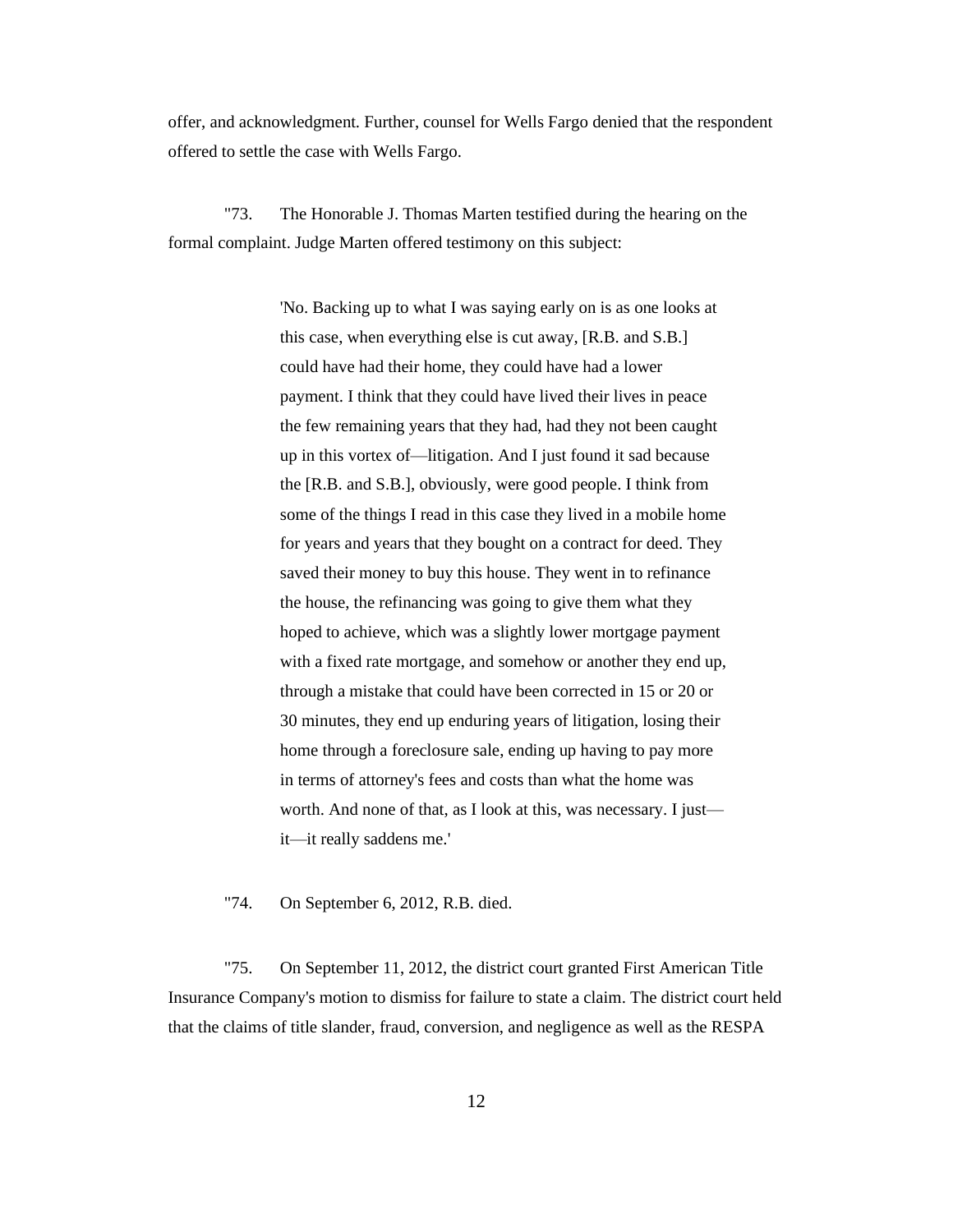violations were barred by the statute of limitations. The district court found the remaining claims were conclusory assertions that failed to meet legal pleading requirements.

"76. On October 4, 2012, in a memorandum and order which includes nearly 30 pages of findings of fact, the court granted the defendants' motion for summary judgment.

"77. The court noted that the plaintiffs had two theories of damages. On the one hand, R.B. and S.B. were seeking statutory damages in the amount of \$20,000 per day each from Wells Fargo, MERS, and L.S., personally. As of the date of settlement conference in June, 2011, the amount of damages sought exceeded \$49 million, \$16,530,000 from each of the three defendants. Alternatively, R.B. and S.B. sought \$1,290,000 because of '43 false statements, unconscionable acts, and/or deceptive practices' in the two-page Caveat.

"78. The court found that:

'Until the fact was brought to his attention at his deposition on March 28, 2012, [R.B.] was not aware he had filed suit against [L.S.]. [R.B.] testified that, in his mind, [L.S.] and Wells Fargo go hand-in-hand. Although he seeks \$16 million personally from [L.S.], [R.B.] does not believe [L.S.] bore him any ill will.'

R.B. was unfamiliar with MERS. Additionally, the court noted that S.B. was unfamiliar with L.S. and MERS and did not know why she filed suit against L.S. and MERS. This is troubling to the hearing panel because while R.B. and S.B. thought they sued Wells Fargo, the respondent intentionally did not sue Wells Fargo and objected to Wells Fargo's motion to intervene.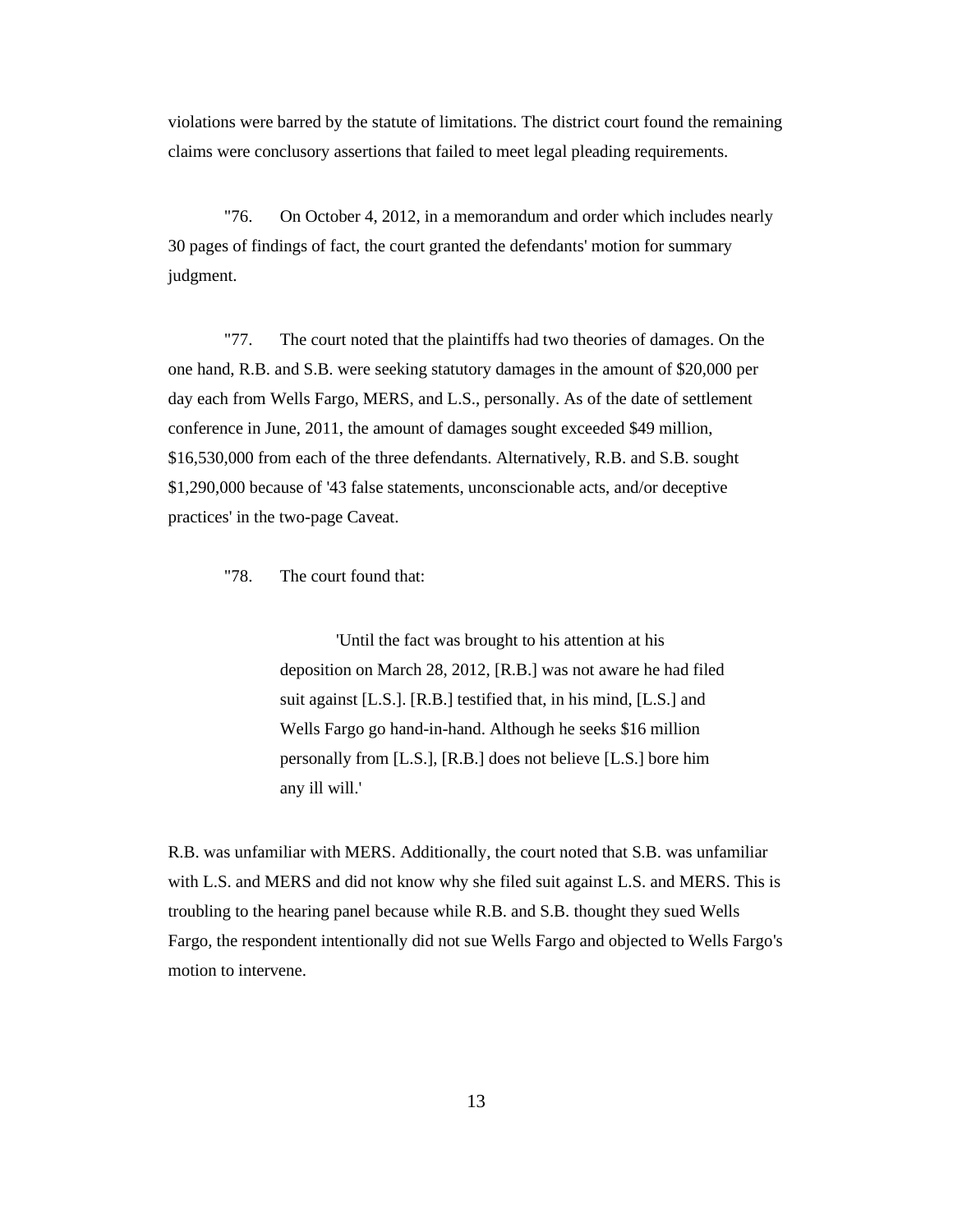"79. In the order, the court also found that:

'. . . Wells Fargo's business records demonstrate that [C.M.] communicated with [R.B. and S.B.] on June 16 and 22, indicating that a closing would take place in June 2009. She discussed the specific dates of June 24th or June 25, 2009. Further it is uncontroverted that the same business records show that [C.M.] also telephoned or left messages with [R.B. and S.B.] on May 20, May 21, May 28, June 4, June 10, June 18, and June 19, 2009.'

Despite the court's findings and the respondent's exhibits which establish the court's findings, the respondent has repeatedly asserted that R.B. and S.B. were not aware that they had to go to a closing and sign additional documents or that the closing was set for June 24, 2009.

"80. In the order, the court separately considered each of the respondent's claims made on behalf of R.B. and S.B., as follows:

> 'Slander of title is the issuance of a false and malicious statement disparaging another person's title to real property and thereby damaging his interests. The requirement that the statement be malicious requires proof that the defendant did not act in good faith.

> '[R.B. and S.B.'s] slander of title claim rests on the recording of [the] Caveat but that document could not slander their title for the simple reason that it was true—[R.B. and S.B.] had not satisfied their obligations on the prior loan, and that the prior mortgage had been released in error. Accordingly, Wells Fargo was simply reasserting its claim on the property in a manner consistent with Kansas law.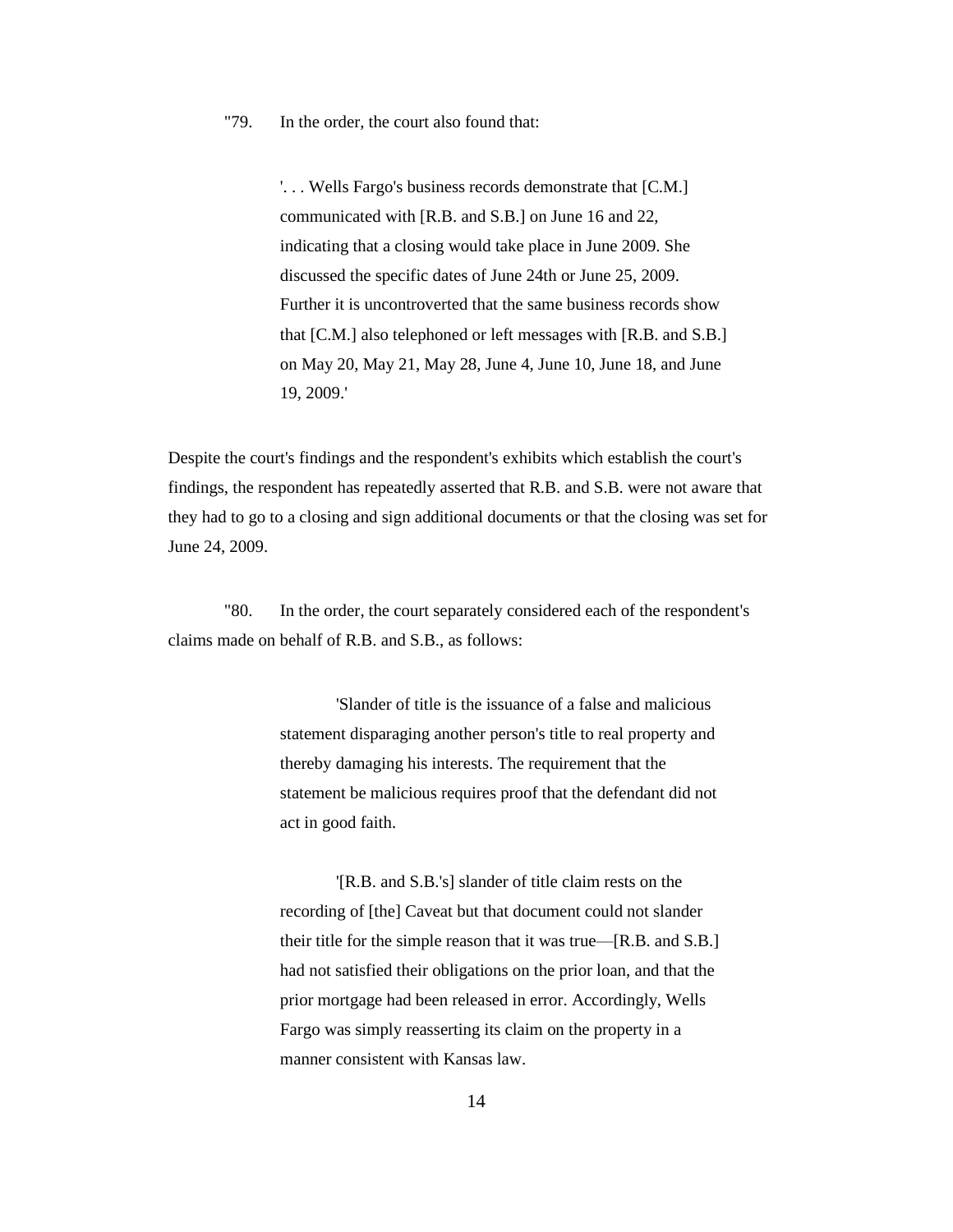'Nor was the Caveat malicious. In this context, maliciousness means doing a harmful act without an [*sic*] reasonable justification or excuse. [R.B. and S.B.] have produced no evidence that the defendants did not act in good faith in recording the Caveat, because Wells Fargo had a valid justification. . . . [R.B. and S.B.] have conceded that Wells Fargo retains some interest in the property, and thus it was not obliged to allow the record to continue to erroneously reflect that the property was unencumbered. By issuing the Caveat, the defendants advanced the public interest by warning third parties that the property was indeed subject to an existing and unsatisfied obligation.

'Finally, though, it must be stressed that such third parties are hypothetical only. That is, [R.B. and S.B.] have remained in the Property. They have not attempted to sell it, and have no plans to do so. Indeed, the Caveat was only discovered in the consequence of the present litigation. Accordingly, the plaintiffs have failed to demonstrate that they have been damaged in any way by the recording of the Caveat.

'Conversion under Kansas law is the unauthorized exercise of dominion and control [over] "goods or personal chattels belonging to another." A mortgage lien interest is not an interest that is capable of being converted. According, [*sic*] [R.B. and S.B.'s] claim that the defendants converted their "chain of title" fails to state a claim under Kansas law.

'[R.B. and S.B.'s] fraud claim asserts that the defendants committed fraud by recording [the] Caveat. Under Kansas law, fraud is "an untrue statement of fact, known to be untrue by the party making it, made with the intent to deceive or with reckless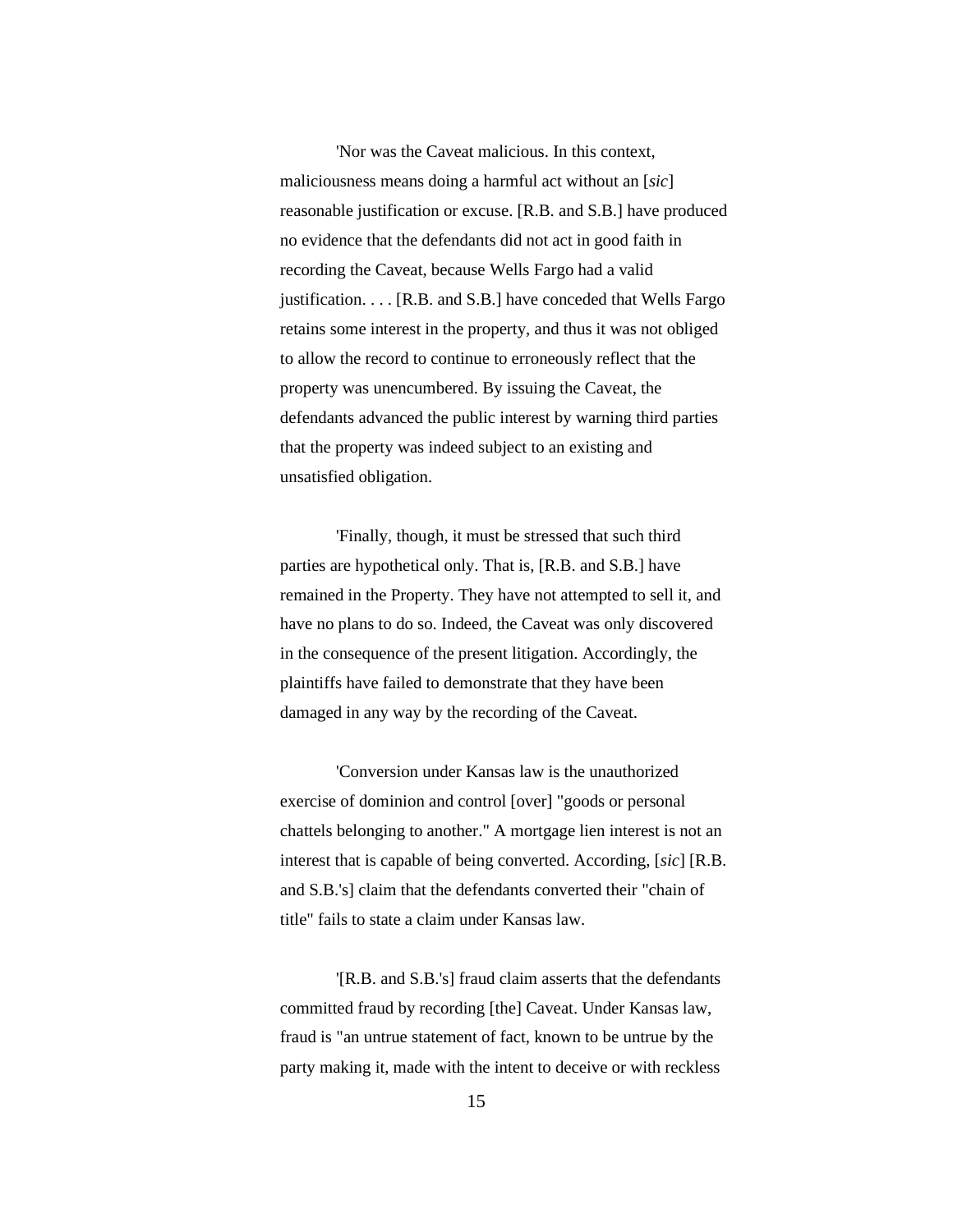disregard for the truth, upon which another party justifiably relies and acts to his or her detriment." Further, "[f]raud is never presumed and must be established by clear and convincing evidence." In the present case, [R.B. and S.B.'s] fraud claim fails because the Caveat represented a truthful statement (that [R.B. and S.B.] had not satisfied the underlying debt), and [R.B. and S.B.] never personally relied upon it (discovering only in the course of the present litigation), and did not do so to the detriment (since they have not attempted to sell their house and have failed to show that any third party has ever seen the document and acted against their interests[)].

'Next, [R.B. and S.B.'s] claim that the defendants acted negligently in recording the [C]aveat. The Court finds that this claim fails for the same reasons as [the] rest of [the] common law tort claims. The recording of the [C]aveat corrected the prior mistaken release of lien, and was an action authorized under Kansas law. As a result it did not breach any duty of due care owed to [R.B. and S.B.]. But the negligence claim also fails for a more fundamental reason. As lender and borrower, Wells Fargo and [R.B. and S.B.] had an adversarial relationship, and Wells Fargo was not obligated to act in [R.B. and S.B.'s] interest. Defendants MERS and [L.S.], acting as agents of Wells Fargo, similarly had no duty which was breached under the facts of the case.

'The KCPA prohibits deceptive practices in consumer transactions. A consumer transaction is "a sale, lease, assignment or other disposition for value of property or services within the state . . . to a consumer." In the present case, the communications between [R.B. and S.B.] and Wells Fargo were financial communications relating to a mortgage obligation, and thus do not fall within the scope of the KCPA. Further, [R.B. and S.B.]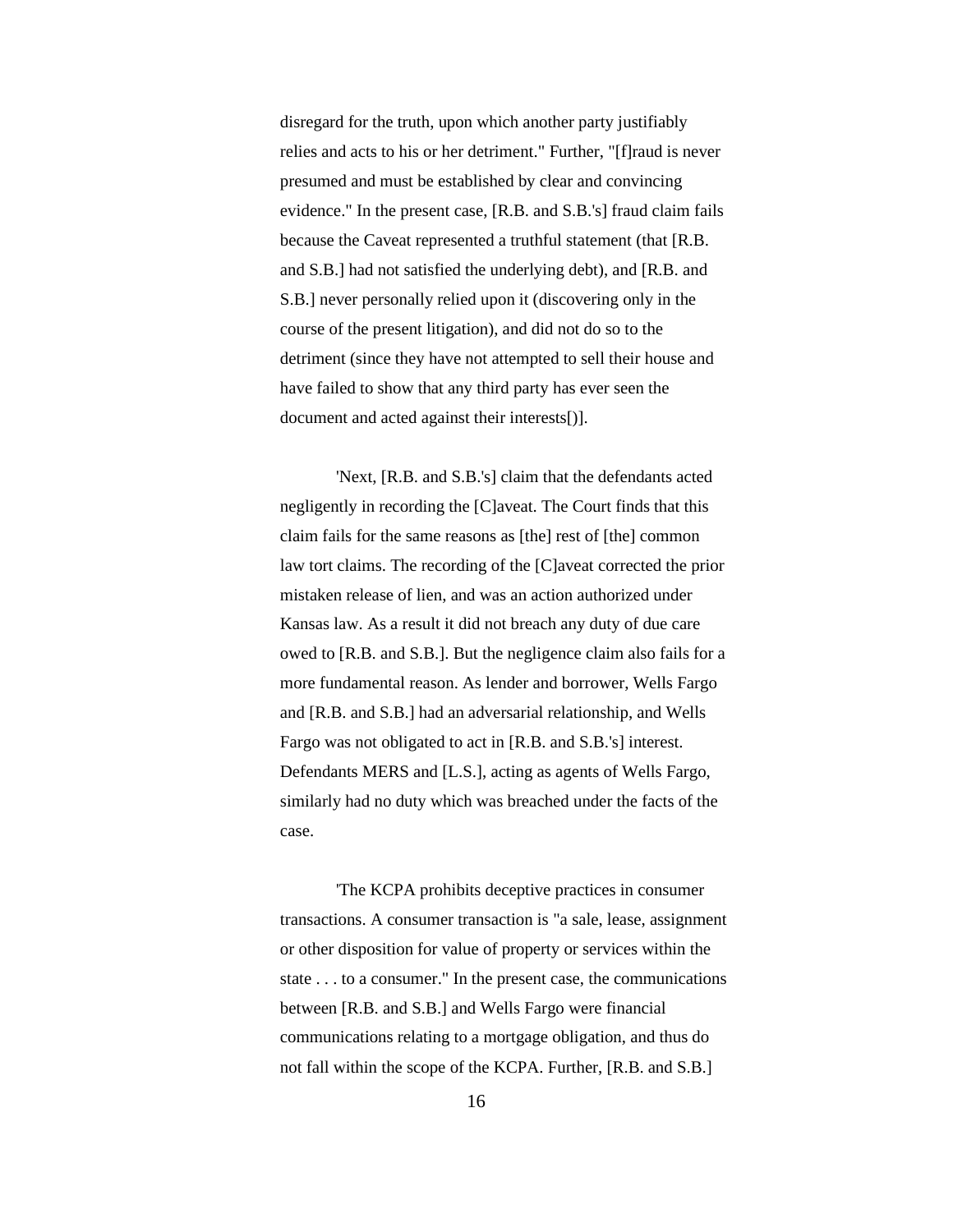failed to state a claim under the KCPA because they have shown no deceptive practice. The Caveat, as noted above, corrected the earlier erroneous release of the mortgage lien.

'Finally, [R.B. and S.B.] did not assert their RESPA claim until March, 2012, with their Amended Complaint. Such claims are subject to a one-year limitations period . . . Because [R.B. and S.B.'s] RESPA claim was brought more than one year after the closing of either the 2008 loan or the proposed new loan of 2009, the claim is time-barred.'

"81. In the same order, the district court granted Wells Fargo's equitable counterclaim for reinstatement of the 2008 mortgage loan. The court also granted the defendants' motion to strike the second amended petition filed by the respondent, concluding that:

> '. . . given the extensive discovery conducted by the parties, coupled with the simultaneous and exhaustive briefing on dispositive motions, the defendants would be substantially prejudiced by such far-reaching changes to the plaintiffs' claims.'

"82. Following the entry of summary judgment, the defendants sought to recover expenses including attorney's fees in the amount of \$289,096.00 and expenses in the amount of \$9,204.15, as authorized by the mortgage. One of Wells Fargo's arguments in favor of the entry of attorney[']s fees was based on the exhaustive discovery propounded by the plaintiffs. The respondent made 318 discovery requests on the three defendants.

"83. On November 29, 2012, the respondent filed a motion to strike the defendants' memorandum in support of the motion for attorney[']s fees.

17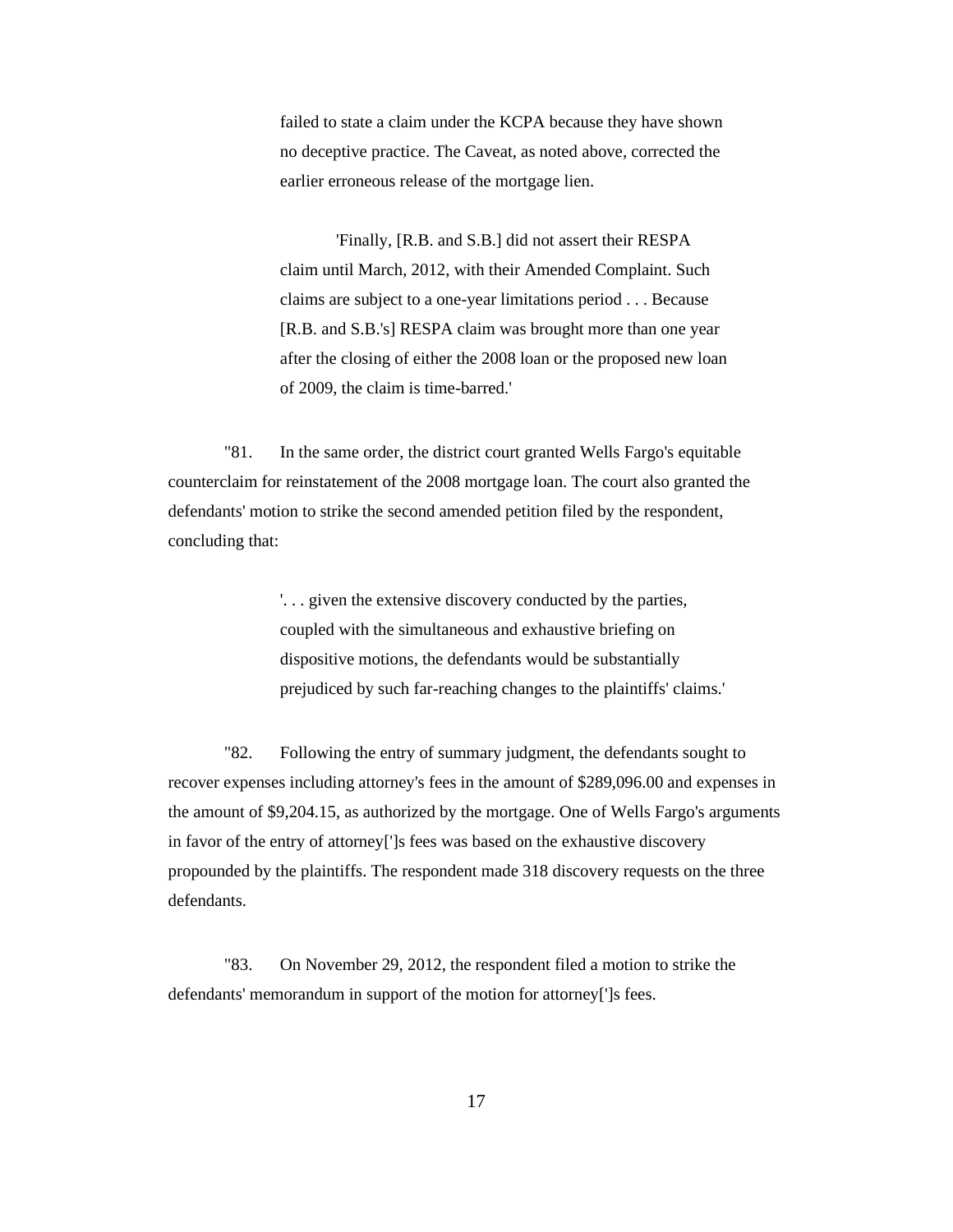"84. On March 26, 2013, the district court granted the defendant's motion for summary judgment on the counterclaim for foreclosure and the defendant's motion for attorney[']s fees. The court denied the plaintiff's motion to strike. The court ordered R.B. and S.B. to pay defendant's counsel \$289,096.00 in attorneys' fees and \$9,204.15 in costs:

> 'Considering all the relevant factors, the court finds the requested attorney fee award, although substantial, is justified. Notably, the award here is larger than the expected value of the underlying mortgage interest. However, this must be balanced against the voluntary actions of the plaintiffs who have caused the present action to metastasize beyond any reason. It was the plaintiffs who initiated the present action, bringing claims for damages against MERS and individually against [L.S.], one of Wells Fargo's employees, seeking a judgment of \$16 million. Even though Wells Fargo was obviously a proper party to the action, plaintiffs vigorously sought to prevent its joining the case.'

"85. The sanction ordered by the court exceeds the principal sum of the mortgage by more than \$100,000.00. The district court noted the 'barrage of discovery' propounded by plaintiffs, and that the 'court [was] forced to admonish plaintiffs against the repetition of losing arguments.' At the hearing on this matter, Judge Marten explained:

> 'Well, so much of that just rests on the actions of the plaintiffs and the filings in the case, the positions that plaintiff took, which resulted in the expenditure of far more time on the part of the lawyers than one would expect in this kind of a case. . . . [The sanction was] reasonable given the amount of work that was generated by plaintiff's handling of this action.'

> > 18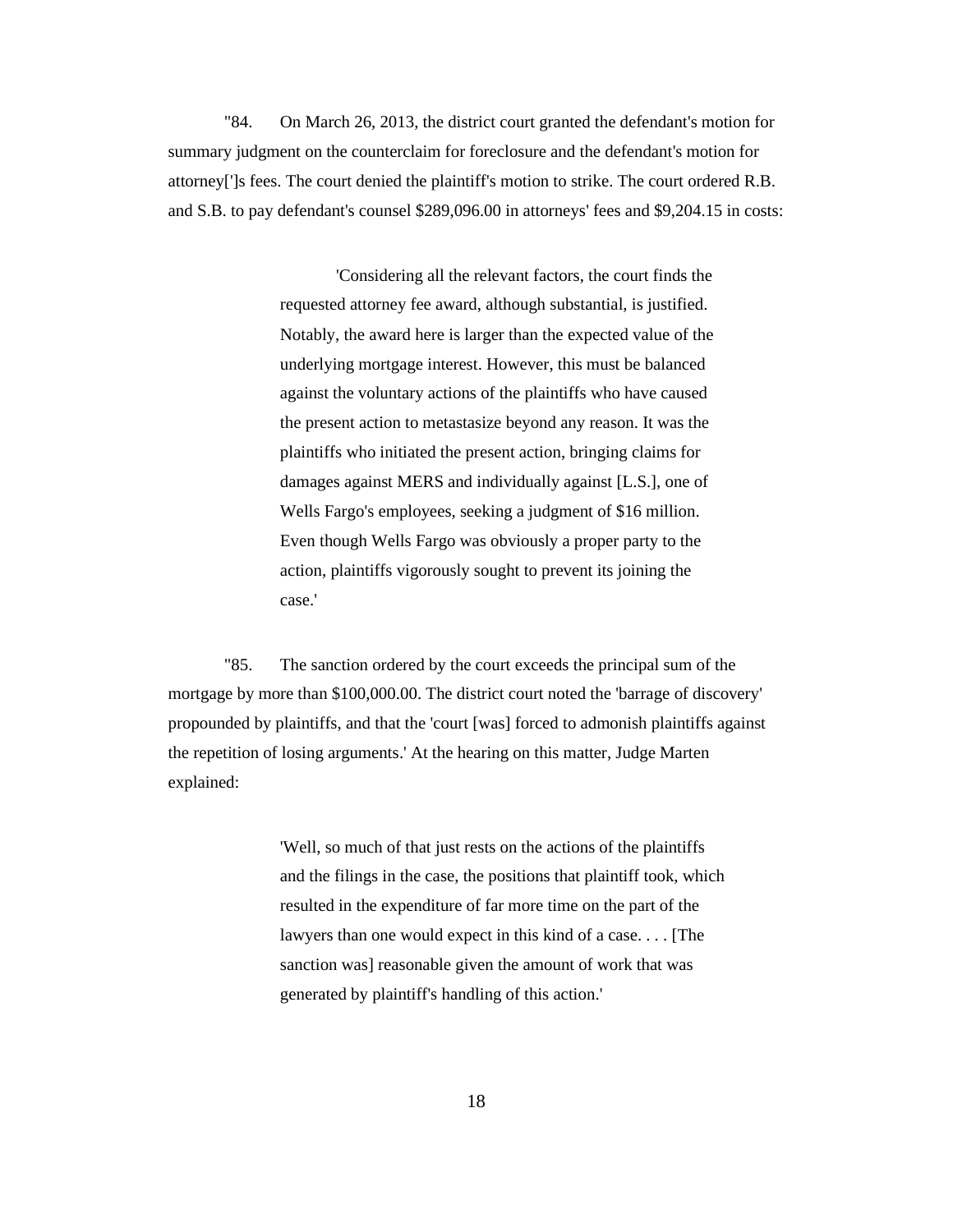"86. The respondent appealed the district court's orders to the United States Court of Appeals for the Tenth Circuit. On February 24, 2014, the respondent filed her opening brief. In her statement of facts, the respondent failed to properly cite to the record on appeal. Additionally, rather than limit factual allegations to the statement of facts, the respondent included factual assertions throughout the brief. The vast majority of the respondent's factual assertions made in the argument portion of her brief did not include any citation to the record on appeal. Further, the respondent's brief is difficult to understand.

"87. On April 28, 2014, S.B. died. As such, C.C., the administrator of S.B.'s estate, and B.B., the successor administrator for R.B.'s estate, became the named plaintiffs in R.B. and S.B.'s stead.

"88. A three-member panel of the Tenth Circuit held oral argument on October 1, 2014. During the oral argument, panel members stated that they were unable to understand the case after reading the respondent's brief.

"89. At the conclusion of the argument, the court asked the parties to provide evidence under Fed. R. App. Pro. 28(j) regarding whether Wells Fargo communicated a closing date to R.B.

> 'CIRCUIT JUDGE: Your time is up. Now, somebody is not telling us the truth.

'MS. HUFFMAN: I know. I have the truth right here, Your Honor. May I get these specific facts the specific page of exactly—

'CIRCUIT JUDGE: I would like you to submit that to us.

'MS. HUFFMAN: I will, Your Honor.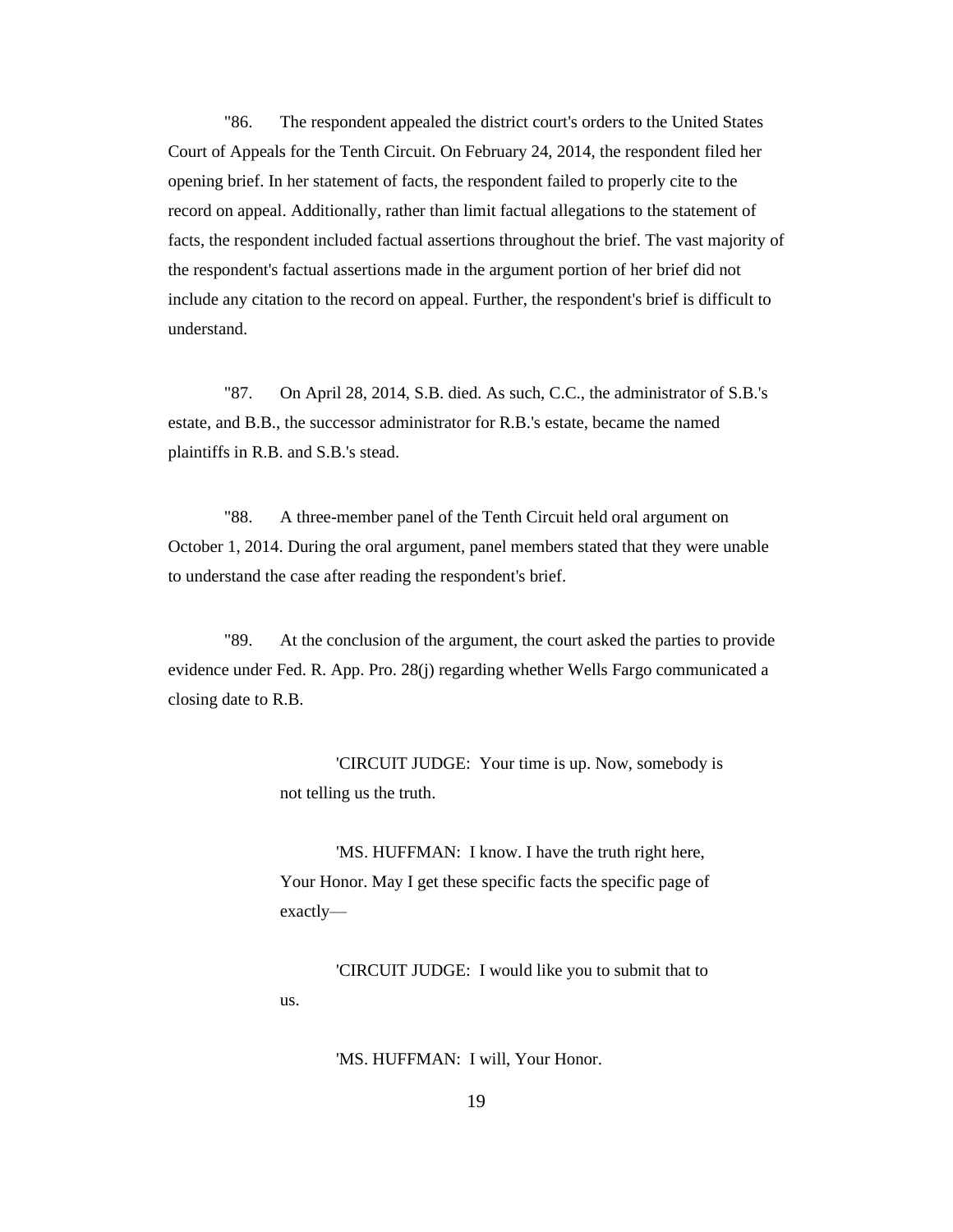'CIRCUIT JUDGE: And I would like you to answer the question of whether or not—or what evidence do you have that [R.B. and S.B.] were never contacted. To me it seems unbelievable. And it seems unbelievable that the caveat, which was filed because no new mortgage was ever executed. I don't understand why you filed suit on that. And I'm extremely concerned about the way this case has been briefed.

'MS. HUFFMAN: And may I address those three issues to the Court in a written supplement?

'CIRCUIT JUDGE: Yes, you may.

'MS. HUFFMAN: I can do that also now. Can I give the—

'CIRCUIT JUDGE: No, you can do it in written—

'MS. HUFFMAN: That's fine. That's why I'm asking. I just wanted you to know I was able. So I will provide that written supplement to the Court. And should I go ahead and submit these uncontroverted facts or should I just that [*sic*] make them an attachment?

'CIRCUIT JUDGE: Now, say that again.

'MS. HUFFMAN: Yes. Fact 220, no closing date was arranged by Wells or the title company.

'CIRCUIT JUDGE: Now, who is that—who is saying that,—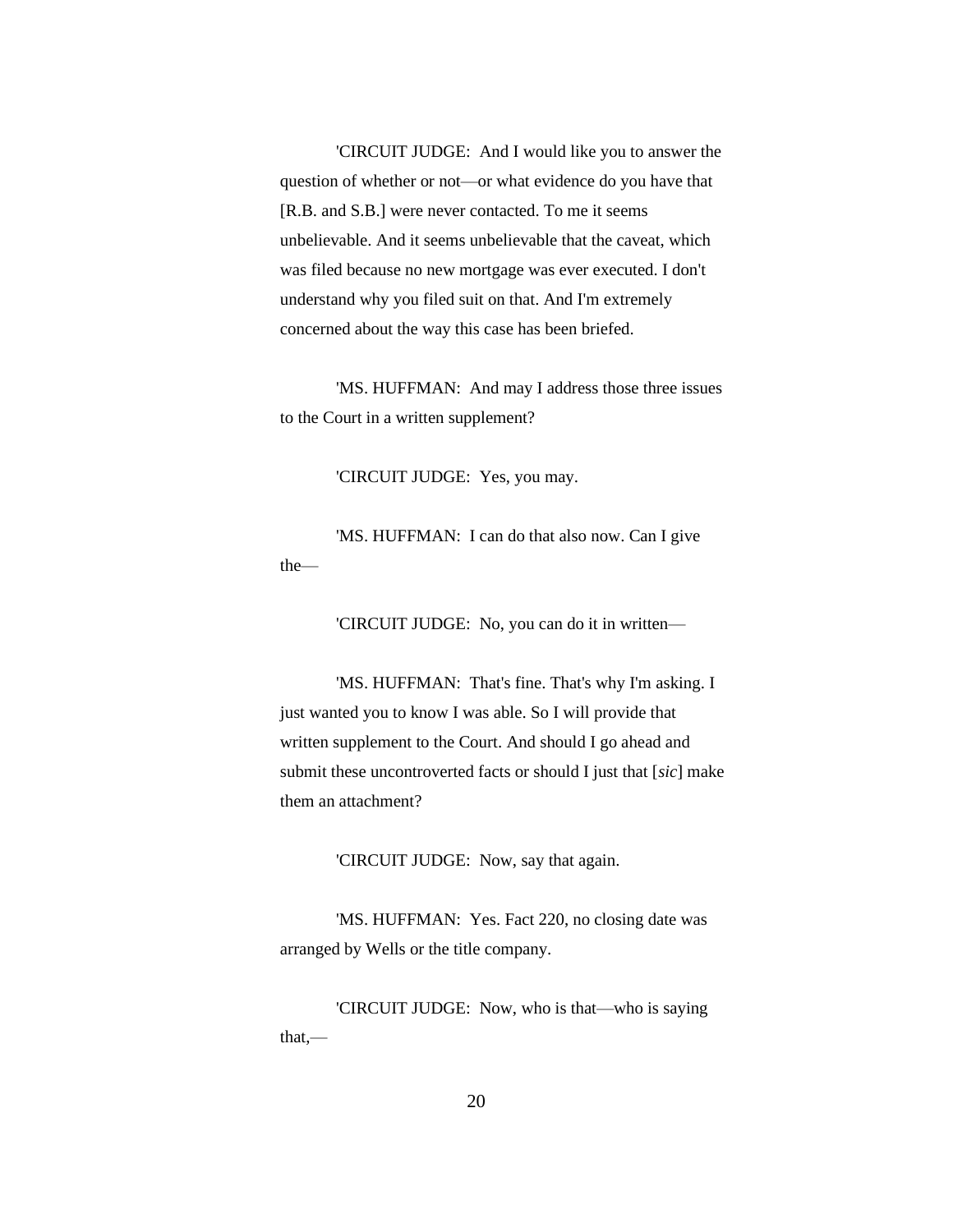'MS. HUFFMAN: That was our fact and they're going to agree to it in a second. The actual evidence is from Wells. It's Exhibit 61. It's an e-mail between Kessler at the title company and Wells on the internal investigation of what happened. It wasn't set up. That's uncontroverted at Volume IV, page 702. The other couple very good ones and I'll—

'CIRCUIT JUDGE: Just a minute.

'MS. HUFFMAN: Yes.

'CIRCUIT JUDGE: Counsel, do you have any record evidence that Wells were—or [R.B. and S.B.] were given a date for closing?

'MS. DONNELLI: Your Honor, there was an anticipated given and correspondence went out.

'CIRCUIT JUDGE: Do you have evidence of that?

'MS. DONNELLI: Yes, there is evidence of that and I can provide the record cite to the Court.

'CIRCUIT JUDGE: Would you please do it and send us a 28(j) letter. And you send us a 28(j) letter with anything you've got that supports the allegations that you have made in this case.

'MS. HUFFMAN: Yes, sir.

'CIRCUIT JUDGE: I'll be real honest with you, I've never seen a case as poorly put together as this one.'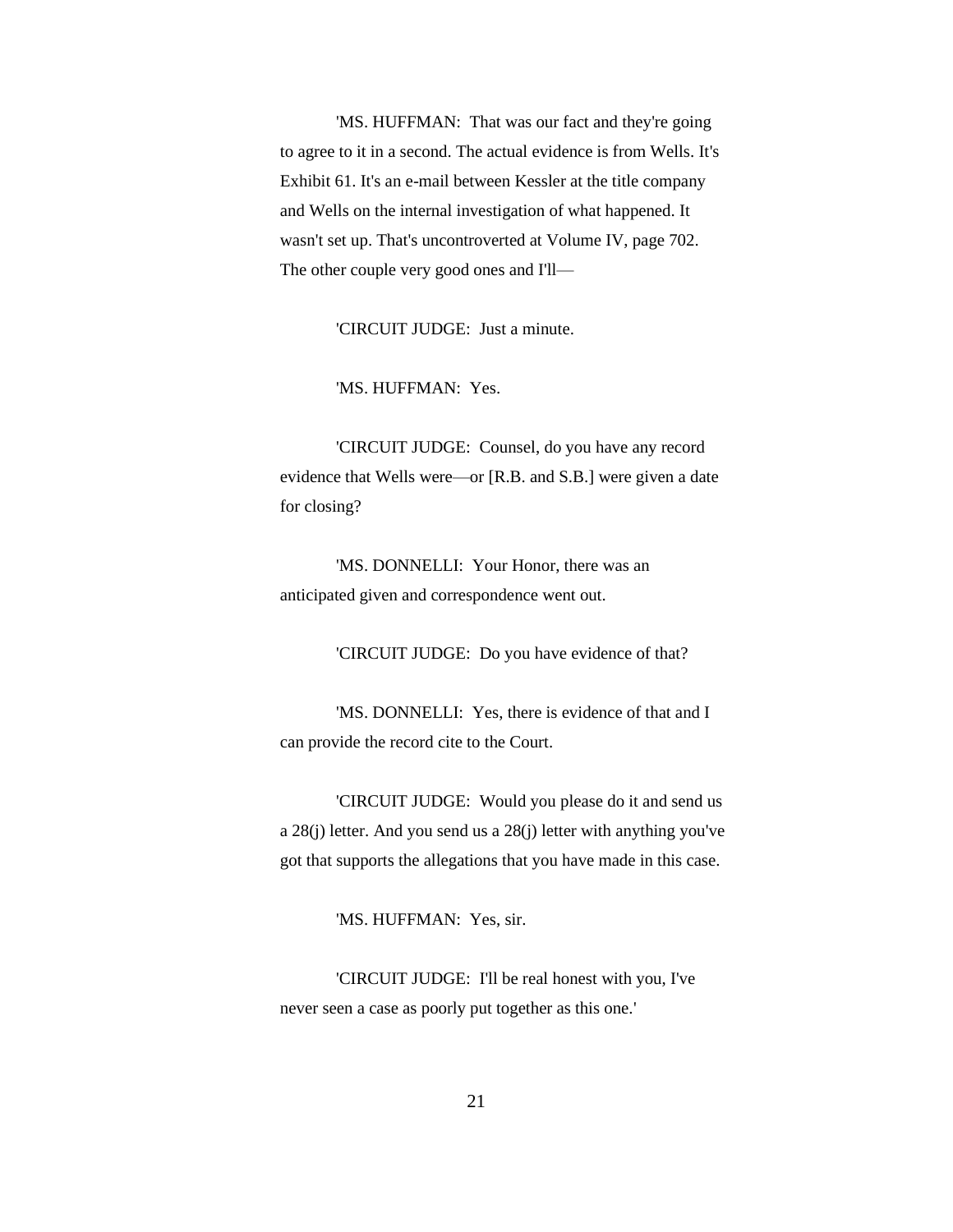Fed. R. App. Pro. 28(j) provides:

'Citation of Supplemental Authorities. If pertinent and significant authorities come to a party's attention after the party's brief has been filed—or after oral argument but before decision—a party may promptly advise the circuit clerk by letter, with a copy to all other parties, setting forth the citations. The letter must state the reasons for the supplemental citations, referring either to the page of the brief or to a point argued orally. The body of the letter must not exceed 350 words. Any response must be made promptly and must be similarly limited.'

"90. In response to the court's invitation to provide the evidence regarding whether Wells Fargo communicated a closing date to R.B., the respondent sent the court (five or) six letters with attachments. Many of the attachments were identical.

"91. Generally, rather than directly address whether Wells Fargo communicated a closing date to R.B., the respondent provided confusing information on a variety of subjects. Two of the letters and attachments were identical—J3 and J7. The record is unclear whether the respondent sent both of those letters to the Tenth Circuit or whether the respondent inadvertently included two copies of the same letter and attachments in her exhibits in the instant case.

"92. Specifically, on October 15, 2014, the respondent sent the Tenth Circuit a letter and attachments. Included in the attachments was a copy of part of Wells Fargo's computerized system of recording communications found at Exhibit A-H53. In this letter to the Tenth Circuit, the respondent relied on certain pages of A-H53 to establish certain facts. However, the respondent failed to provide the Tenth Circuit with the portions of Exhibit A-H53 which established the communication between Wells Fargo and R.B. regarding closing.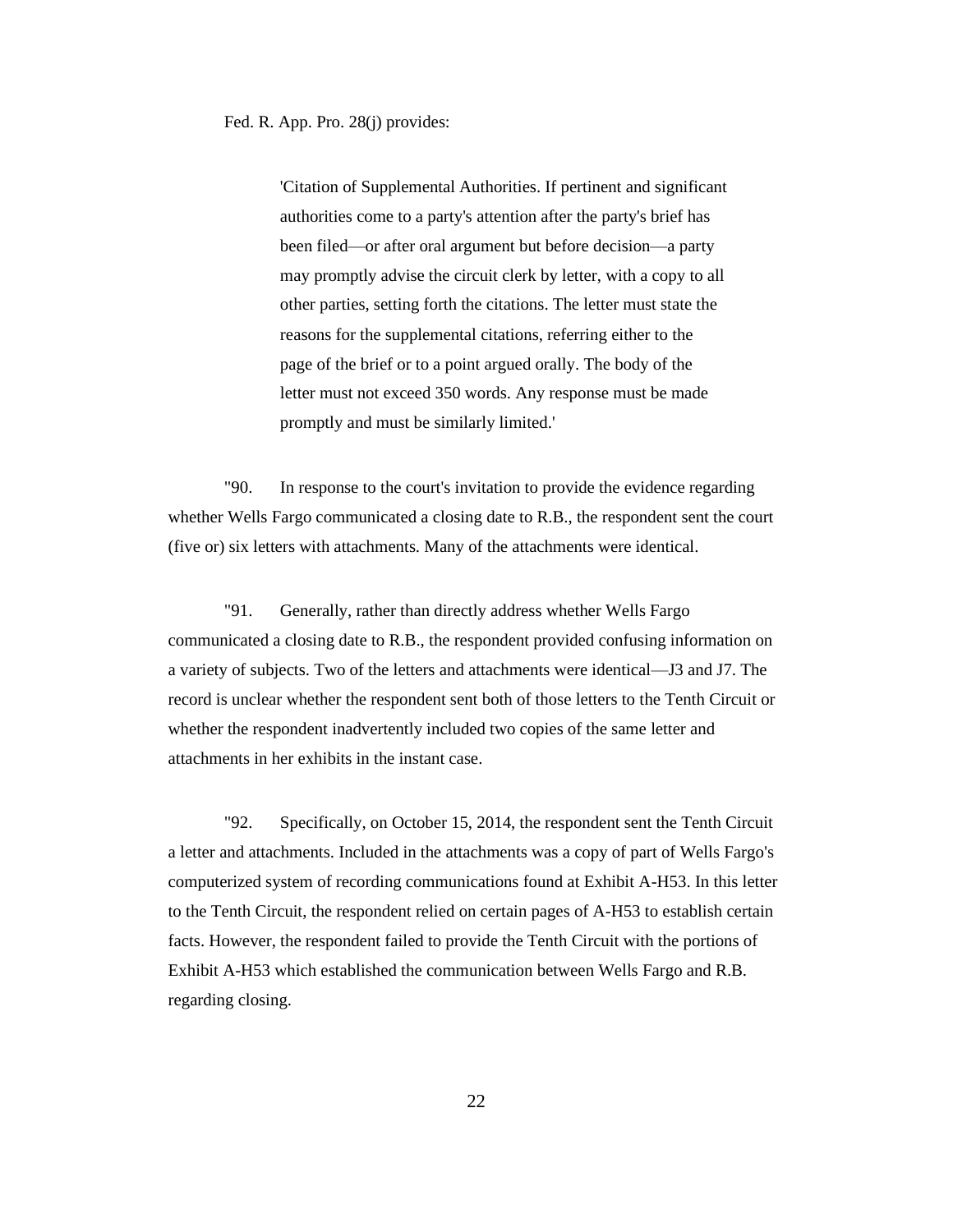"93. Further, the respondent did not attempt to address the court's question about the communication of a closing date until her final post-argument letter to the court, dated October 27, 2014. In the body of the letter, the respondent failed to disclose the district court's findings regarding communications between Wells Fargo and R.B. regarding closing on the refinance. Additionally, the respondent failed to attach Exhibit A-H53, Wells Fargo's computerized system of recording communications which preserved the communications between Wells Fargo and R.B. regarding the status of the refinance and the tentative closing date.

"94. In its written opinion, on November 12, 2014, the Tenth Circuit, addressing each of respondent's arguments on appeal, affirmed the district court. The Tenth Circuit concluded that the respondent either failed to establish any error or the respondent's arguments were supported by inadequate explanation or no legal support.

"95. On December 1, 2014, the respondent petitioned the Tenth Circuit for rehearing *en banc.* On December 12, 2014, the Tenth Circuit denied the motion.

"96. Wells Fargo paid its attorneys more than \$600,000.00 to defend this suit.

#### *"The Foreclosure Action*

"97. As stated in ¶ 60 above, on December 20, 2010, Wells Fargo filed a mortgage foreclosure action against R.B. and S.B. in Shawnee County District Court Case 10-CV-1808. The petition was properly served on December 23, 2010. On January 3, 2011, the respondent entered her appearance as counsel for R.B. and S.B. and requested a 14-day clerk's extension to answer or otherwise respond.

"98. On January 6, 2011, Wells Fargo filed a Motion for Order of Dismissal, based on the litigation pending in federal court filed by R.B. and S.B. against MERS and L.S. At the time the motion was filed, the respondent had not filed an answer on behalf of R.B. and S.B.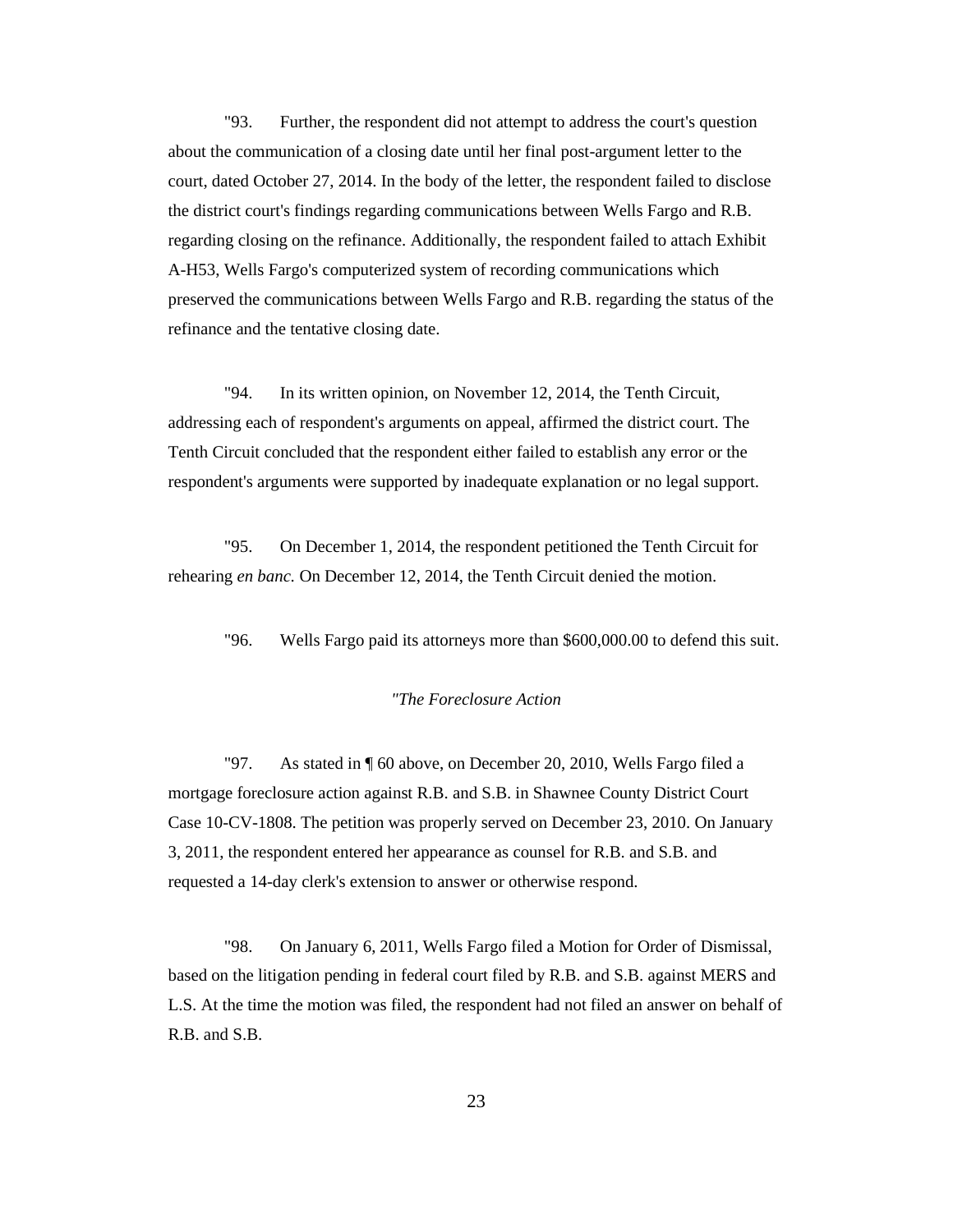"99. On January 7, 2011, Wells Fargo's attorney emailed the respondent and informed her that the action was dismissed. The respondent confirmed receipt of the email by responding to it.

"100. Even though the respondent knew the case was dismissed, on January 14, 2011, the respondent filed an answer and counterclaim. The respondent alleged conversion and violations of the KCPA. The respondent also filed a response to Wells Fargo's motion to dismiss, alleging the district court had jurisdiction to hear the matter because R.B. and S.B. were granted an extension of time to file an answer.

"101. On February 4, 2011, the respondent filed a motion to amend and an amended answer and counterclaim asserting claims for breach of contract, breach of the duty of good faith and fair dealing, violations of RESPA, violation of the Truth in Lending Act, breach of fiduciary duty, negligence, slander of credit, conversion, fraud and misrepresentation, outrageous conduct causing severe emotional distress, and violations of the KCPA.

"102. After receiving the respondent's motion to amend and amended answer and counterclaim, counsel for Wells Fargo wrote to the court seeking information on the procedural status of the action.

"103. The district court allowed both parties to provide arguments and authorities in support of their respective positions. Consequently, on March 4, 2011, the respondent filed a reply to the letter brief, alleging that R.B. and S.B.'s counterclaim was pled prior to the service of Wells Fargo's motion to dismiss. On March 19, 2012, the respondent filed a second motion to amend, seeking to amend the first amended answer and counterclaim.

"104. On March 23, 2012, the court held a hearing on whether the court had a foreclosure action before it. The court ruled that the case was dismissed upon the filing of Wells Fargo's motion to dismiss. The court directed Wells Fargo to prepare a journal entry and send it to the respondent under a local 10-day rule.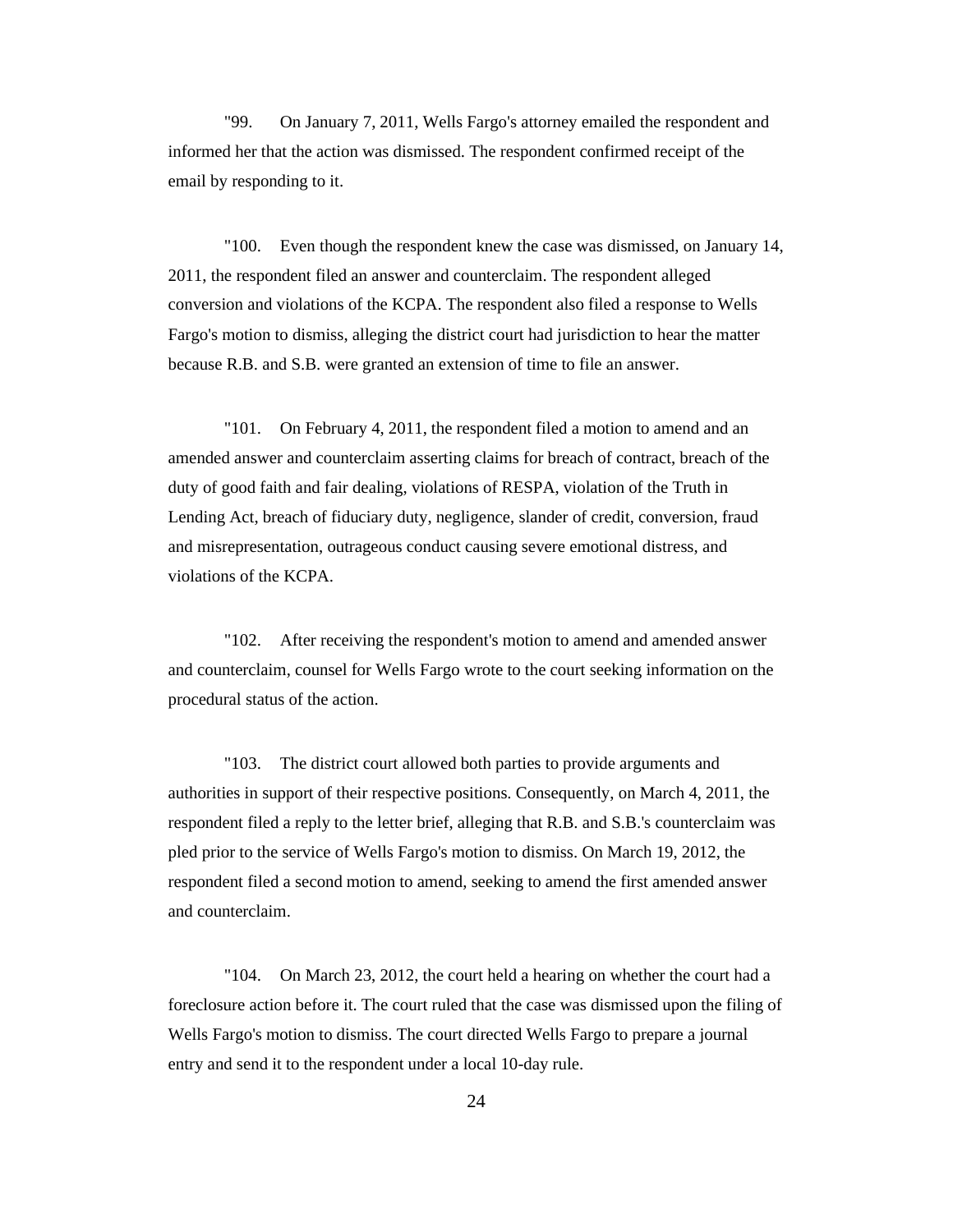"105. Without waiting for the journal entry, on April 2, 2012, the respondent filed a premature notice of appeal.

"106. On April 4, 2012, counsel for Wells Fargo submitted a proposed Administrative Order regarding the dismissal to the district court. On April 9, 2012, the court entered the order, memorializing its earlier ruling that the case was dismissed upon the filing of the plaintiff's motion to dismiss.

"107. On May 1, 2012, the respondent filed a motion to set aside or amend the order entered April 9, 2012. In the motion, the respondent alleged that counsel for Wells Fargo engaged in misrepresentation or misconduct under K.S.A. 2012 Supp. 60- 260(b)(3), by falsely representing that the respondent approved the order. The respondent sought sanctions. On June 25, 2012, the court denied the respondent's motion.

"108. On July 27, 2012, the respondent filed a notice of appeal. On July 19, 2013, the Kansas Court of Appeals upheld the district court's orders.

#### "Case No. 14-CV-4020

"109. On December 12, 2013, while the appeal in case 10-CV-4141 was pending in the Tenth Circuit, the respondent filed another lawsuit in Shawnee County District Court, case 13-CV-1416, alleging the same claims that were on appeal in 10-CV-4141, against Wells Fargo Bank, Wells Fargo Home Mortgage, and the law firm representing Wells Fargo in the foreclosure action. The claims made against the law firm were premised entirely on its actions in seeking to protect Wells Fargo's mortgage interest in the property.

"110. On March 25, 2014, the defendants removed the case to the United States District Court for the District of Kansas, case number 14-CV-4020.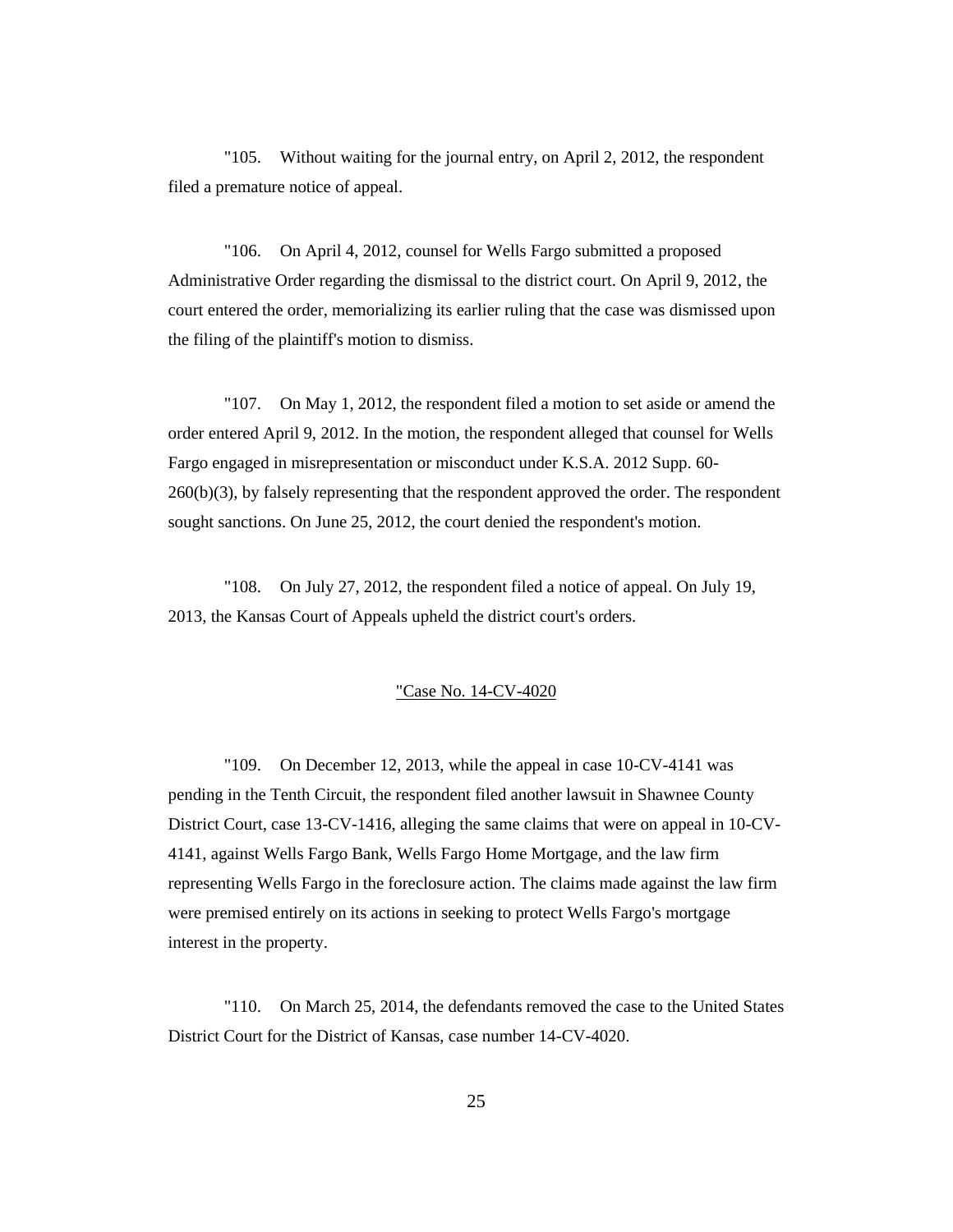"111. On April 14, 2014, Wells Fargo filed a motion to dismiss the petition based on *res judicata*. On May 5, 2014, the law firm defendant filed a motion to dismiss. The respondent sought and received multiple extensions of time to file a response to the motions to dismiss.

"112. Subsequently, on June 27, 2014, without leave of court, the respondent filed an amended petition, which advanced no new cause of action. The amended petition simply reworded a few of the allegations from the petition initially filed. Then, on June 29, 2014, again without leave of court, the respondent filed a motion to substitute the amended petition with a second amended petition. Included with the motion was a declaration and the second amended petition. In the declaration, the respondent averred that:

> 'Upon further reflection and consideration[,] the concerns that I have relating to the previous harsh words as consistent reminders by quoting this Court and raised in nearly every case I am Counsel, I felt regret that I did not plead in accordance with my true belief that this was not the original Note and insert more of the problems which occurred by the late and ever changing production in [R.B. and S.B.] v [*sic*] MERS.'

"113. On September 12, 2014, the respondent filed a response to the two motions to dismiss which included a reply in support of the respondent's motion to amend the petition.

"114. On December 30, 2014, the district court granted the motions to dismiss based on *res judicata*. The district court concluded that:

> '[10-CV-4141] was litigated fully. The plaintiffs [*sic*] claims included fraud, slander of title, conversion of "chain of title," breach of contract, anticipatory repudiation, negligence, detrimental reliance, unjust enrichment, violation of the Real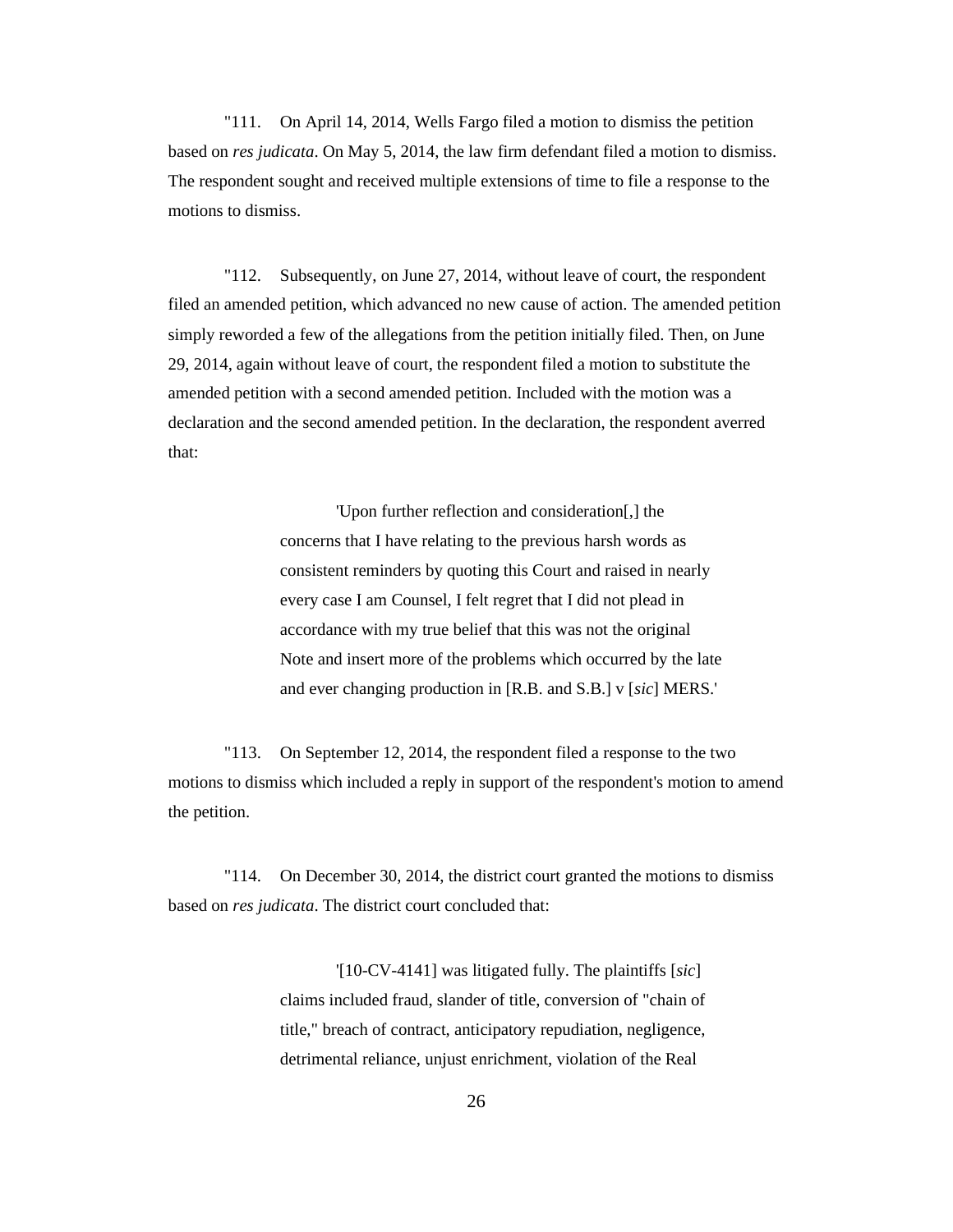Estate Settlement Procedures Act (RESPA) and of the Kansas Consumer Protection Act (KCPA). The docket in that action comprises 393 separate pleadings and other events. In its summary judgment Order, the court explicitly recognized the discovery in that action was "extensive" and the briefing "exhaustive." This is [an] understatement. Wells Fargo grounded its summary judgment motion on 159 paragraphs of factual contentions. The plaintiffs controverted many of these facts, and asserted a further 102 paragraphs. The court resolved all factual and legal issues in the case in a lengthy opinion. The court granted summary judgment on Wells Fargo's counterclaim after receiving additional factual allegations and legal argument[.]

'[14-CV-4020] repeats the allegations advanced [in the earlier case]*,* again focusing on the inadvertent release of lien and Wells Fargo's attempt to correct the error. Accordingly, the court finds that plaintiffs' claims are subject to dismissal under the doctrine of res judicata, which precludes the relitigation of issues which were previously litigated.'

The court concluded that the claims were also time barred. In conclusion, the court noted:

'More fundamentally, the allegation is emblematic of the entire case, first presented in [10-CV-4141] and now here. The passing of [S.B.] is unfortunate, as is the passing of her husband before her. It is doubly unfortunate that [R.B. and S.B.'s] last years were marked by the meritless litigation urged on by their counsel. The present litigation, . . ., is both unfortunate and unnecessary.'

"115. On January 27, 2015, the respondent filed a motion to alter or amend the court's judgment dismissing the case, again seeking relief for claims which had been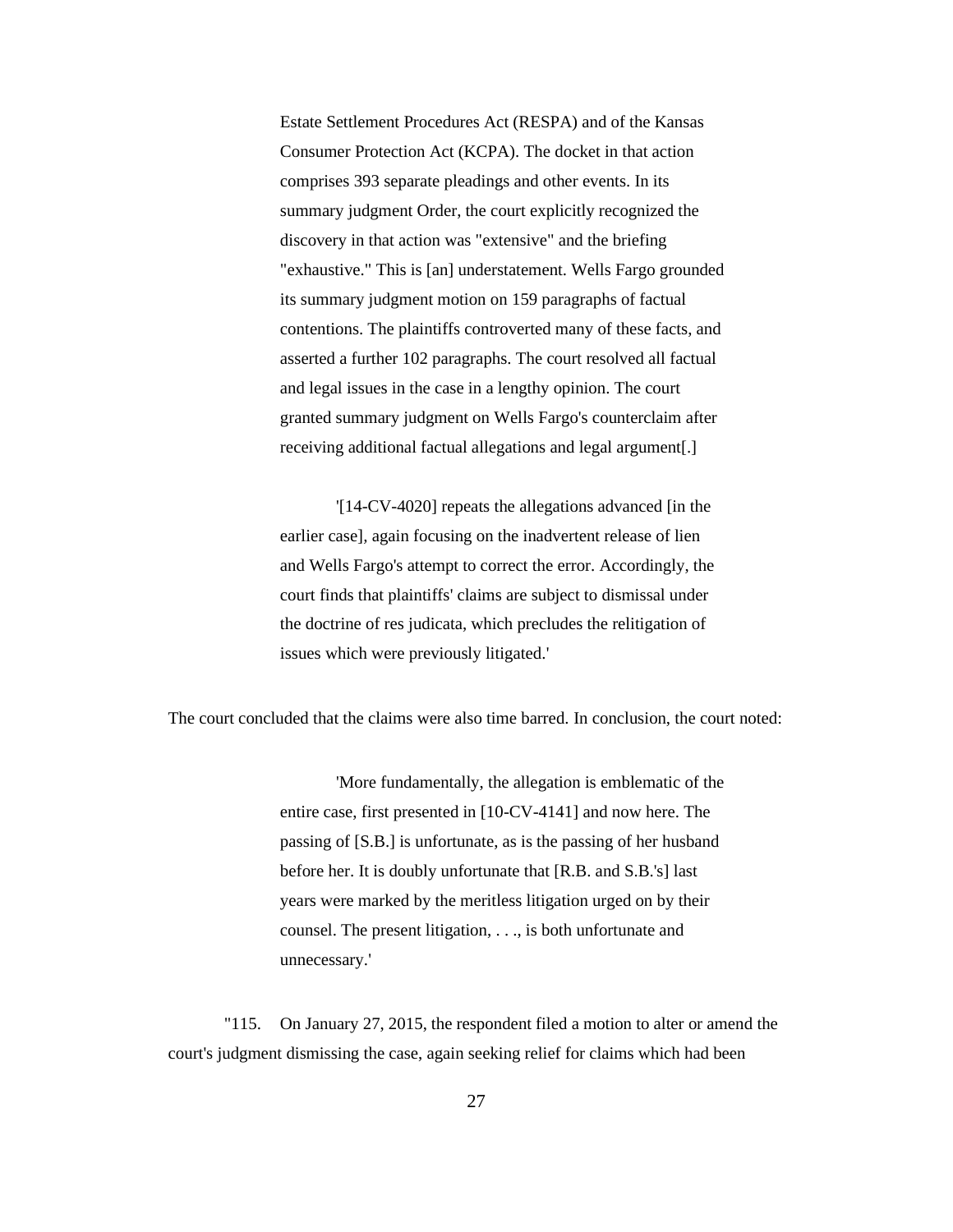repeatedly dismissed. The respondent based her motion on Fed. R. Civ. Pro. 56. Fed. R. Civ. Pro. 56 provides procedures for filing a motion for summary judgment; not motions to alter or amend a judgment.

"116. In the motion to alter or amend the judgment, the respondent did not allege a mistake in the facts or a mistake in the law as required. The respondent failed to present any newly-discovered evidence which would support reconsideration. Rather, the respondent's motion to alter or amend the judgment, was 'a repetition of earlier arguments made' in 10-CV-4141 and 14-CV-4020.

"117. Additionally, in the motion to alter or amend the judgment dismissing the case, the respondent accused the judge of wrongdoing, directly and by innuendo. Specifically, the respondent stated:

> '. . . The Court has a belief of what has happened and tells a story but appears to rely on assumptions, not supported by the record, . . . [.]

. . . [.]

'. . . [T]he Court rulings in this case seem to turn a blind eye to those problems.

. . . [.]

'. . . There can be no doubt there was a problem and that should not be ignored by this Court for judicial economy or to further protect Wells Fargo from the Plaintiffs who have not only a colorable claim, but a prima facie claim on some acts.

. . . [.]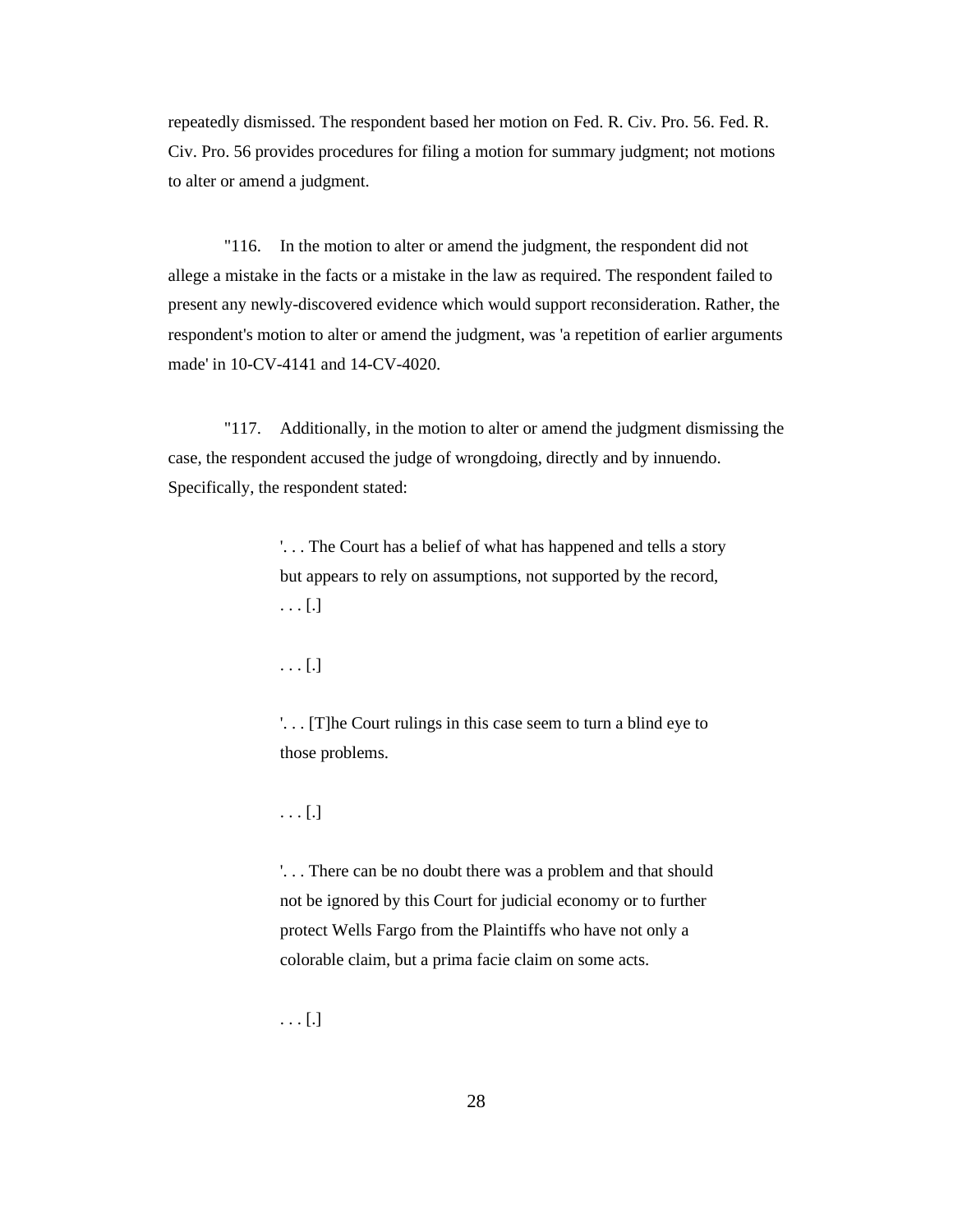'The commentary punctuates the socio[-]economic disconnect of the Court with these clients and generally the middle class public, particularly of color, who cannot afford the fights and discovery obstruction of the banks. The Court in this case ignored the admission that Wells did not own FHA Mortgages and reinstated an FHA instrument just removing the FHA protections generally. [R.B. and S.B.] took that in stride even though the Court made observations that were offensive and just accepted the ever changing word and position of Wells Fargo.

### . . . [.]

'The Court is here to hear and decide cases but at every turn accepted Wells [*sic*] version over [R.B. and S.B.]. [R.B. and S.B.] knew they were likely to lose the house but they were entitled [to] the right to defend. Counsel can't look at individuals trying to defend and tell them it is a foregone conclusion. [R.B. and S.B.] are entitled [to] their day in Court. Being a man with a middleschool [*sic*] education from the Jim Crow South born to the cottonfields of Tennessee he was no stranger to being slighted and on the short end of the stick.

 $\ldots$  [.]

'[R.B. and S.B.] and this Counsel have full respect of the Court thought [*sic*] frankly it appears that it may not run both ways.'

"118. On February 27, 2015, Wells Fargo filed a four-page response in opposition to the respondent's motion to alter or amend the judgment.

"119. On March 10, 2015, the respondent filed a request for an extension of time to file a reply to Wells Fargo's response to her motion to alter or amend the court's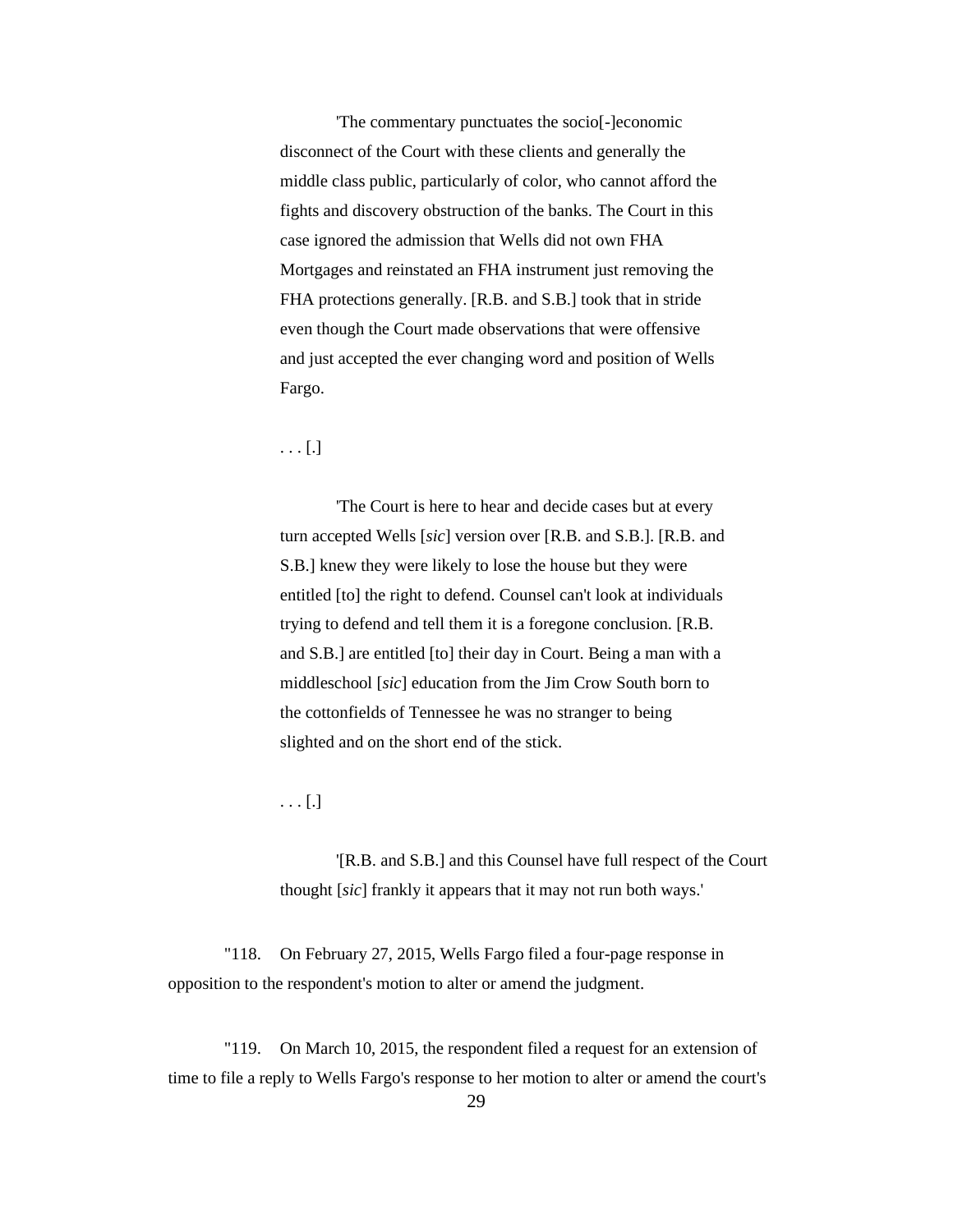judgment dismissing the case. The court denied the respondent's request for extension of time to file a reply.

"120. Thereafter, on March 12, 2015, the respondent filed a five-page motion for reconsideration of the court's denial (of the respondent's motion for an extension of time to file a reply to Wells Fargo's response to the respondent's motion to alter or amend the court's judgment dismissing the case).

a. In the motion, the respondent insinuated that the court found the respondent's advocacy 'distasteful.'

'There has been markedly different treatment between requests by this solo counsel and large firm counsel in both cases. An attorney with a firm of 50 or more local attorneys and multiple support staff is no questions asked, contrary to a disabled solo with no support staff providing more details to show cause still less favorable results.'

b. The respondent argued that 'a homeowner should be able to defend his homestead without the critical commentary of the Court or under apparent threat.' The 'threat' that the respondent referenced is unclear to the hearing panel.

c. In the motion, the respondent also referenced litigation filed by I. Dennis Hawver. The respondent implied that the judge was treating the parties differently because Mr. Hawver referenced the respondent in litigation.

'The differences might also be attributable to some hostility upon possible assumptions. Since this Counsel has recently found out that Your Honor has been sued and that somehow my name was provided as an example of something the party finds egregious it just casts doubts upon the case. I have not read a petition nor do I desire to do so however I am not a party and have not participated but know [*sic*] knowing Your Honor is in that case leaves unanswered questions and reservations.'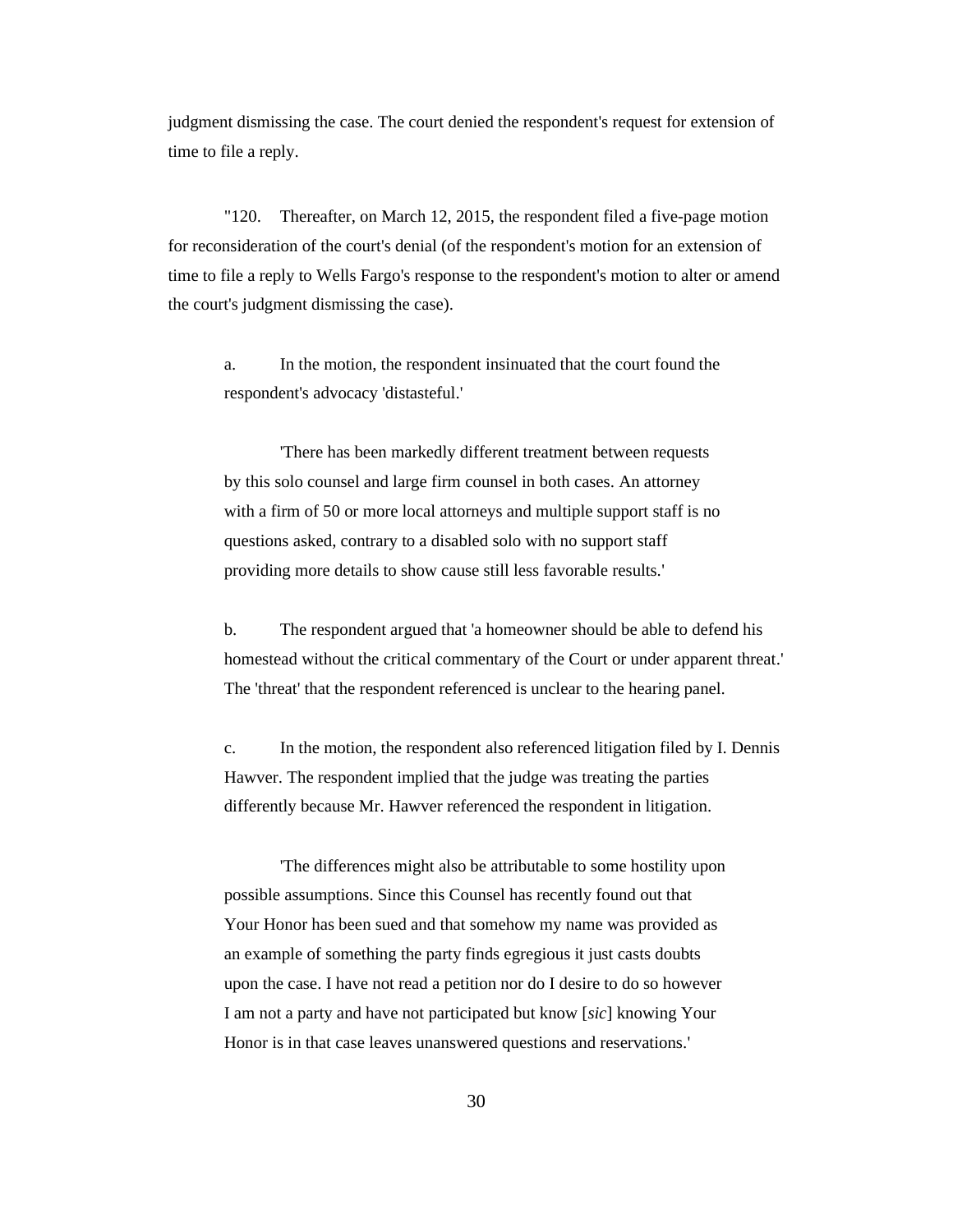d. In her motion, the respondent quoted Friedrich Nietzsche, a German philosopher: 'All things are subject to interpretation. Whichever interpretation prevails at a given time is a function of power and not truth.' By including that quote in her motion, the respondent implied that the court made its decisions based on power not based on truth.

e. Finally, the respondent argued, 'I have no doubt that with a different judge [R.B. and S.B.] would have had a different result. As is true any day of the week in any of the courts.'

"121. The court denied the motion to reconsider and the motion to alter or amend. In denying the motion to reconsider (the motion for extension of time to file a reply to the defendants' response to the motion to alter or amend), the court stated, '[t]he suggestion that the court has not been accommodating to counsel or bears her any personal animosity is completely devoid of any rational basis in fact.'

"122. On August 12, 2014, Wells Fargo filed a motion for sanctions against the respondent. Prior to filing the motion to sanctions, counsel for Wells Fargo provided the respondent with a copy of the motion, and suggested that the respondent avoid the motion by dismissing the suit. The respondent refused to dismiss the lawsuit, comparing the litigation to *Plessy v. Ferguson.*

"123. After the motion for sanctions was filed, the respondent sought repeated extensions of time to respond to the motion. On December 22, 2014, the respondent filed a response. In the response, the respondent asserted:

> 'Counsel has extensive mortgage litigation experience and even more extensive mortgage industry experience. I have consistently sought to have the minimum required standing as the party in interest which is under the plain language of the statute the owner of the Mortgage, not the Note. Discovery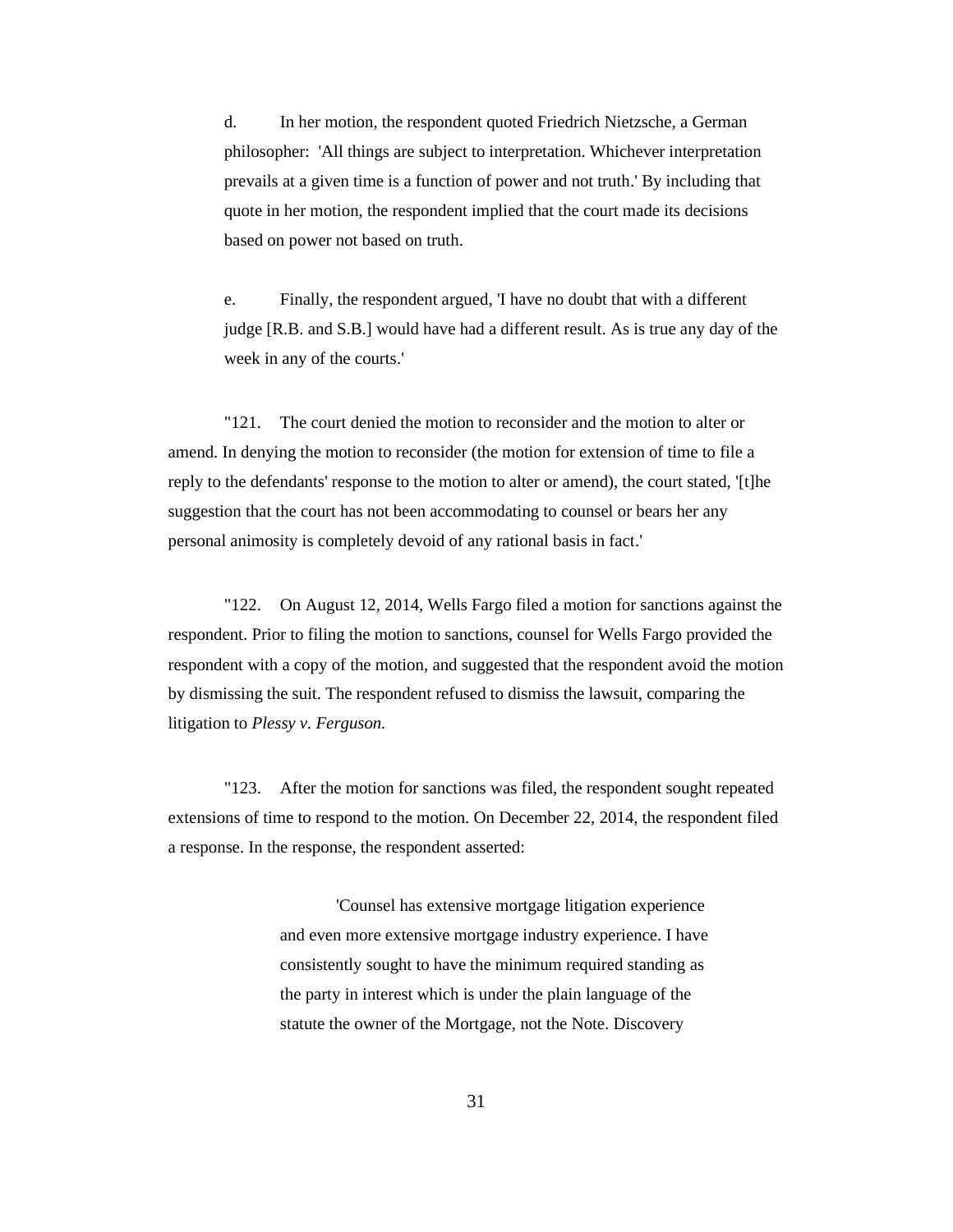obstruction and misrepresentations by Ms. Donnelli has [*sic*] been [R.B. and S.B.'s] problem.

'The idea that this Counsel should not be able to hail Wells Fargo into court when they knew they had an assignment presented to the Tenth Circuit that they failed to provide this Court and was known to be contrary to their consent orders and also triggered a statutory disclosure which was concealed is the motivation for the pleading not an actual articulated Rule 11 violation. Rather protection and control from known additional acts even when there can be no doubt that the underlying claims were never disposed of in summary judgment as they were always part of another action.

'Notably, the mantra of Wells that haunted [R.B. and S.B.] was attempted to beaddressed [*sic*] in the Rule 11 notice to Ms. Donnelli that sat under an unheard motion for a protective order for nearly a year.

'This Court in hindsight can see that the law moves favorably for the consumers. Wells is pleading in broad strokes but that is not what is required under Rule 11. There is no doubt that this specific counsel is a thorn in their side but that is no reason for the Court to be duped into allowing signing Counsel to stop litigation which is intended to protect consumers and is not only supported but definitely where the law has moved.

### . . . [.]

'An interesting perspective for the Court may be to read the story of [R.B. and S.B.'s case] using only what Wells specifically stated was "uncontroverted" [*sic*] Exhibit 9 from the first page until FN3 on the last page is comprised 100% of the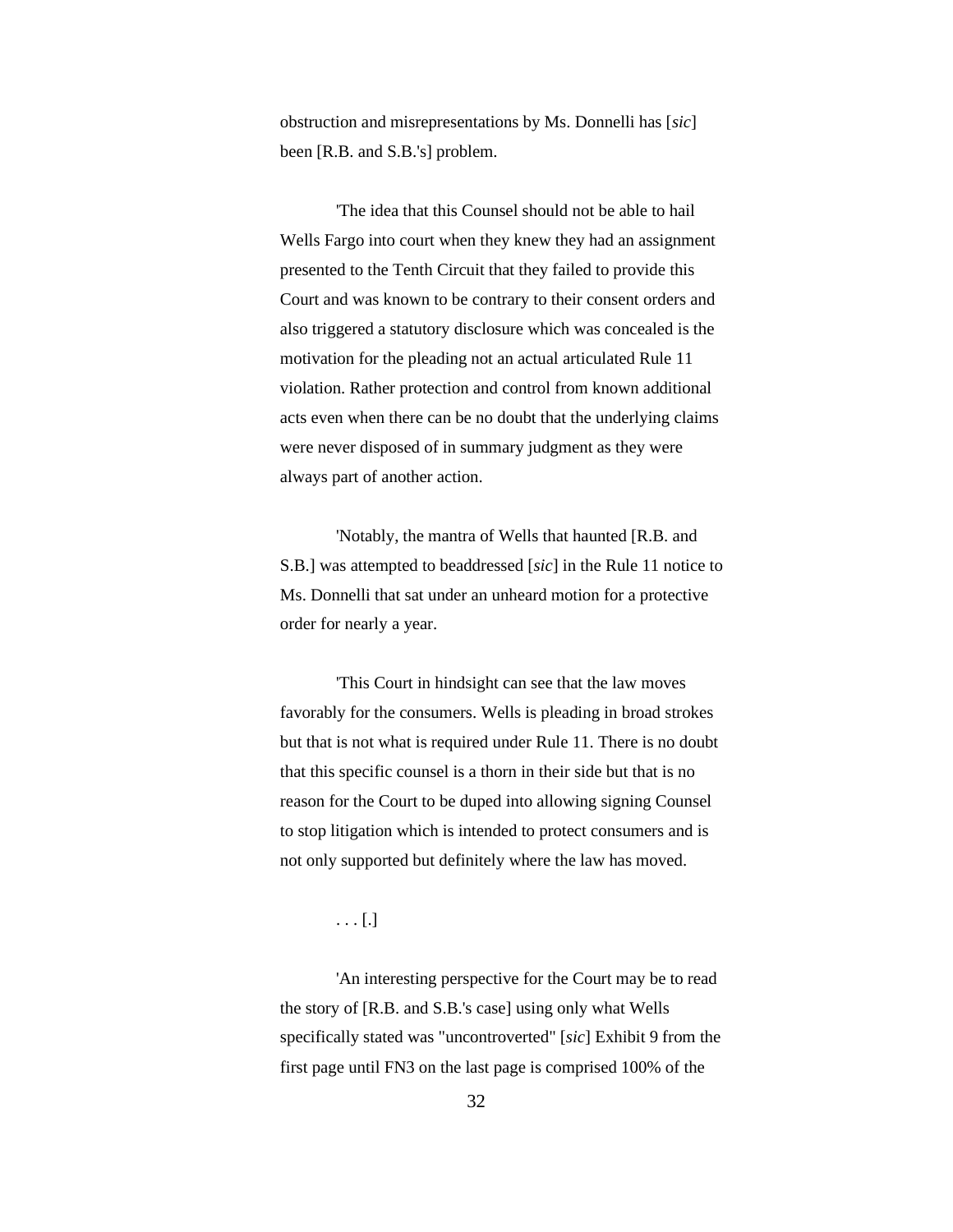facts in [R.B. and S.B.'s case] that the parties agreed, specifically Wells, agreed were uncontraverted. [*sic*] Exhibit 10 is a short list of the specific support for this statement. The objective facts are that we recognize this Court found [R.B.] a "sophisticated borrower" so it is a legal reality, but even a "sophisticated borrower" can maintain actions pled in this case which were always subjects of a different case and not included in the summary judgment.

'Even though the legal fact is [R.B.] was sophisticated this Counsel can maintain an objective knowledge that [R.B.] only had a middle school education in the Jim Crow south and was embarrassed in his deposition because he could barely read. Should it be now that every individual with a middleschool [*sic*] education is sophisticated and none may maintain actions? I don't think this Court intended on that proposition nor would I fail to plead for a client with a GED that they have defenses. Nor does Rule 11 expect this Counsel to do so.

'The Court should at least be interested, if not have a duty, to look into the conduct of Wells, especially now with this "assignment" concealed from this Court during the last [case involved R.B. and S.B.] Do we let bully banks run the few borrower attorneys out of the courtroom or just the ones who have actual industry knowledge and can muster support from industry experts. The Court was never aprised, [*sic*] as the situation did not arise, that the "expert" for Wells clearly perjured himself during the deposition. [S.B.] was forced to watch this however her pure spirit provided express consent to release the deposition so that others facing him as an expert could benefit from what we had started. In the last instance that this Counsel is aware of the contact for that firm advised that he left the room in tears after being faced with that deposition. . . .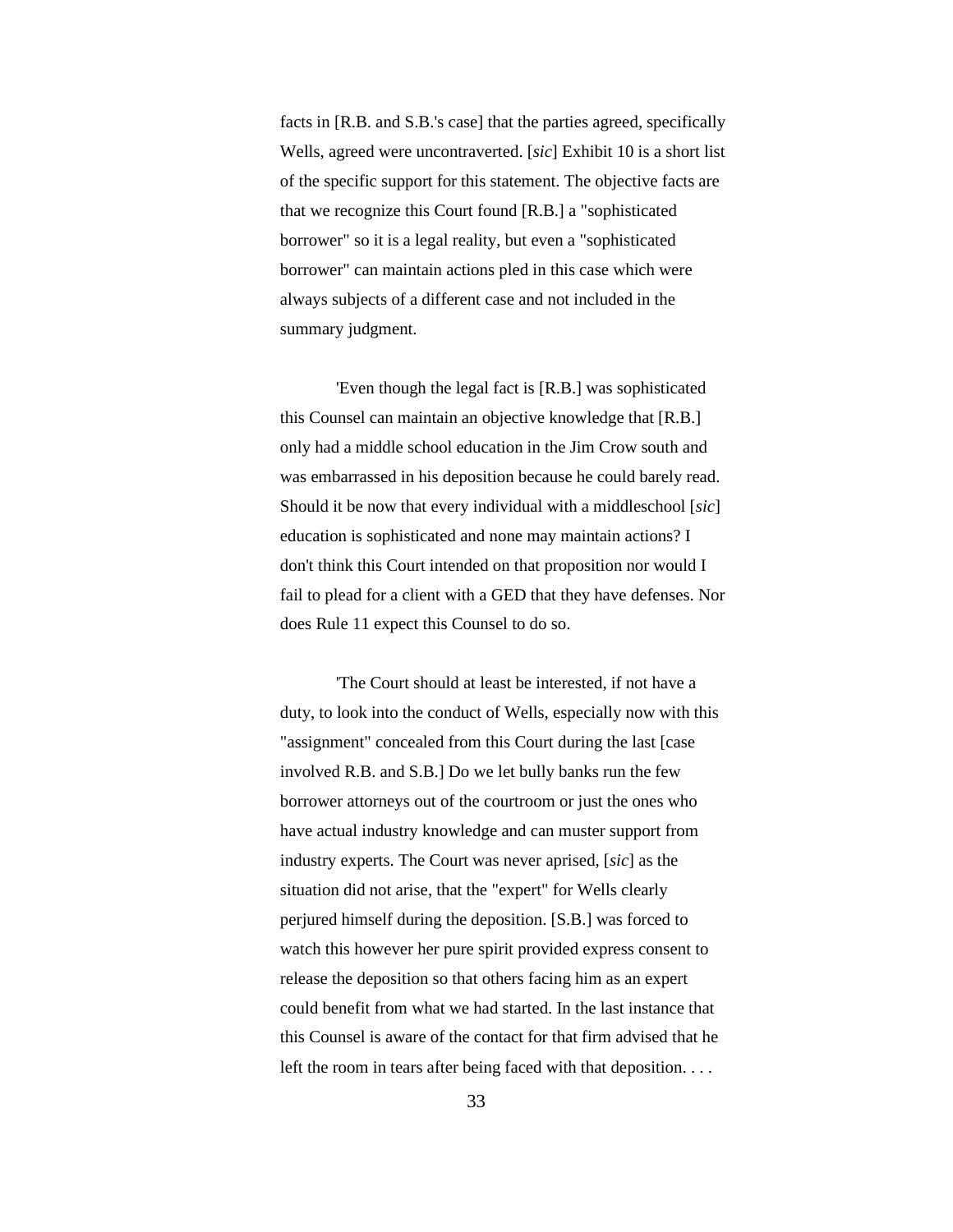'An attorney should not be forced to ignore what they know or be afraid to approach the Court. I admit to being fearful, not that what I have pled is wrong or is not supported I have full faith that isn't the case, but rather from the harsh reprisals of this Court when impacting my reputation with the discovery comments which, again with every due respect, were not analyzed and contrary to what I expected as a mortgage professional for over 15 years prior to the pleading.

'Given the opportunity to delve into the issues, this Counsel strongly believes the Court will come to the realization that Wells pulled the wool over his eyes. If that is not the case, it is still not a Rule 11 violation to plead these claims which were not resolved, which were under court process at a parallel time, and which were newly discovered.

'When deceit abounds this Court cannot ignore that [R.B. and S.B.] may maintain a cause of action and should be allowed to prove the constructive fraud, [*sic*]

## . . . [.]

'[R.B. and S.B.'s case] continues to discover issues and the Court should not be trampling on [R.B. and S.B.'s] graves or this Counsel by another harsh remedy without first doing an inquiry into these facts and new situations. The Court owes it to me to look me in the eyes before rendering more reputational damage.

. . . [.]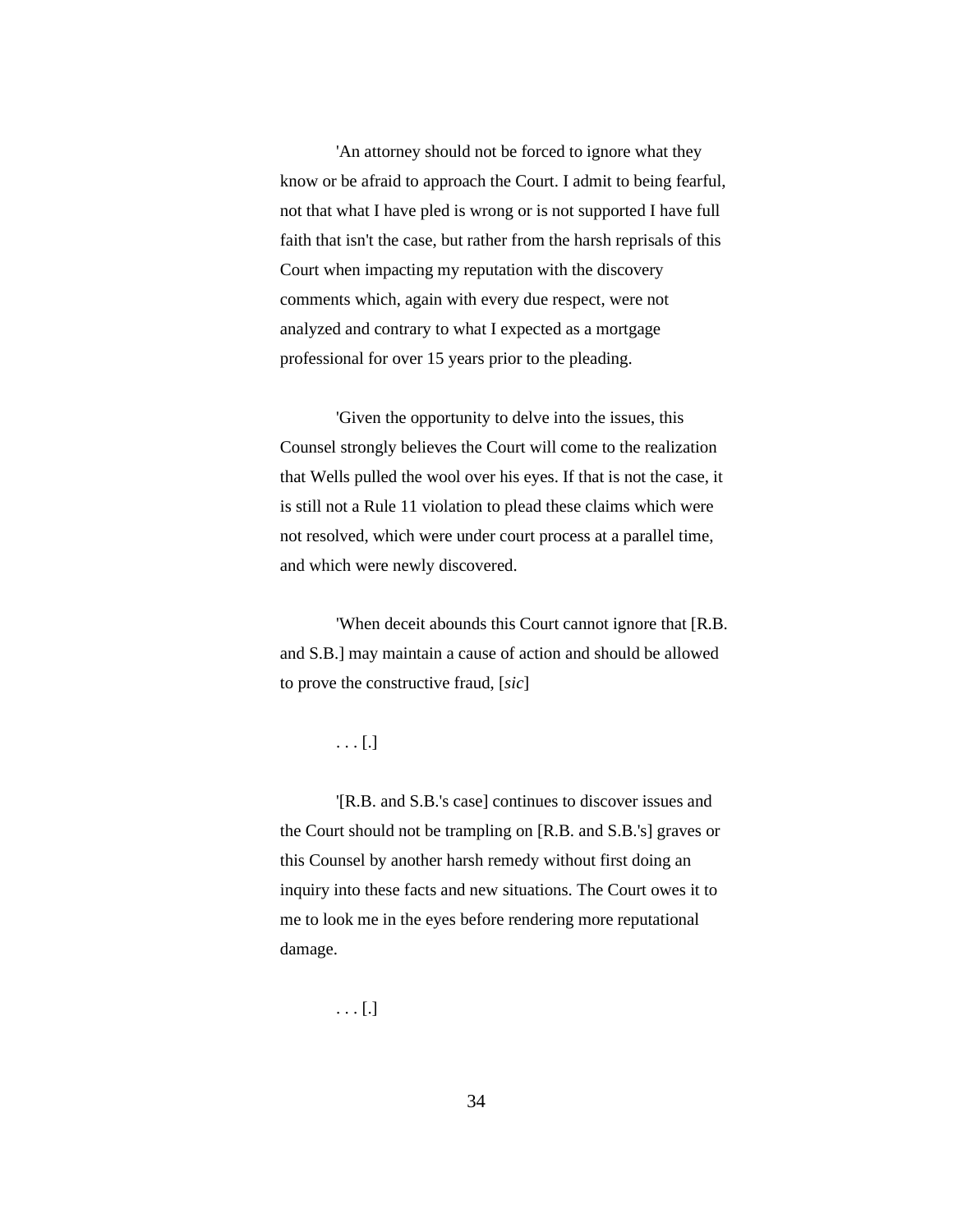'All jurists are generally aware that *Plessy v. Ferguson* was our Supreme Court establishing well settled "separate but equal." It took about 70 years for attorneys to make the headway to what we all know as a truism, separate cannot be equal which was developed by a series of cases finally now well settled in *Brown v. Board of Education.*

. . . [.]

'Wells uses this motion to chill litigation and Counsel uses this motion to avoid inquiry on the issues known to those who have watched the national crisis and these facts develop over the last 3 years, a fast track of changes in newly emerging areas of law.

'If the Court merely wants to stop litigation for any borrowers then the fastest way to do it is more sharp tongued commentary or granting this motion. However, this Counsel can be beat to the ground but eventually another will stand in my place. The Court can take sides now or judicially allow the case to proceed and facts to be developed. The issues were bigger than [R.B. and S.B.] and they are bigger than these two Counsel but no Court should stand by and not take a second look when more conflicting documents arise particularly when that specific assignment triggered statutory notice if not equitable notice and was concealed until presented to another Court for reliance which did or may have impacted the ultimate outcome of the case.'

"124. On March 18, 2015, the district court considered Wells Fargo's motion for sanctions.

35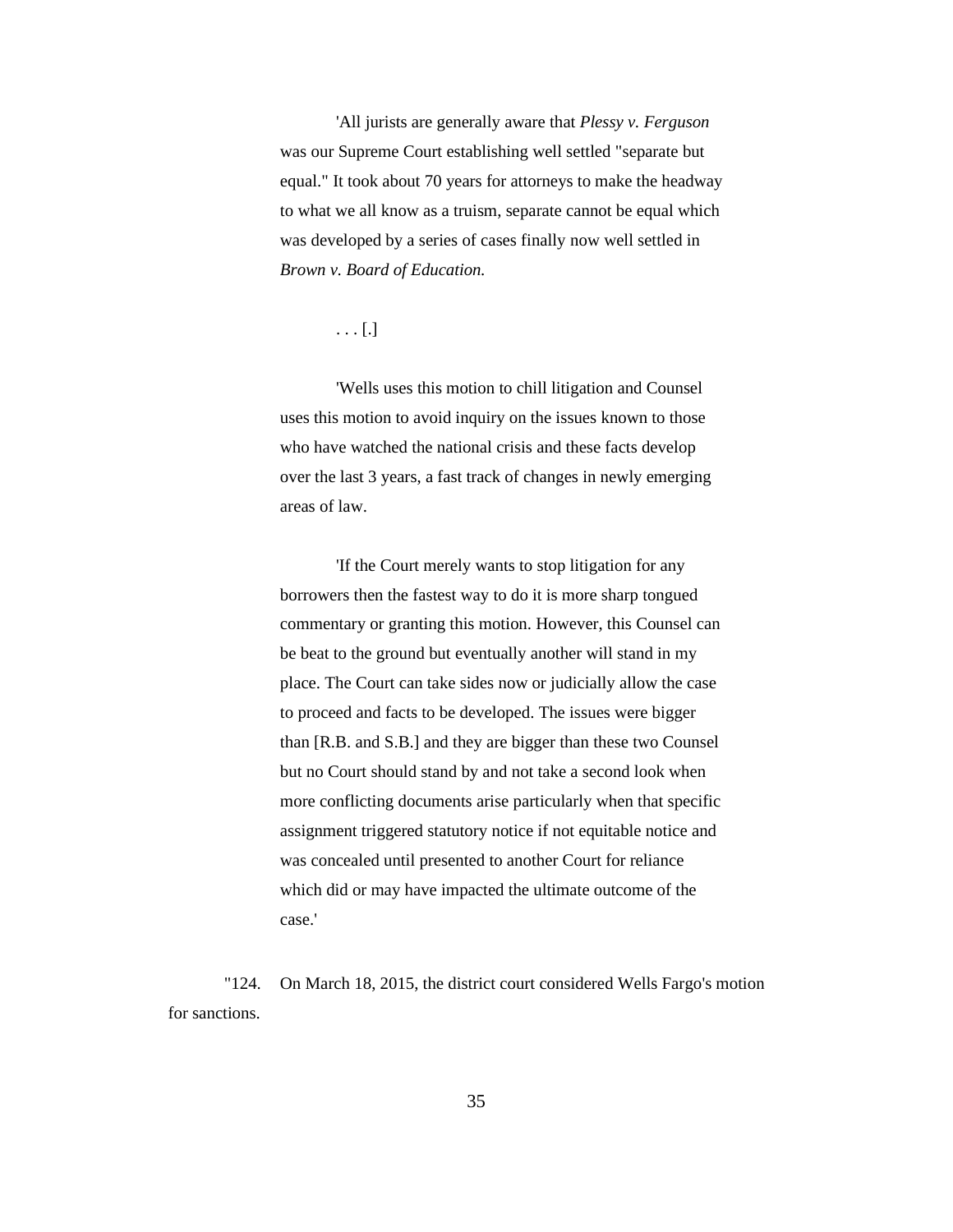'In determining whether to assess sanctions, the court takes note of the substantial award of attorney fees granted Wells Fargo in [10-CV-4141]. However, the award in [10-CV-4141] served no punitive purpose. The amount of fees was never directly challenged by the plaintiffs. Rather, the court stressed that the size of the award was directly proportional to the "unbounded aggressive strategy" employed by plaintiffs' actions in extensive and needless discovery and meritless legal argument. The court further noted that it had been explicitly forced to "admonish plaintiff against the repetition of losing arguments."

'Rather than taking these repeated admonitions to heart, counsel instituted [14-CV-4020], and has never presented any colorable rationale why the principle of res judicata would not apply. Moreover, none of the considerations recognized in other cases as mitigating against an award of sanctions is present here. The motion for sanctions is not directed at a *pro se* litigant, but at counsel. There was no intervening court decision which might arguable [*sic*] justify the filing of a second action. The court concludes that the filing of [14-CV-4020] was not objectively reasonable.

#### *'Amount of Sanctions*

'Plaintiffs' response to the Motion for Sanctions wholly fails to address the appropriate *type* or *amount* of sanctions to be imposed in light of the factors recognized in *White.* The response, moreover, fails to even acknowledge the elements of res judicata. Indeed, the response mentions the doctrine in a single passage, in its conclusion, with plaintiffs suggesting the doctrine is irrelevant in [14-CV-4020] because "the claims pled were not before the Court" previously in [10-CV-4141]. This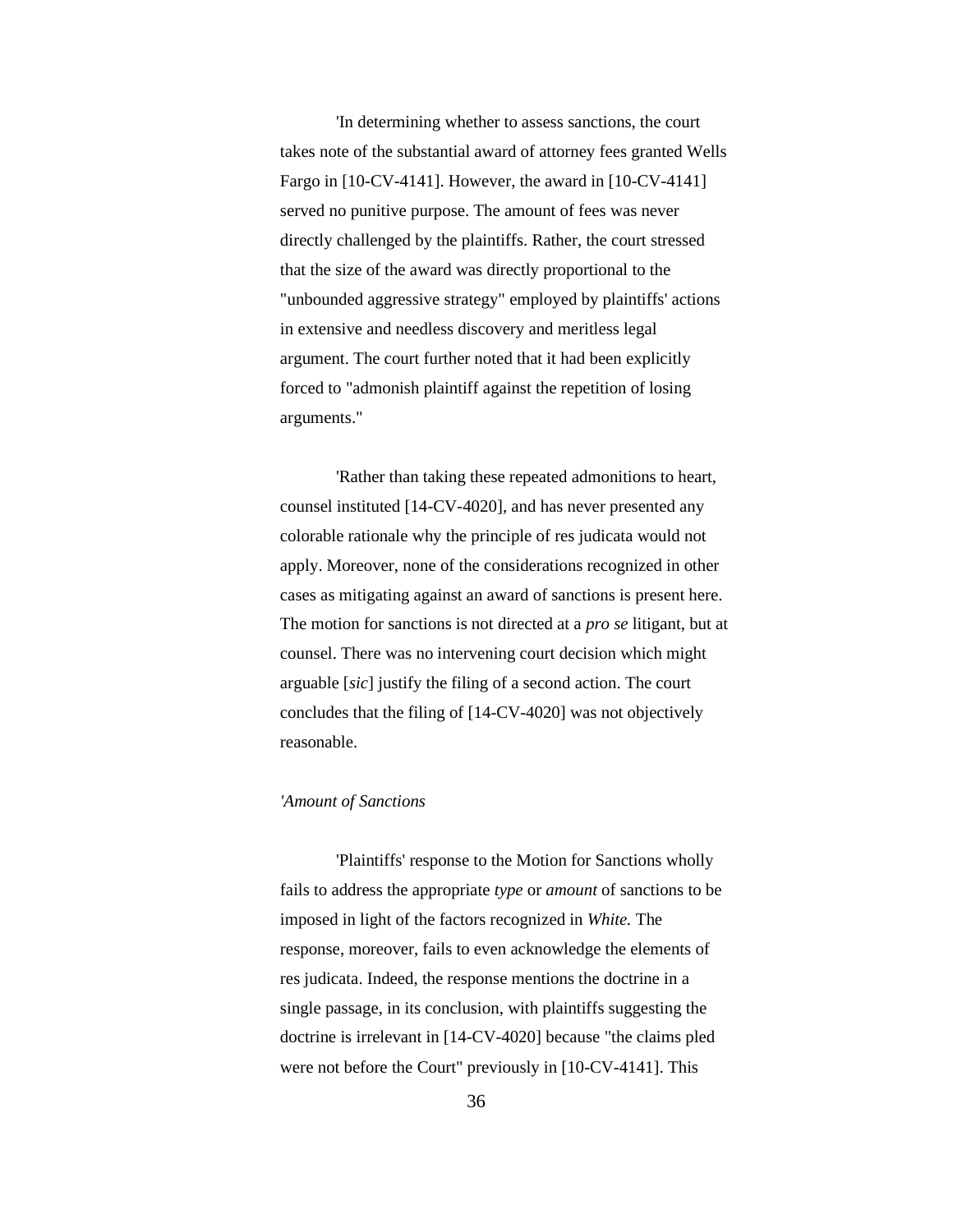misunderstands res judicata, which as noted in the court's earlier Order, applies to claims which were *or could have been* brought in the earlier action. . . . [P]laintiffs' claims in [14-CV-4020] "all related in time, space and origin to the relevant facts in [10-CV-4141] complaint," and arise "out of the same transaction or series of connected transactions," and are consequently barred by res judicata.

'No amount of intemperate language can remedy this legal flaw. Indeed, counsel's hyperbolic language ("this Counsel can be beat to the ground but eventually another will stand in my place" and "[t]he issues in [14-CV-4020] were bigger than [R.B. and S.B.] and they are bigger than these two Counsel") raises the concern that even now counsel fails to understand [the] finality of the court's orders, thereby directly highlighting the need for some minimum sanction sufficient to deter [another lawsuit].'

Concluding that the time to end this litigation was well past, the court granted the motion for sanctions and enjoined the respondent from 'filing any future litigation on behalf of [R.B. and S.B.] or their estate representatives.'

"125. At the hearing on this matter, Judge Marten testified about the respondent's hyperbolic and intemperate language, the injunction, and the sanction imposed:

> 'Q. You delayed that decision, but over on page 797, you raised a concern about what you consider to be intemperant [*sic*] and hyperbolic language. Would you explain that, please?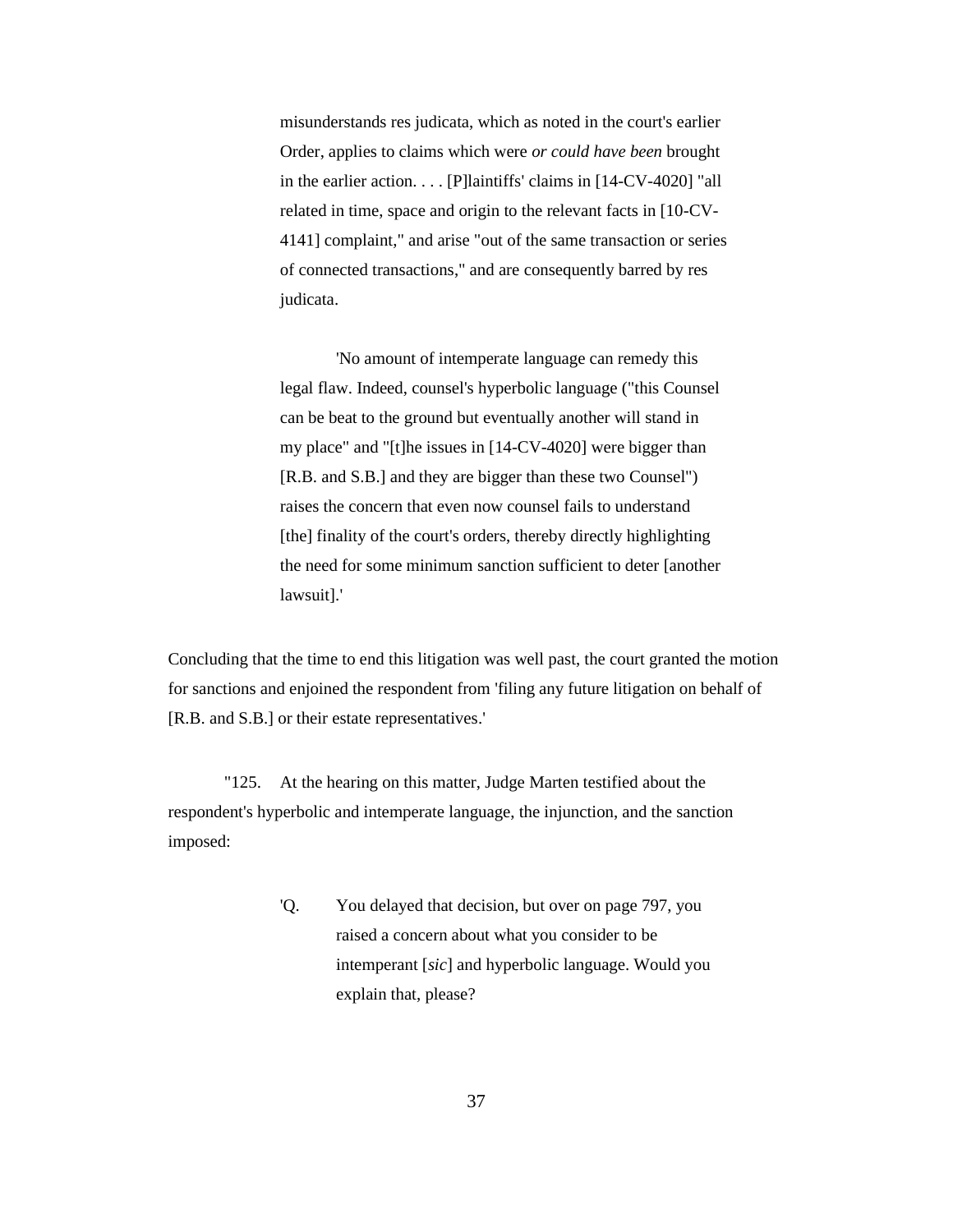'A. Yes. The concerns that I see in—and if I might back up a little bit on this, too, one of the lessons that I learned pretty early on, and I had some great mentors in this respect, were if you take your eye off of what you're trying to accomplish, if you get distracted by opposing counsel, irritation with them or irritation with the judge, you lose your focus on what you're really trying to accomplish, and that does not serve your clients well. And, so, when I read comments like "this counsel can be beat to the ground, but eventually another will stand in my place," first of all, it was hard for me to understand why that kind of a statement would be made, given the conduct of opposing counsel in this case. And in my view, and I know it's only mine, but I bent over backward, I think, in this case to try to be fair to [R.B. and S.B.] and their counsel. And nothing that I said or did was intended to beat anybody to the ground at all.

> 'It was simply to point out, you know, you're practicing law, you're in court here, there are certain things you have to do, there are certain things that you shouldn't do, and keep these things in mind as we go along.

'And the finality of the court's orders was one of these things. I've told lawyers before, if you're in court to do anything or to prove anything other than your case to the trier of fact, you're in the wrong place. And there may have been some larger claim of conspiracy or some thought that Wells Fargo, and it certainly had its share of bad press over the past few years with some of the things that have happened there, but I never saw anything that smacked of anything other than utter good faith on the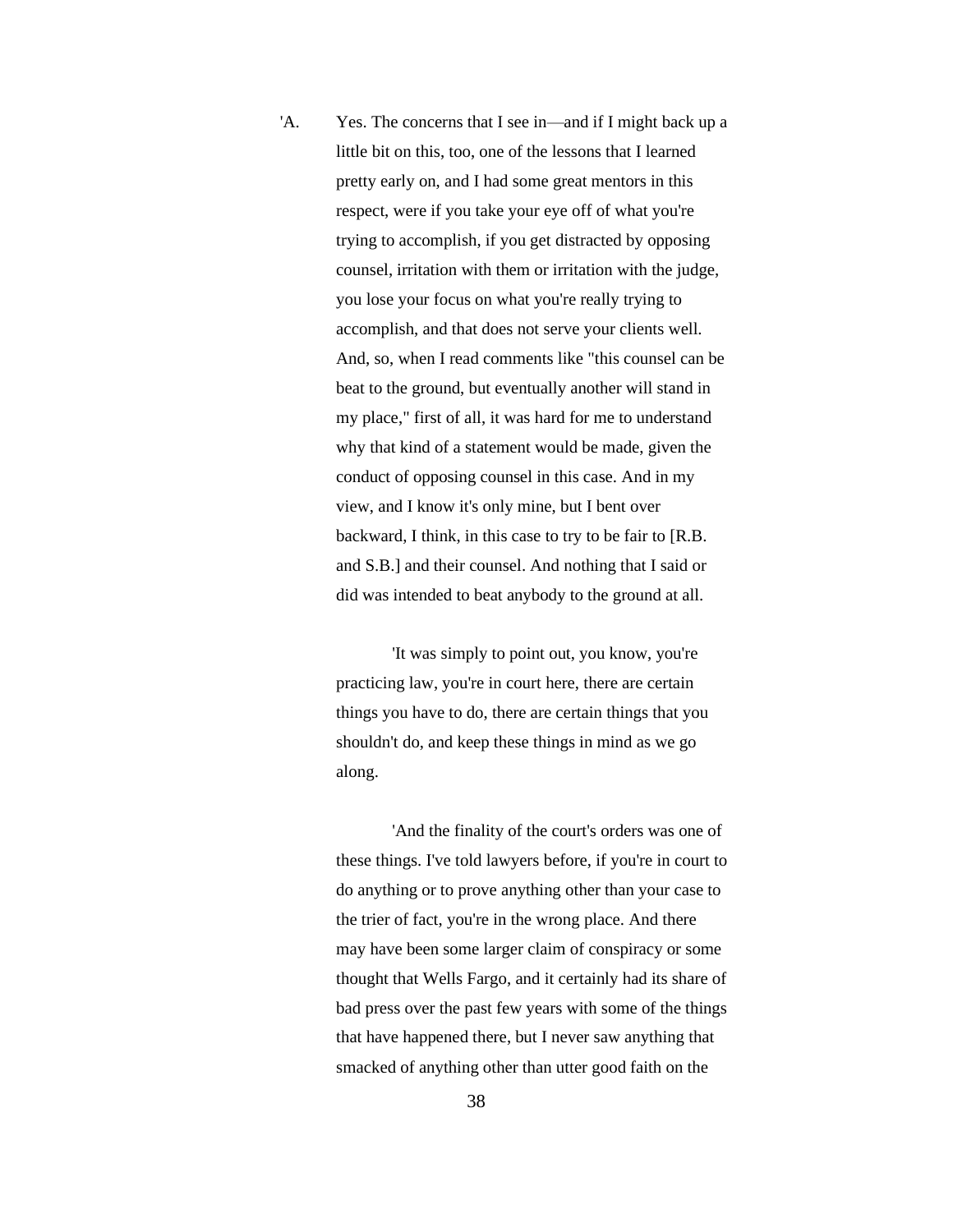part of the defendants in this case. And, frankly, I think that [R.B. and S.B.], the parties probably—you know, I think most clients are influenced by their counsel, and I have no idea what Ms. Huffman was advising them as they went along, but it seemed to me, given their answers in depositions and so forth, that they were just kind of following a lead that was provided to them. And I think that the language about beating counsel to the ground and somebody else stepping up and taking place and that the case being much bigger than [R.B. and S.B.], well, for me the case was [R.B. and S.B.] they were dealing with and, again, trying to resolve the matter. So, I found the language intemperate and hyperbolic.

- 'Q. You indicated you were concerned about whether or not, even at that point, Ms. Huffman understood the finality of the orders?
- 'A. Yes.
- 'Q. So you took what probably is kind of an unusual action in this case in terms of a sanction?
- 'A. I think I have granted sanctions in two cases. One was very early on in my career and it was pretty mild. And, actually, I thought even this sanction that I imposed here, after I asked the Wells Fargo folks to provide their time and billing records and so forth to me, was much, much lower, obviously, than what they had requested in the way of—of sanctions. And, again, it was—I didn't want to punish anybody. I simply wanted to make the point that we have rules that have to be followed, and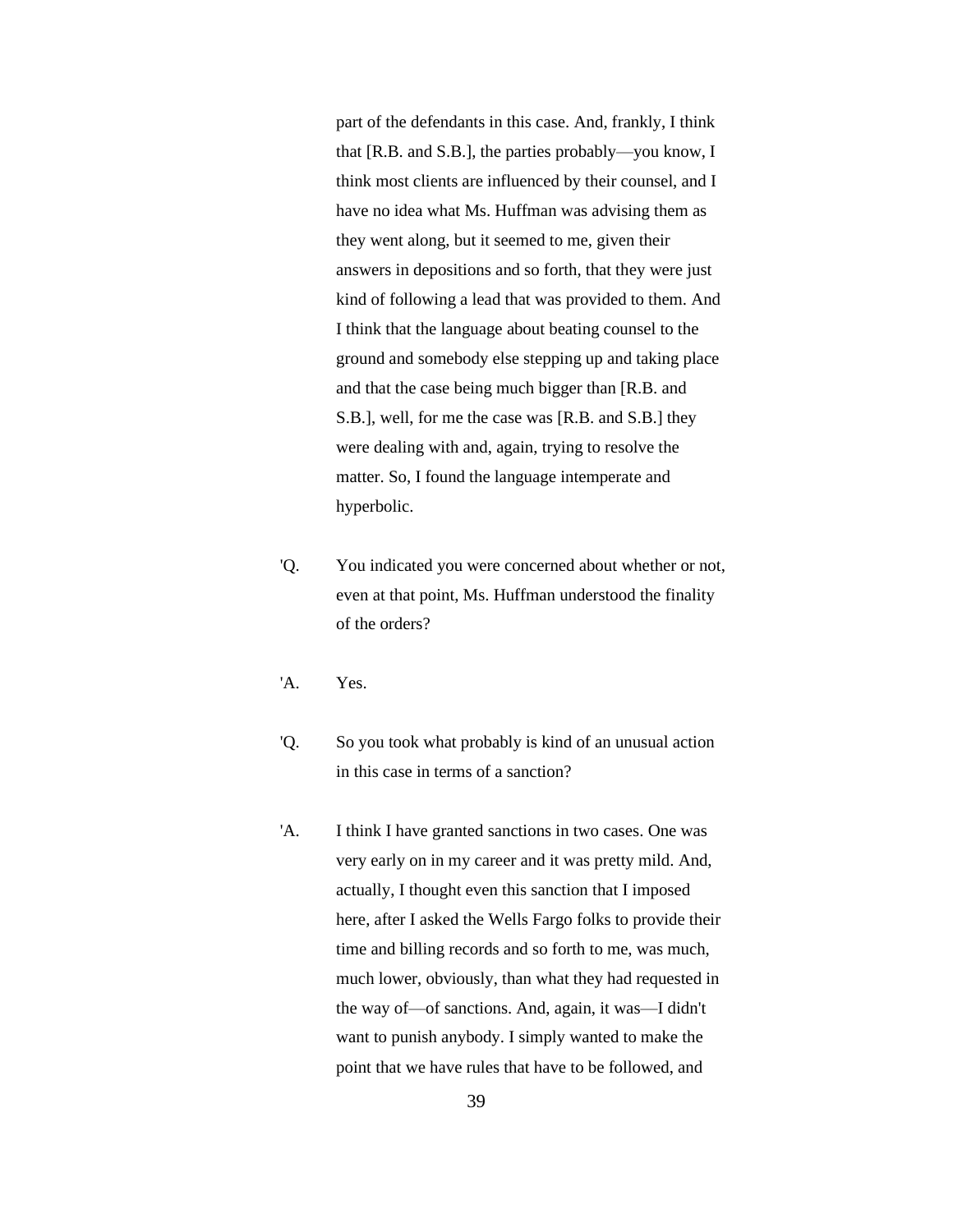you can only ignore them so many times before it's obvious that the message is not getting through.

- 'Q. Here you—on page 797 of Exhibit 42 you enjoined Ms. Huffman from filing any further litigation on behalf of [R.B. and S.B.] or their estate—
- 'A. Yes.
- 'Q. —representatives? And I think there was a request from Wells Fargo that you do that. 'Um, have you ever done that before, enjoining somebody from filing any further litigation?
- 'A. Only one other party, and it was a pro se filer who had significant mental health issues, and he was attempting to file things like packets of ketchup with the court. And he was somebody who would get on his meds and be fine, then he'd go off his meds thinking he was fine, and he would be back with a paper bag full of papers and other items that—that—but I think that this is the only other time that I have prohibited or enjoined someone from filing a case. And, of course, this was only on behalf of [R.B. and S.B.]. It didn't extend beyond that.'

"126. On April 17, 2015, prior to the date the district court determined the amount of sanctions, the respondent filed a notice of appeal, appealing eight orders entered by the district court to the Tenth Circuit.

"127. Counsel for Wells Fargo sought \$49,907.52 in attorney[']s fees and \$461.24 in expenses. To ensure that the underlying conduct would not be repeated in the future, on June 18, 2015, the court assessed a \$5,000 sanction against the respondent. The respondent paid the sanction.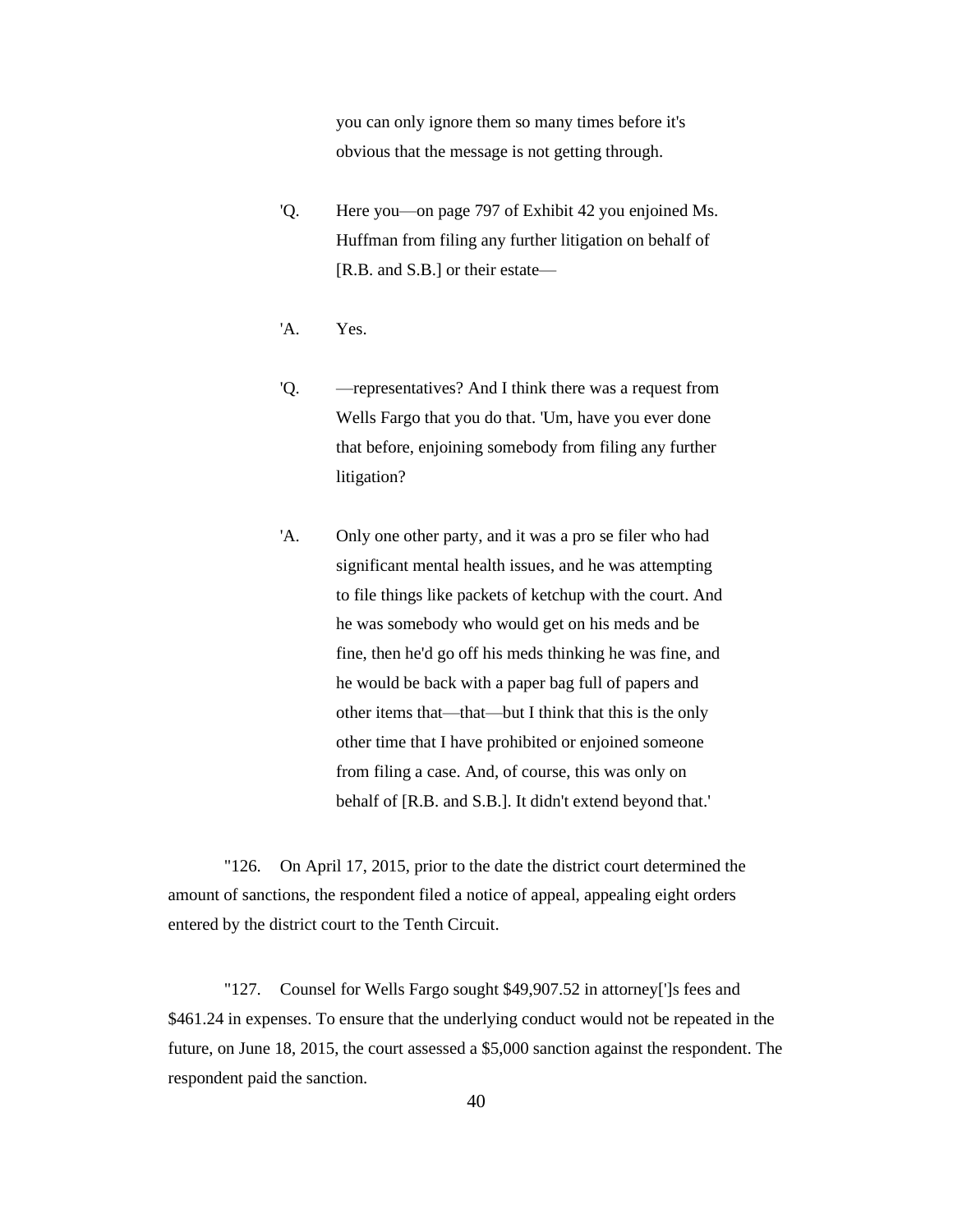"128. In early February, 2016, the respondent attempted to file her opening brief. The Tenth Circuit rejected her brief because it was deficient. On February 11, 2016, the respondent filed her opening brief. Thereafter, the defendants' filed responsive briefs.

"129. On March 2, 2017, the Tenth Circuit Court of Appeals affirmed the grant of summary judgment and the award of sanctions, finding that the respondent's argument 'made no sense and was hard to follow,' was 'unsupported by the record,' was 'meritless,' and was 'woefully inadequate.'

"130. On March 16, 2017, respondent petitioned the Tenth Circuit for rehearing *en banc.* On March 28, 2017, the Tenth Circuit denied the motion.

"131. Wells Fargo paid its attorneys more than \$100,000.00 to defend this suit.

"132. In 2012, Matthew Boddington filed a complaint with the disciplinary administrator's office. In Mr. Boddington's complaint, he made a reference to the litigation involving R.B. and S.B. Mr. Boddington, however, was not involved in R.B. and S.B.'s cases.

## *"Conclusions of Law*

"133. Based upon the findings of fact, the hearing panel unanimously concludes as a matter of law that the respondent violated KRPC 1.1 (competence), KRPC 3.1 (meritorious claims), KRPC 3.3 (candor to the tribunal), KRPC 3.5 (impartiality and decorum of the tribunal), KRPC 8.2 (judicial and legal officials), and KRPC 8.4 (professional misconduct), as detailed below.

"134. The hearing panel also concludes that the disciplinary administrator did not present clear and convincing evidence that the respondent violated KRPC 3.2 (expediting litigation) and KRPC 3.4 (fairness to opposing counsel). The allegations that the respondent violated KRPC 3.2 and KRPC 3.4 are dismissed.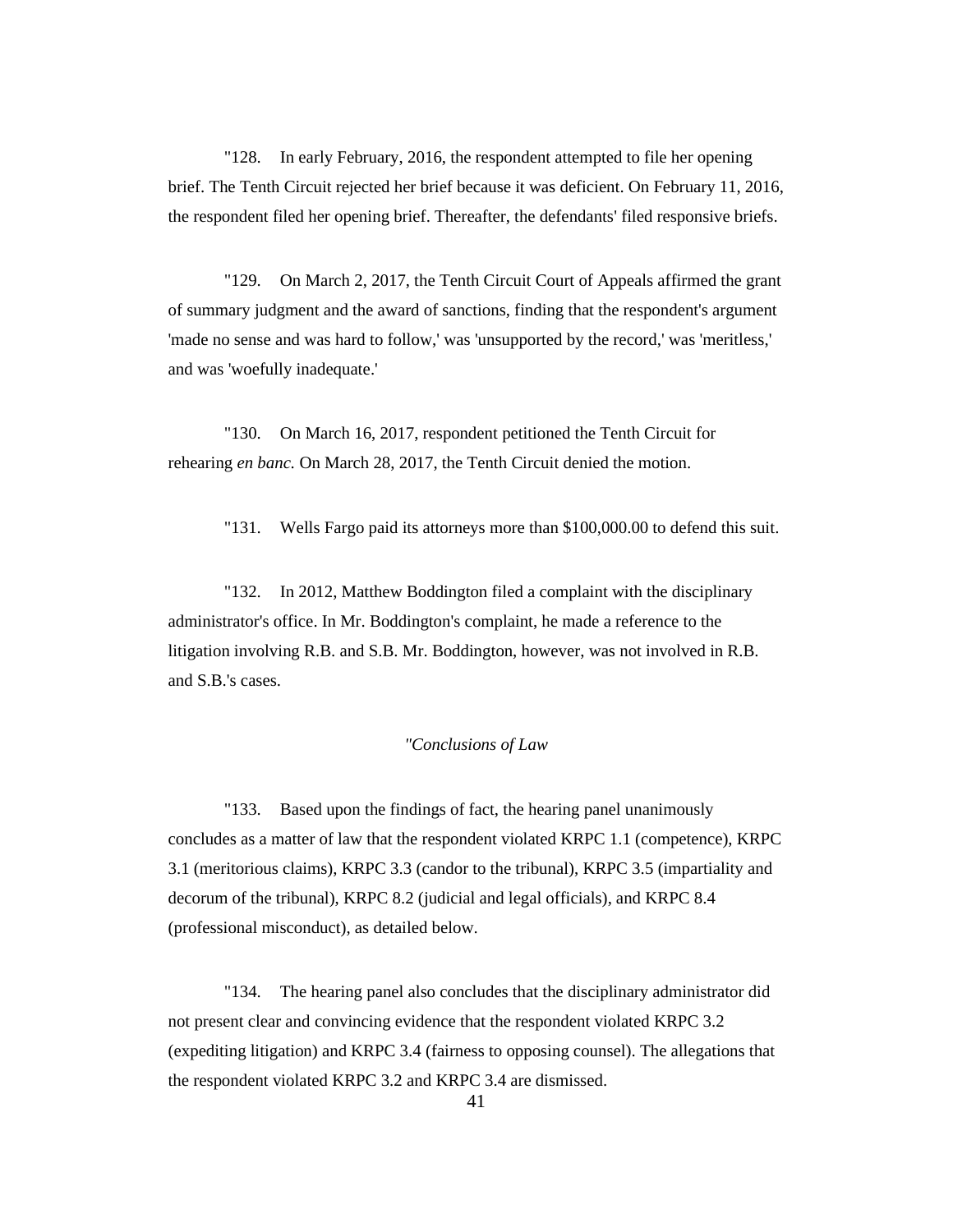"135. The hearing panel concludes that the allegations that the respondent violated KRPC 3.3 (candor to the tribunal) for making false and disparaging statements regarding Judge Marten constitute violations of KRPC 3.5 (impartiality and decorum of the tribunal) rather than KRPC 3.3. Accordingly, the allegations that the respondent violated KRPC 3.3 are dismissed.

"136. Kan. Sup. Ct. R. 202 provides, in pertinent part, as follows:

'A certificate of a conviction of an attorney for any crime or of a civil judgment based on clear and convincing evidence shall be conclusive evidence of the commission of that crime or civil wrong in any disciplinary proceeding instituted against said attorney based upon the conviction or judgment. . . . All other civil judgments shall be prima facie evidence of the findings made therein and shall raise a presumption as to their validity. The burden shall be on the respondent to disprove the findings made in the civil judgment.'

The disciplinary administrator relies on orders, judgments, and opinions of the United States District Court for the District of Kansas, the United States Court of Appeals for the Tenth Circuit, the Shawnee County District Court, and the Kansas Court of Appeals. Under Kan. Sup. Ct. R. 202, the hearing panel concludes that the respondent failed to disprove the findings made in the civil judgments and, as a result, the hearing panel accepts the orders, judgments, and opinions entered into the underlying civil cases.

#### "KRPC 1.1

"137. Lawyers must provide competent representation to their clients. KRPC 1.1. 'Competent representation requires the legal knowledge, skill, thoroughness and preparation reasonably necessary for the representation.' *Id*. The hearing panel acknowledges that the respondent is experienced in the field of mortgage lending and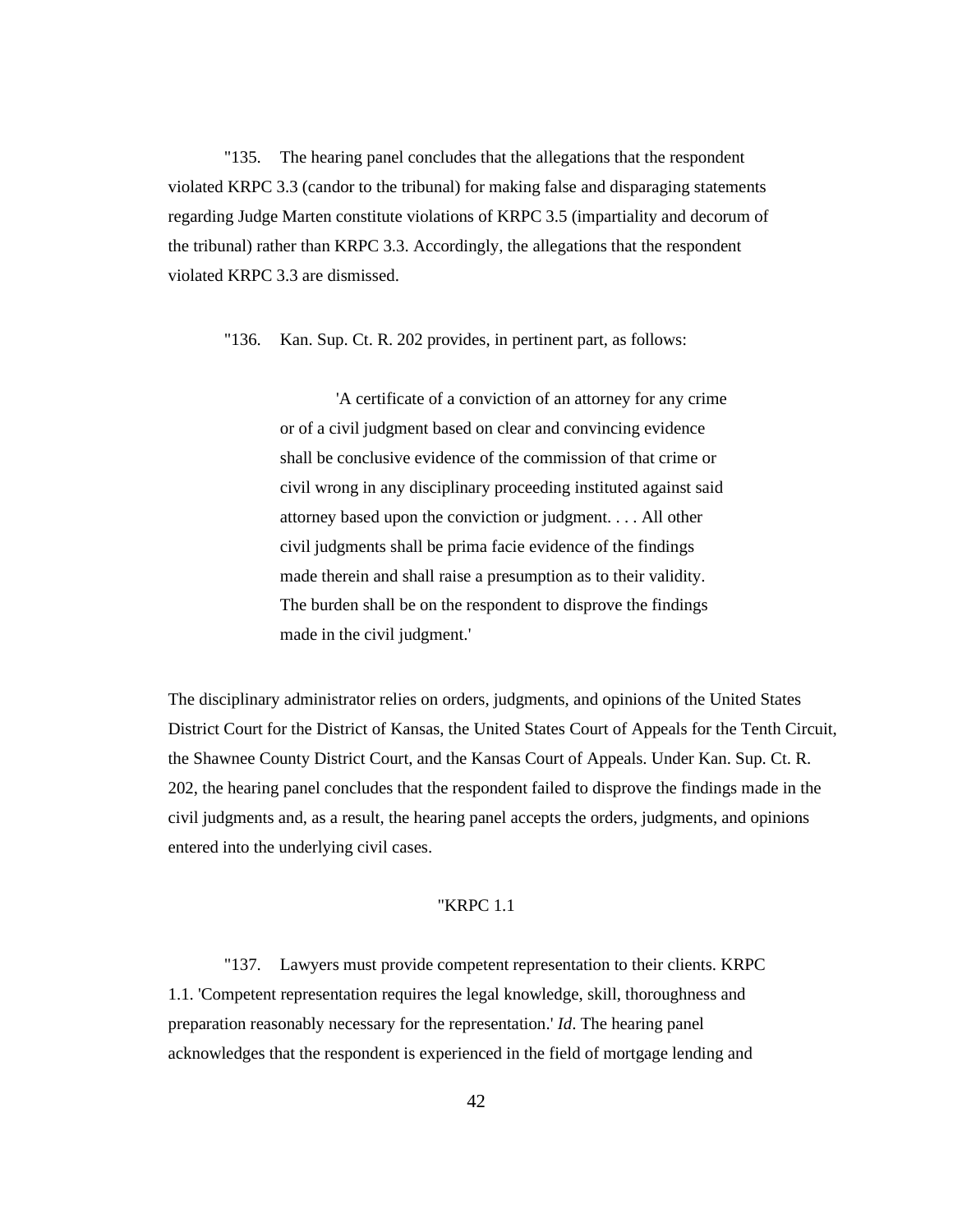represented her clients as a zealous advocate. However, the respondent's experience in mortgage lending, is not tantamount to competence as a mortgage litigator.

"138. The hearing panel concludes that the respondent failed to provide competent representation to R.B. and S.B. when she failed to offer to settle the case by seeking to have her clients close on a mortgage under the terms negotiated in 2009.

"139. The hearing panel also concludes that the respondent lacked the ability to understand when she had a losing case. She failed to recognize how to resolve the case to her clients' benefit.

"140. Further the following instances, taken together also establish the respondent's lack of competence as a litigator:

a. The respondent failed to timely file two motions: (1) a motion to reconsider the magistrate judge's order allowing removal to federal court and (2) a motion to reconsider the magistrate judge's order allowing Wells Fargo to intervene. The respondent filed the two motions more than four months after the order, rather than within 14 days as required by the court rules.

b. The respondent alleged that the federal court lacked jurisdiction over MERS. The respondent failed to recognize that the requirements of diversity of citizenship jurisdiction was satisfied.

c. In 10-CV-4141, the respondent filed an amended petition without seeking leave of court to do so. Additionally, in 14-CV-4020, the respondent filed an amended petition and a motion to substitute the amended petition with a second amended petition, again, without seeking leave of court to do so.

d. The respondent failed to properly plead claims in a petition; rather, the respondent simply made conclusory assertions.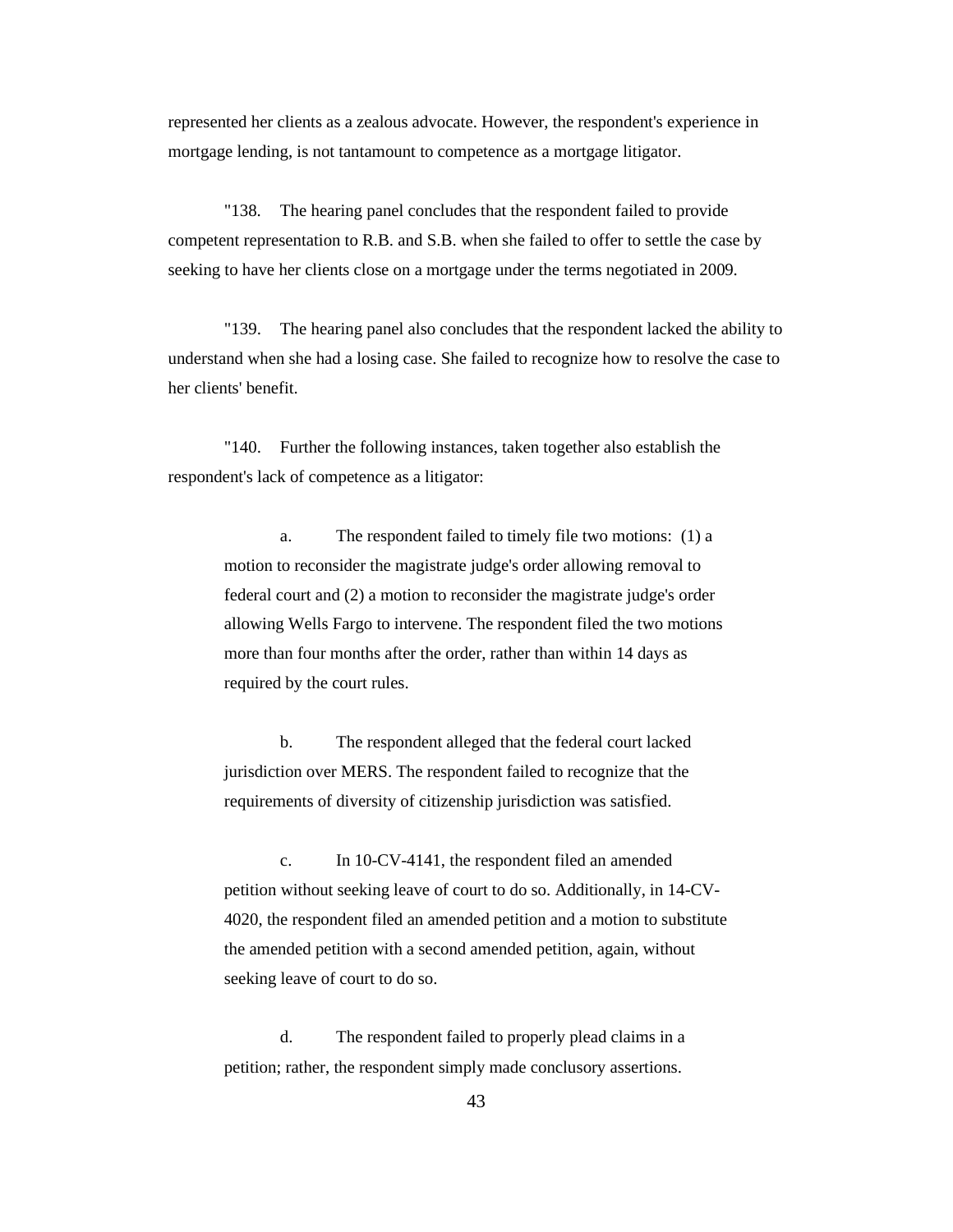e. The respondent included claims in her petitions and amended petitions that were well outside the statute of limitations.

f. The respondent did not adequately explain to her clients who they filed suit against; or conversely, the respondent failed to file suit against the party which her clients intended her to sue.

g. The respondent included claims for conversion in the petitions and amended petitions. Conversion is the unauthorized exercise of dominion and control of goods or personal chattels. The causes of action did not involve goods or personal chattels.

h. Before the Tenth Circuit and in her representation of herself in the instant case, the respondent relied on and presented documents which she referred to as uncontroverted facts as evidence. The documents, however, appear to be the respondent's work-product rather. A summary of facts assembled by the respondent is not evidence of the facts.

i. The respondent failed to provide Exhibit A-H53 in its entirety in response to the Tenth Circuit's request for evidence of communications between Wells Fargo and the plaintiffs regarding closing.

j. The respondent filed an answer and counterclaim, a motion to amend, and an amended answer and counterclaim in a case which she knew had previously been dismissed. Further, after the parties briefed the issue for the court, the respondent filed a second motion to amend.

k. The respondent twice filed a premature notice of appeal.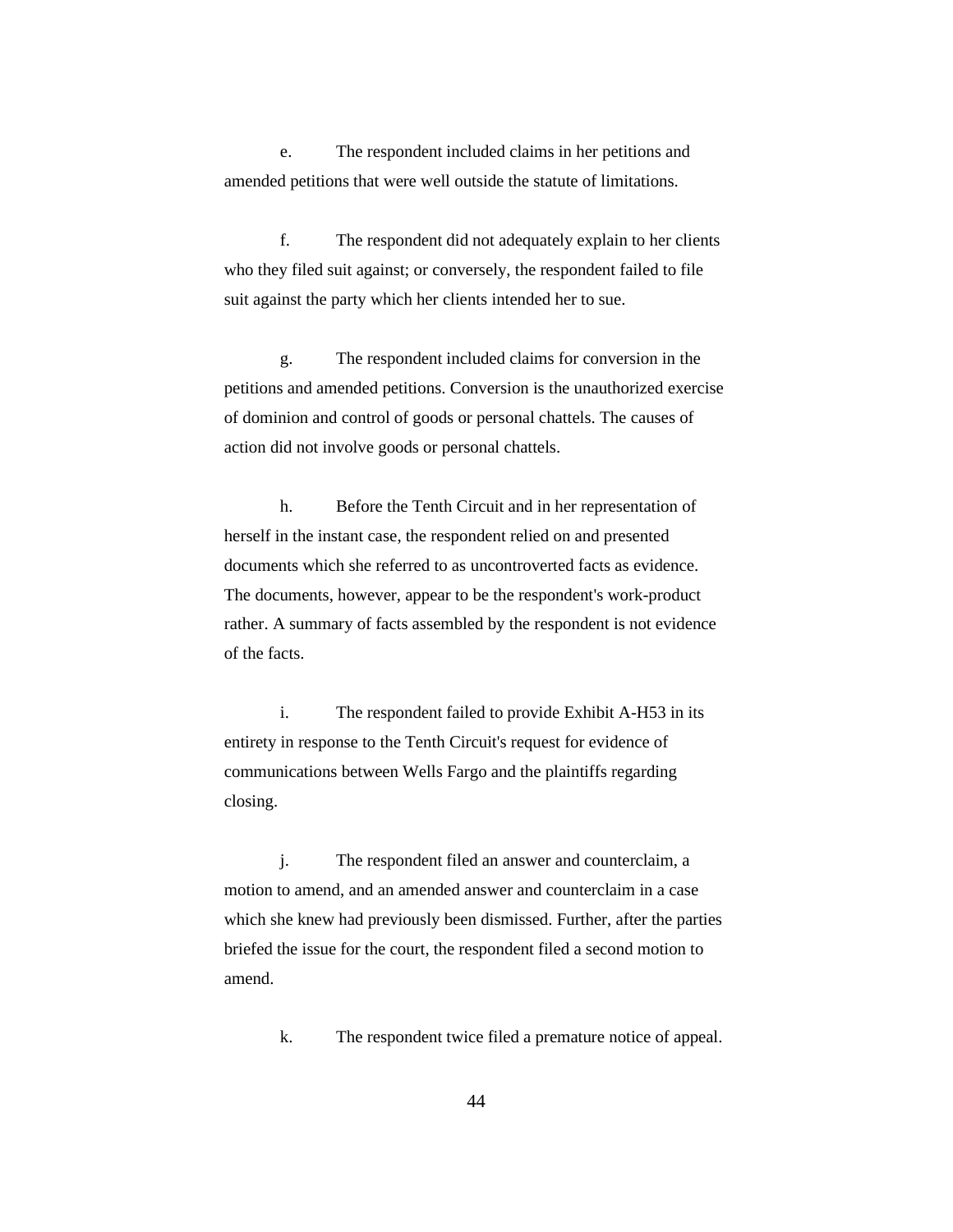l. The respondent filed the cause of action which later became 14-CV-4020 even though it was clearly barred by *res judicata*. Based on the respondent's filings, it is clear that she does not understand the legal principle of *res judicata.* 

m. The respondent filed a motion to alter or amend the judgment after the judge dismissed the case. The respondent based her motion on Fed. R. Civ. Pro. 56. Fed. R. Civ. Pro. 56 provides the procedures required to file a motion for summary judgment. Fed. R. Civ. Pro. 56 is not relevant to consider in ruling on a motion to alter or amend the order granting a motion to dismiss.

n. The respondent filed a motion to alter or amend a judgment, not because there was a mistake in the facts or law, but simply to get a second chance for a favorable ruling. Motions to alter or amend are proper only for occasions when there is a mistake in the facts or in the law or when there is newly discovered evidence.

o. The respondent failed to properly cite to the record in her briefs before the Tenth Circuit. Additionally, the Tenth Circuit was unable to understand the respondent's arguments and the respondent's arguments 'made no sense and was hard to follow,' was 'unsupported by the record,' was 'meritless,' and was 'woefully inadequate.'

The hearing panel concludes that her failure to offer to settle the case by obtaining the refinance mortgage her clients sought and her failure to recognize that she had a losing case, coupled with the additionally specific instances where the respondent failed to provide R.B. and S.B. with competent representation, violate KRPC 1.1.

## "KRPC 3.1

"141. Attorneys are prohibited from bringing or defending a proceeding unless there is a basis for doing so that is not frivolous. KRPC 3.1. While 10-CV-4141 was on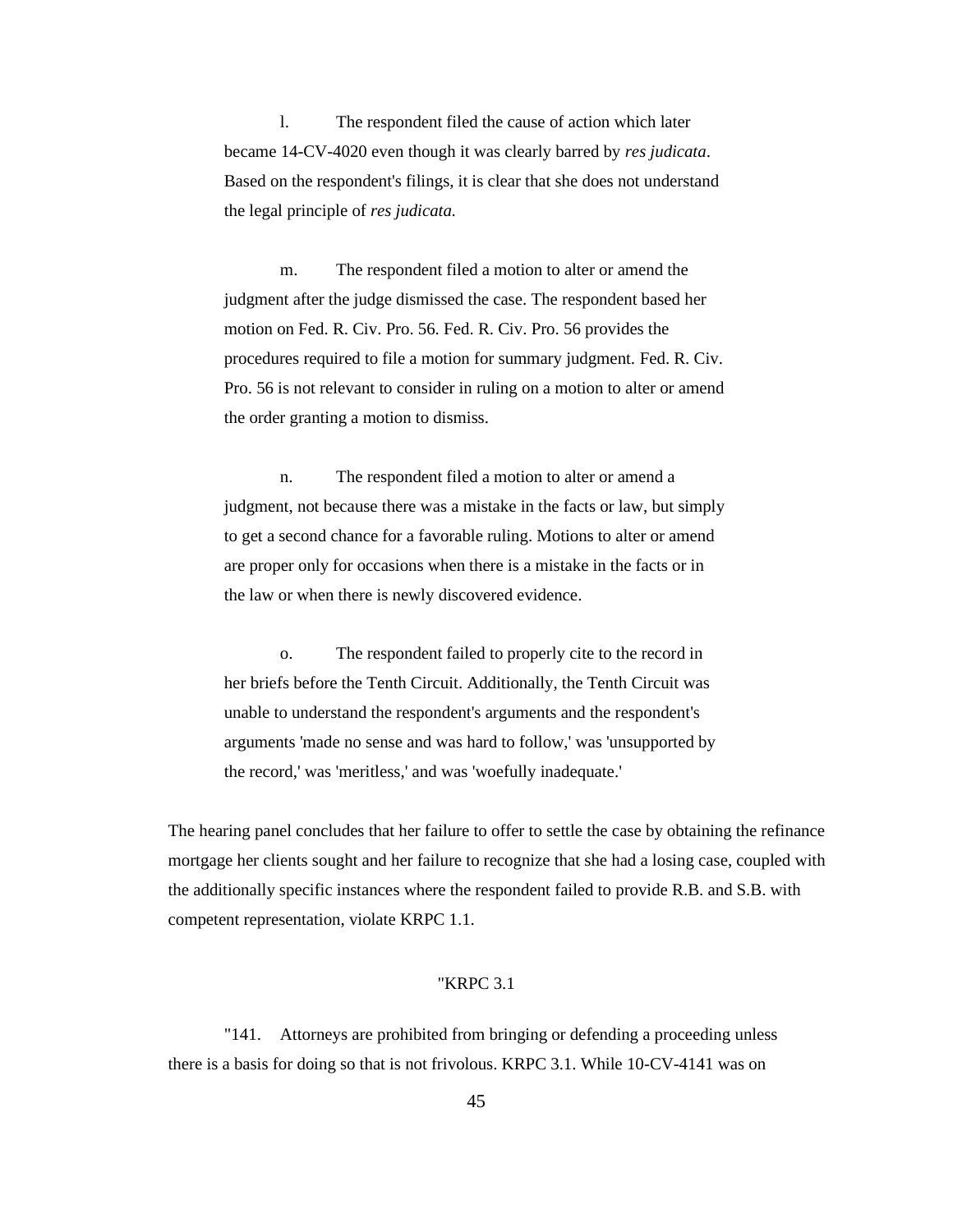appeal with the Tenth Circuit, the respondent initiated another lawsuit in Shawnee County District Court based on the same set of facts. That case was removed to federal court and became 14-CV-4020. The district court held, and the hearing panel agrees, that it was not objectively reasonable for the respondent to bring what became 14-CV-4020. The hearing panel concludes that there was no basis to bring suit against Wells Fargo in Shawnee County District Court, in what later became 14-CV-4020.

"142. In the foreclosure case, the respondent filed an answer and counterclaim, a motion to amend, and an amended answer and counterclaim after the foreclosure case had been dismissed by the Shawnee County District Court. Then, after the parties briefed whether the action was still alive but before the court ruled, the respondent filed a second motion to amend the petition. The hearing panel concludes that there was no basis for filing the answer and counterclaim, the motion to amend, the amended answer and counterclaim, and the second motion to amend because the case had been dismissed.

"143. Additionally, throughout the litigation, the respondent repeatedly filed motions seeking reconsideration of matters which had been fully considered. The district court repeatedly admonished the respondent to refrain from doing so. Despite the district court's repeated admonitions, the respondent continued to relitigate matters which had been previously fully addressed. As such, the hearing panel concludes that the respondent violated KRPC 3.1.

## "KRPC 3.5 and KRPC 8.2

"144. KRPC 3.5 prohibits attorneys from engaging 'in undignified or discourteous conduct degrading to a tribunal.' KRPC 3.5(d). Additionally, '[a] lawyer shall not make a statement that the lawyer knows to be false or with reckless disregard as to its truth or falsity concerning the qualifications or integrity of a judge.' KRPC 8.2(a).

"145. The respondent engaged in undignified and discourteous conduct degrading to a tribunal and the respondent made statement[s] that she knew to be false or with reckless disregard as to the truth or falsity of the statements when she made statements about Judge Marten that had no basis in fact. The hearing panel concludes that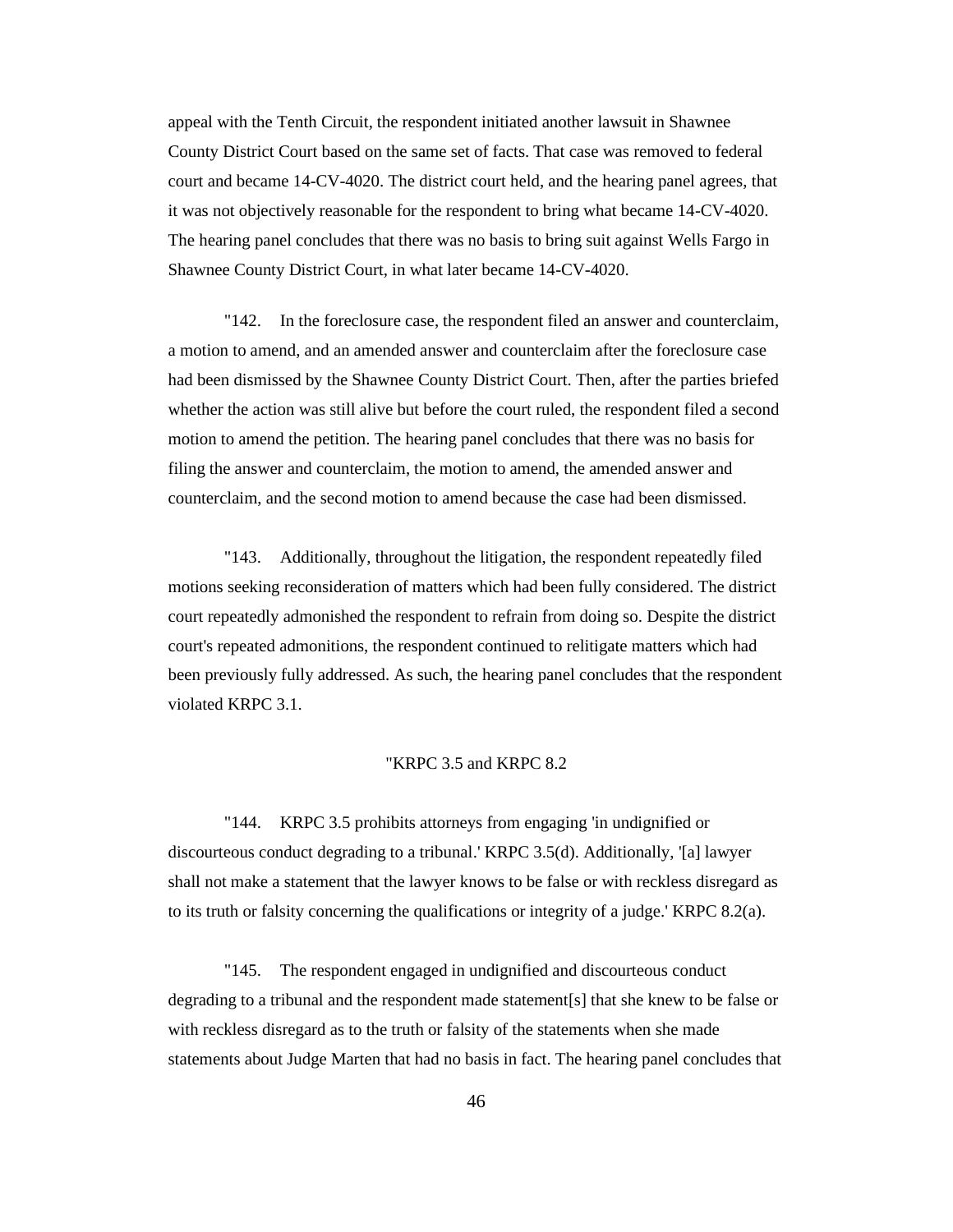the degrading statements, detailed below, were made with reckless disregard to the truth or falsity of the statements, in violation of KRPC 3.5(d) and KRPC 8.2(a).

- a. The respondent recklessly made false statements of material fact to the district court in her motion to alter or amend when she (1) falsely alleged that the judge relied on assumptions not supported by the record, (2) falsely accused the judge of turning a blind eye to problems in the case, (3) falsely accused the judge of making rulings based on judicial economy or to protect the defendants from the plaintiffs, (4) falsely accused the judge of racial discrimination, (5) falsely accused the judge of accepting the defendants' statements while discounting the plaintiffs' statements, and (6) falsely stating that the judge was putting R.B. on the short end of the stick.
- b. The respondent also recklessly made false statements of material fact to the district court in her motion for reconsideration (of the court's denial of the respondent's motion for an extension of time to file a reply to Wells Fargo's response to the respondent's motion to alter or amend the court's judgment) when she (1) falsely accused the judge of treating her differently than opposing counsel when she is a solo disabled attorney, (2) falsely accused the judge of treating her differently than opposing counsel because Mr. Hawver referenced the respondent in litigation, (3) falsely implied that the court made its decisions based on power rather than truth, and (4) without a reasonable basis, speculated that her clients would have received different results with a different judge.

Accordingly, the hearing panel concludes that the respondent violated KRPC 3.5.

#### "KRPC 8.4

"146. 'It is professional misconduct for a lawyer to . . . engage in conduct that is prejudicial to the administration of justice.' KRPC 8.4(d). The respondent engaged in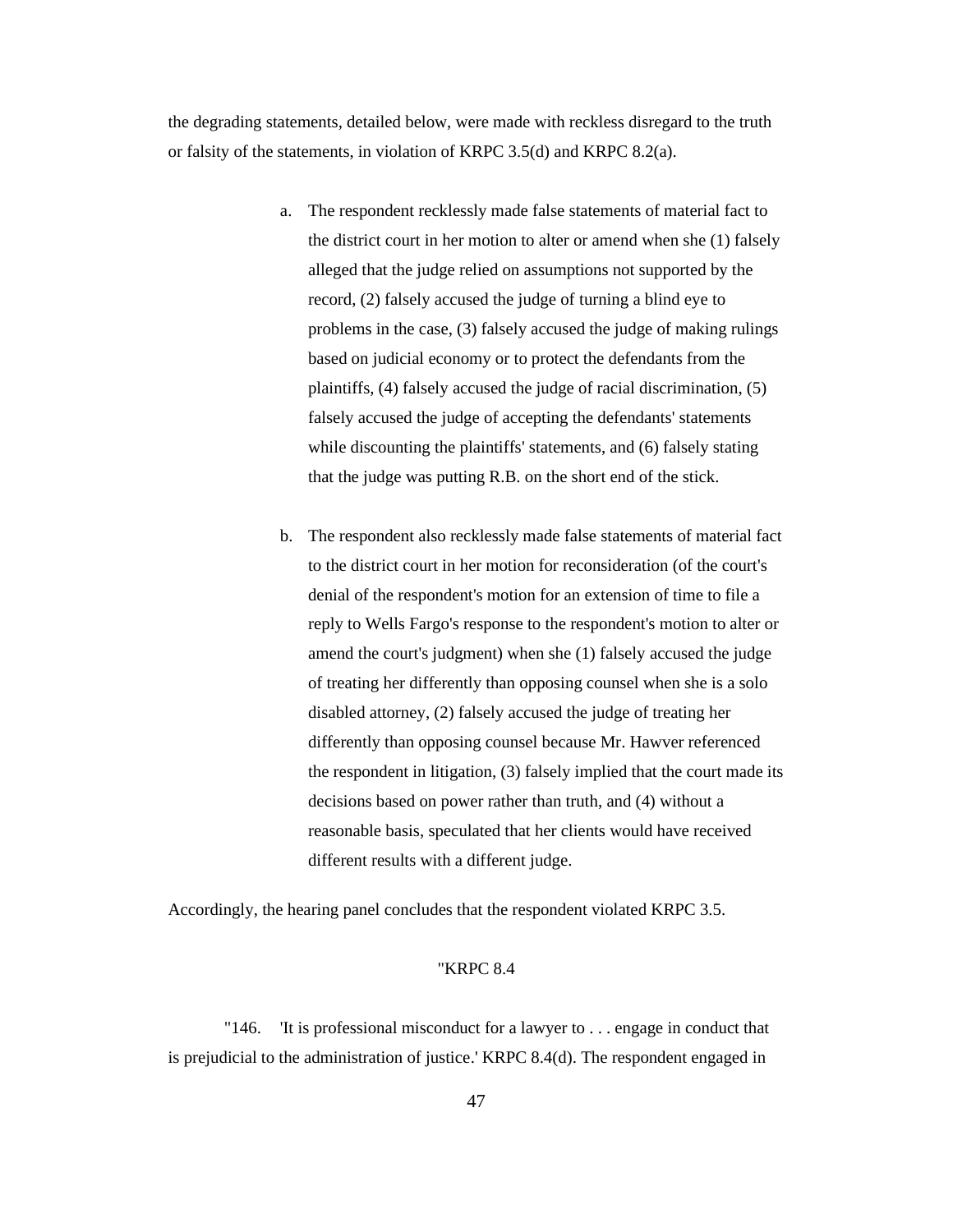conduct that was prejudicial to the administration of justice when she repeatedly attempted to relitigate issues fully considered. Judge Marten hit the nail on the head when he said:

> '. . . I admire vigorous lawyers. I admire lawyers who are willing to go to the mat for their clients, and I have never penalized, ever, a lawyer for doing that. I think that's what they're supposed to do, but it also has to be done within the context of our system.

> 'You know, I've often said that if everybody just kind of did what they were supposed to, we wouldn't need rules at all, . . . And a lot of these rules that we've put in place over the years are just as a result of either abuses or perceived abuses of the process. And it grieves me, frankly, to be here today with Ms. Huffman because I think that she honestly was doing the very, very best job that she could for [R.B. and S.B.], but I also think there's got to be a certain amount of judgment that's involved in the decisions that you make about when do you finally say, okay, I understand there's no place else to go with this. And that is not what happened in this case with Ms. Huffman.

> 'And when you say these have been decided, the circuits affirmed it, don't bring anymore. And this, of course, was before the circuit affirmation, but don't bring anymore of these. We've been through that, they've been decided, let's move on to the next thing and advance the litigation. And when they when you have these kinds of discovery matters from [the first case] raised in a purported amended complaint in [the second case], it does fly in the face of the prior rulings, and the reconsideration motions, and all of the other things that we had looked at in relation to [the first case].

'So, yes, I—I—I consider that to be a violation of the earlier admonitions not to revisit these matters again, . . . I felt this was a violation of those orders.'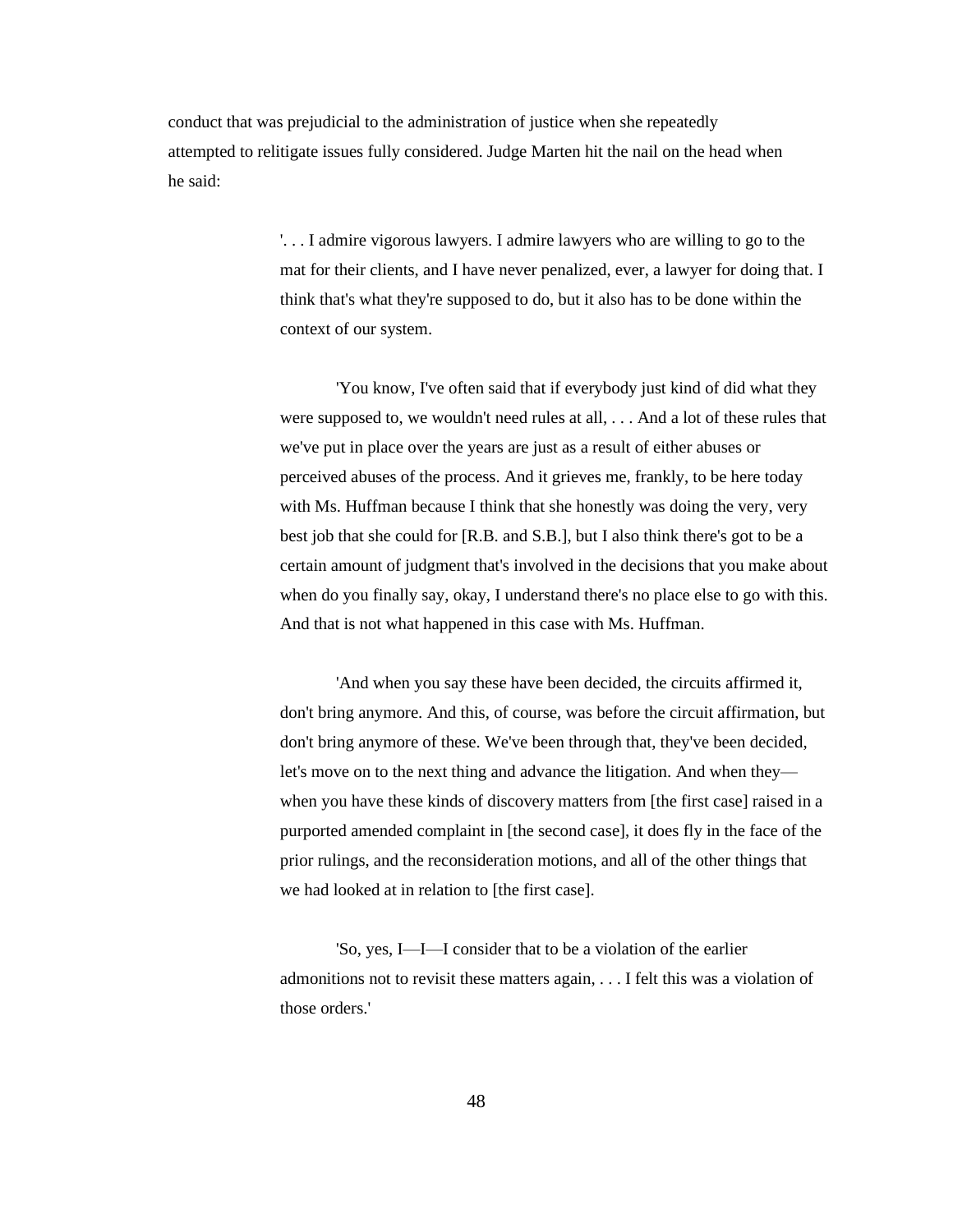Ultimately, the court ordered the respondent to pay a sanction in the amount of \$5,000 and enjoined the respondent from filing . . . suit on behalf of the estates of R.B. and S.B. in the future. The hearing panel concludes that the respondent's conduct in this regard amounts to a violation of KRPC 8.4(d).

"147. Further, the respondent's false statements regarding the judge's integrity referenced in ¶ 145 above also amount to professional misconduct that is prejudicial to the administration of justice. Thus, the hearing panel concludes that the respondent violated KRPC 8.4(d).

# *"American Bar Association Standards for Imposing Lawyer Sanctions*

"148. In making this recommendation for discipline, the hearing panel considered the factors outlined by the American Bar Association in its Standards for Imposing Lawyer Sanctions (hereinafter 'Standards'). Pursuant to Standard 3, the factors to be considered are the duty violated, the lawyer's mental state, the potential or actual injury caused by the lawyer's misconduct, and the existence of aggravating or mitigating factors.

"149. *Duty Violated*. The respondent violated her duty to her clients by failing to provide competent representation. The respondent also violated her duty to the public, the legal system, and the legal professional [*sic*] by failing to maintain her personal integrity. Finally, the respondent violated her duty to the legal system and the legal profession by engaging in conduct that was prejudicial to the administration of justice.

"150. *Mental State*. The respondent knowingly violated her duties to her clients, the public, the legal system, and legal profession. While the respondent engaged in knowing misconduct, it is important to know that the respondent engaged in the misconduct in a crusade to defend clients she believed were being crushed by a mortgage company; not in a scheme designed to benefit the respondent financially.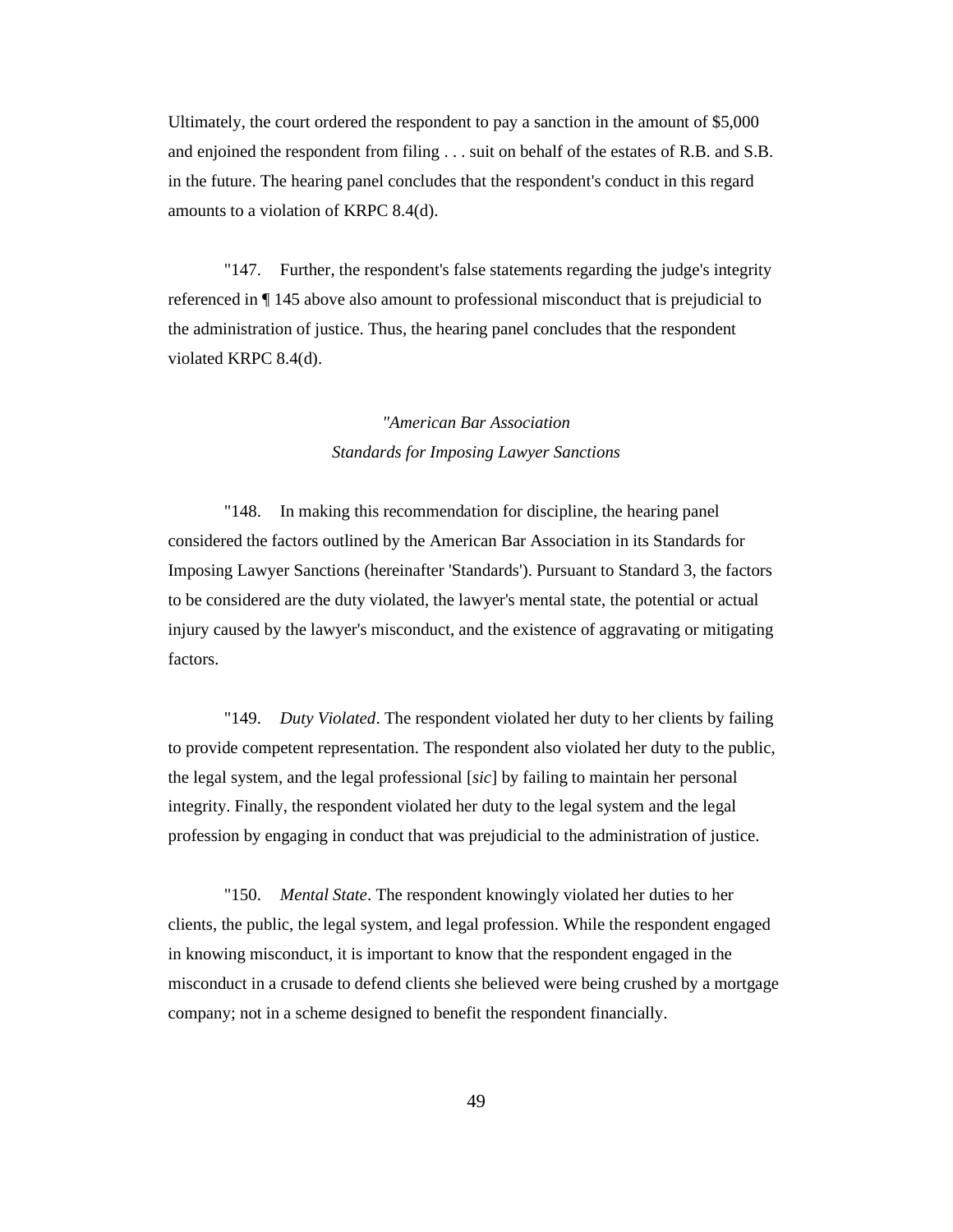"151. *Injury*. As a result of the respondent's misconduct, the respondent caused actual harm to her clients, to the legal system, and the legal profession. R.B. and S.B.'s final years were spent in unnecessary litigation. The respondent's misconduct resulted in a court order requiring R.B. and S.B. to pay nearly \$300,000 in attorney[']s fees and expenses. The respondent filed unnecessary petitions seeking court review of the same issues over and over again resulting in the waste of judicial time and resources. Finally, the conduct of the respondent by including false statements regarding a federal judge in court documents brings disrepute to the legal profession.

## "Aggravating and Mitigating Factors

"152. Aggravating circumstances are any considerations or factors that may justify an increase in the degree of discipline to be imposed. In reaching its recommendation for discipline, the hearing panel, in this case, found the following aggravating factors present:

a. *A Pattern of Misconduct*. The respondent engaged in a pattern of misconduct by failing to provide competent representation to R.B. and S.B. throughout the litigation. Additionally, the respondent engaged in a pattern of misconduct when she repeatedly asserted the same claims and repeatedly sought reconsideration of matters already ruled on despite multiple admonitions by the court. Finally, the respondent engaged in a pattern [of] reckless conduct regarding the discourteous statements made regarding the judge's integrity. As such, the hearing panel concludes that the respondent engaged in patterns of misconduct.

b. *Multiple Offenses*. The respondent committed multiple rule violations. The respondent violated KRPC 1.1 (competence), KRPC 3.1 (meritorious claims), KRPC 3.5 (impartiality and decorum of the tribunal), KRPC 8.2 (judicial and legal officials), and KRPC 8.4 (professional misconduct). Accordingly, the hearing panel concludes that the respondent committed multiple offenses.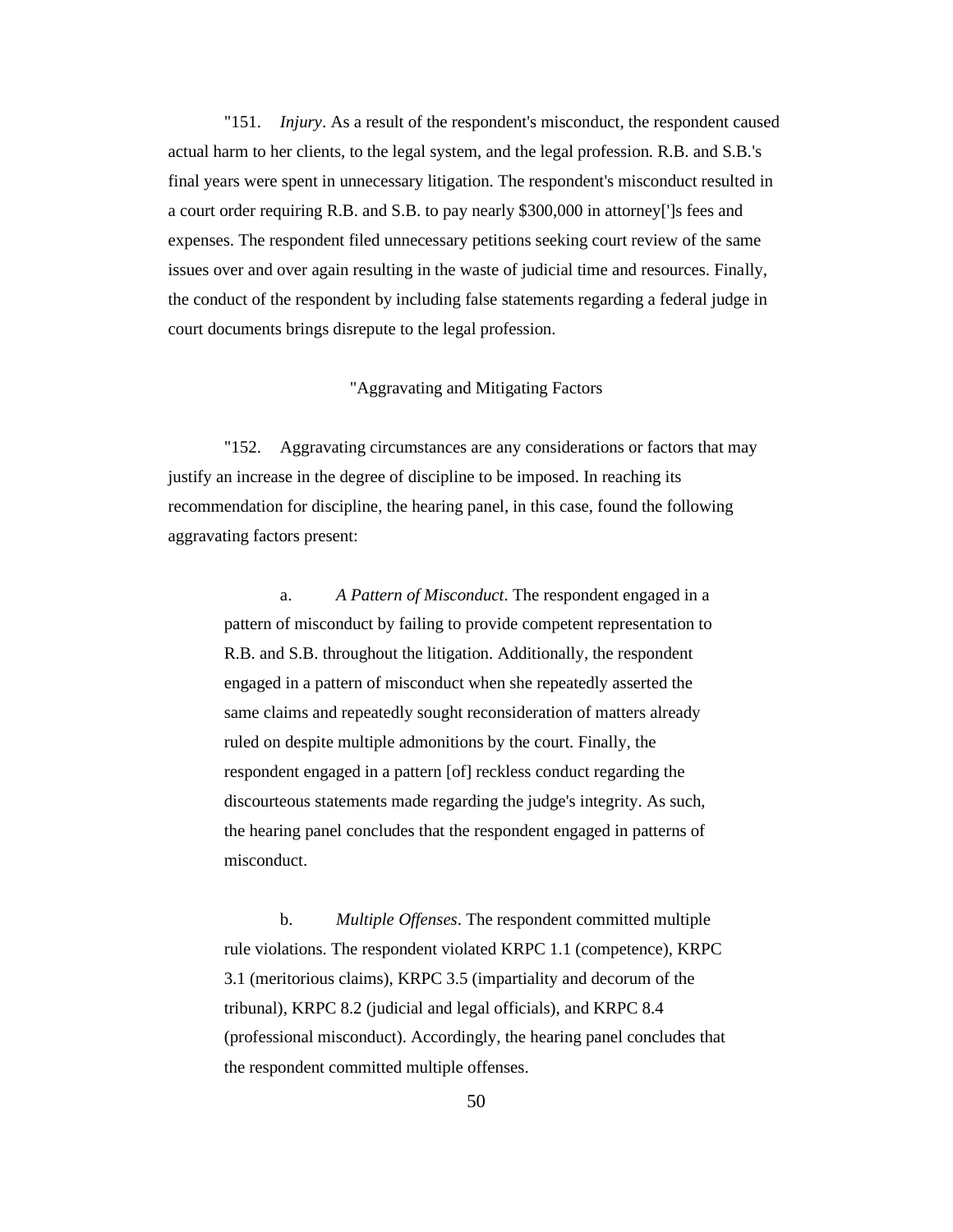c. *Refusal to Acknowledge Wrongful Nature of Conduct*. The respondent has refused to acknowledge the wrongful nature of her conduct. In her closing argument, the respondent argued that she did not violate any rules. The respondent came close to admitting that she violated KRPC 8.2 when she stated in closing argument:

> '. . . And I would say as to 8.2, I own it. Frankly, I don't think I made any false statements. I infer that someone believes that I've said that the Judge was biased against my client, . . .'

The hearing panel is concerned, that at this late date, the respondent just does not seem to 'get it.' She is either unwilling or unable to acknowledge that what she did [in] this case—repeatedly filing lawsuits when the issues had already been resolved and by making false and disparaging statements about a judge—violates the Kansas Rules of Professional Conduct. Accordingly, the hearing panel concludes that the respondent refused and continues to refuse to acknowledge the wrongful nature of her conduct.

d. *Vulnerability of Victim*. R.B. and S.B. were vulnerable to the respondent's misconduct. Much has been made regarding R.B. and S.B.'s level of sophistication. On the one hand, R.B. obtained a mortgage in 2008 and should have been familiar with what was required to refinance the mortgage six months later. On the other hand, R.B.'s education was limited to middle school and, it appears, prior to 2008, he had not obtained a mortgage. Regardless of whether R.B. and S.B. were sophisticated or not, they relied on the respondent. They believed that they had filed suit against Wells Fargo in 10-CV-4141, when they had not. The litigation approach was driven by the respondent, rather than by R.B. and S.B. Based on the respondent's approach to the litigation, R.B. and S.B. were ordered to pay nearly \$300,000 in attorney[']s fees and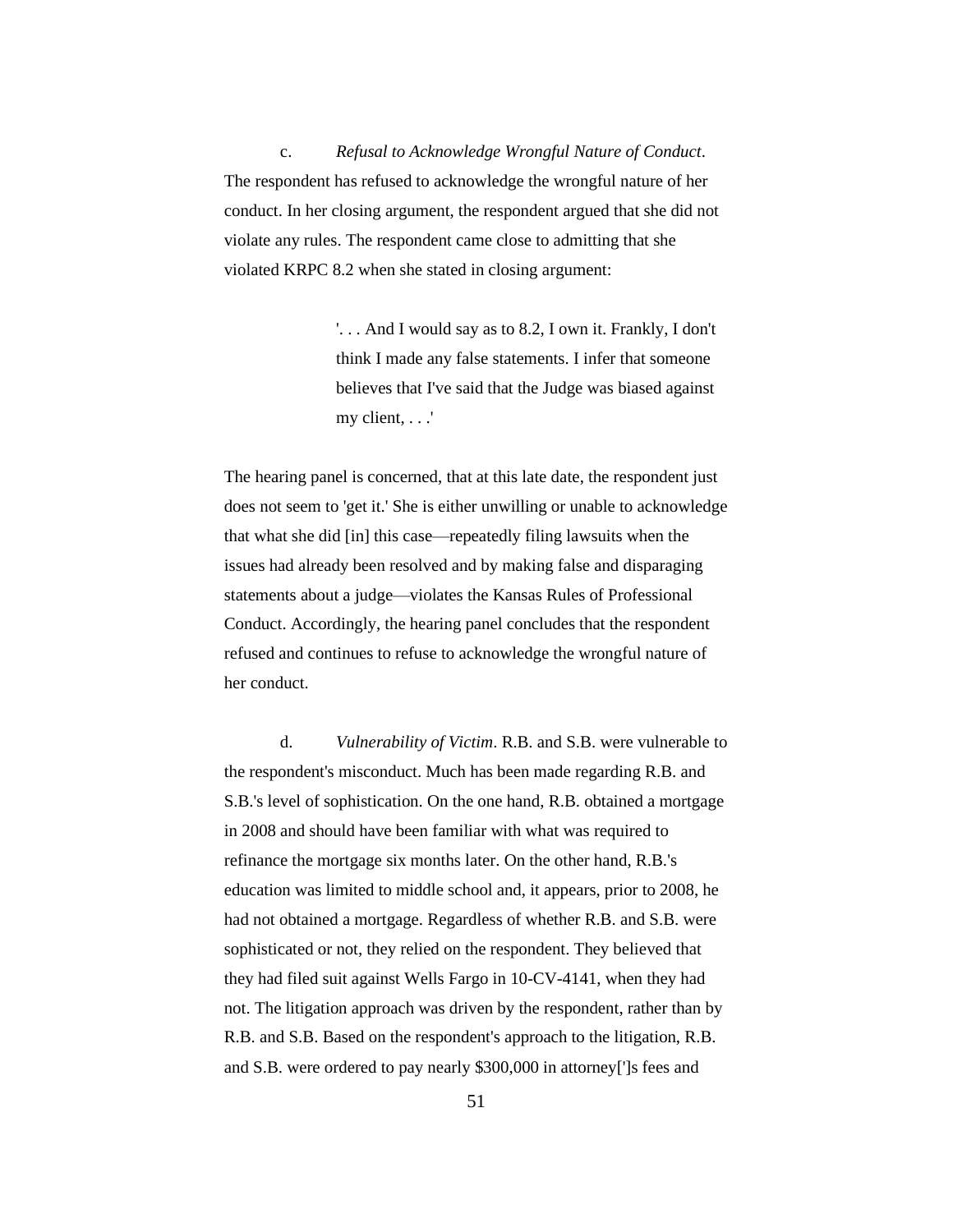expenses. Accordingly, the hearing panel concludes that R.B. and S.B. were vulnerable to the respondent's misconduct.

"153. Mitigating circumstances are any considerations or factors that may justify a reduction in the degree of discipline to be imposed. In reaching its recommendation for discipline, the hearing panel, in this case, found the following mitigating circumstances present:

a. *Absence of a Prior Disciplinary Record*. The respondent has not previously been disciplined.

b. *Personal or Emotional Problems if Such Misfortunes Have Contributed to Violation of the Kansas Rules of Professional Conduct*. In 2011, the respondent was in a serious car accident. As a result, she suffered a traumatic brain injury. The effects of the traumatic brain injury are ongoing. Additionally, as a result of the accident, the respondent suffers from depression. The ramifications of the accident contributed to her misconduct. The respondent summarized her difficulties in her argument regarding factors in mitigation:

> 'The meat of the discovery all occurred within a month after the accident, prior to being put on brain rest and before the first anniversary of the accident. Although I came up with significant legal theories on abstention doctrines and was learning through a first run on some of the mortgage transfer issues, I was struggling more than anyone (including myself) was aware. I'm sure I did re-run some arguments because even now I can be a bit circular, long-winded, and repetitive however that was much more in the past. The chart I made was not just for the court, it was to keep the claims straight for myself.'

c. *Inexperience in the Practice of Law*. The Kansas Supreme Court admitted the respondent to the practice of law in 2010.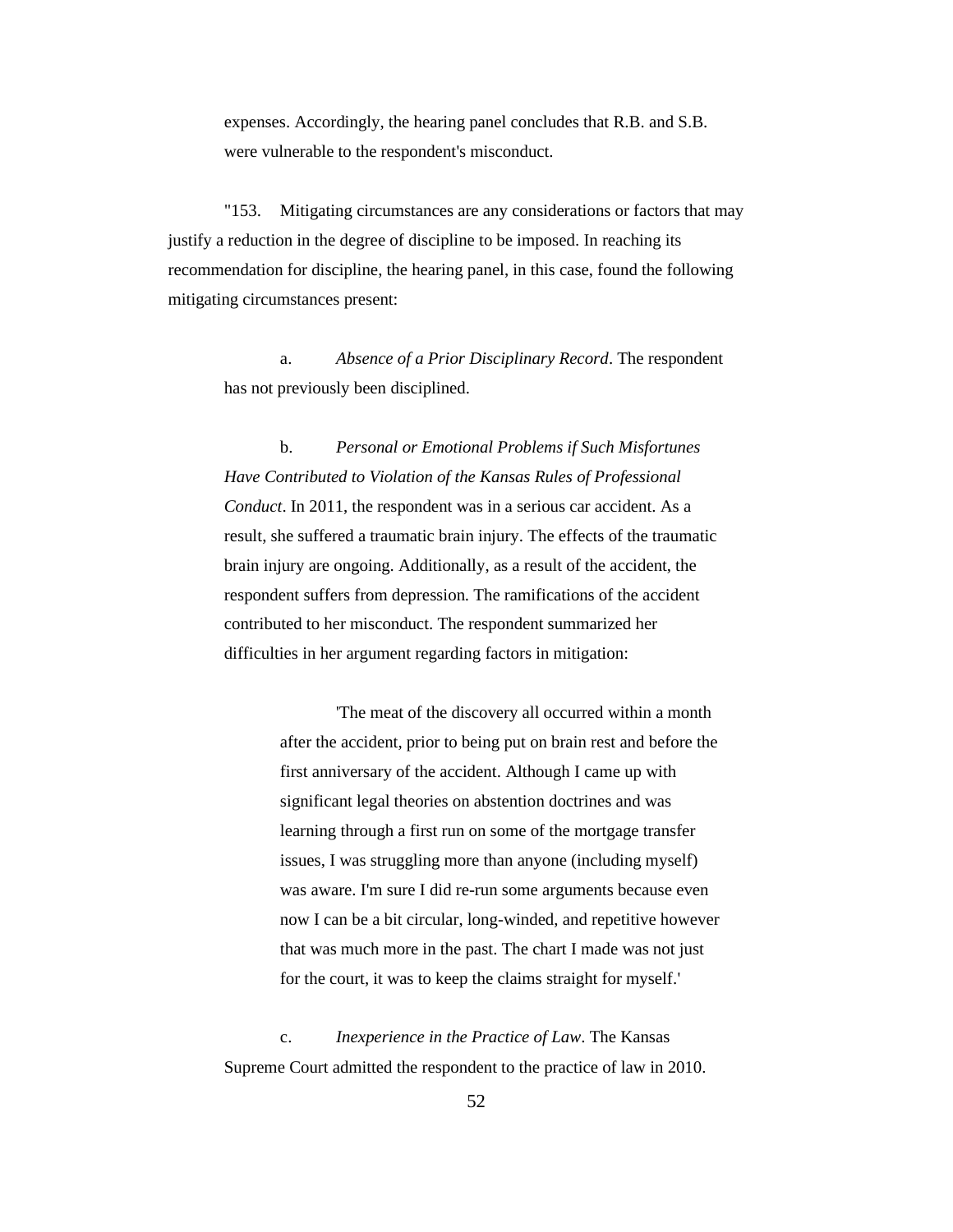The respondent's misconduct began shortly after her admission to the practice of law. The respondent's inexperience in the practice of law mitigates her misconduct. Further, the respondent stated during the hearing that '[h]ow [she] handled [the cases] would not be how [she] would handle them now.'

d. *Previous Good Character and Reputation in the Community Including Any Letters from Clients, Friends and Lawyers in Support of the Character and General Reputation of the Attorney*. The respondent is a member of the bar of Oskaloosa, Kansas. The respondent presented evidence from S.B., Larry Rute, A.W. Pickel, David C. Kirk, Alexandria S. Belveal, and A.S., in support of her good character. Additionally, the respondent presented additional evidence of her good character.

e. *Imposition of Other Penalties or Sanctions*. The court sanctioned the respondent \$5,000 in the second federal suit. The respondent paid the sanction. The hearing panel concludes that the respondent experienced another sanction for her misconduct.

"154. In addition to the above-cited factors, the hearing panel has thoroughly examined and considered the following Standards:

'4.52 Suspension is generally appropriate when a lawyer engages in an area of practice in which the lawyer knows he or she is not competent, and causes injury or potential injury to a client.

'4.53 Reprimand is generally appropriate when a lawyer:

'(a) demonstrates failure to understand relevant legal doctrines or procedures and causes injury or potential injury to a client; or  $[...]$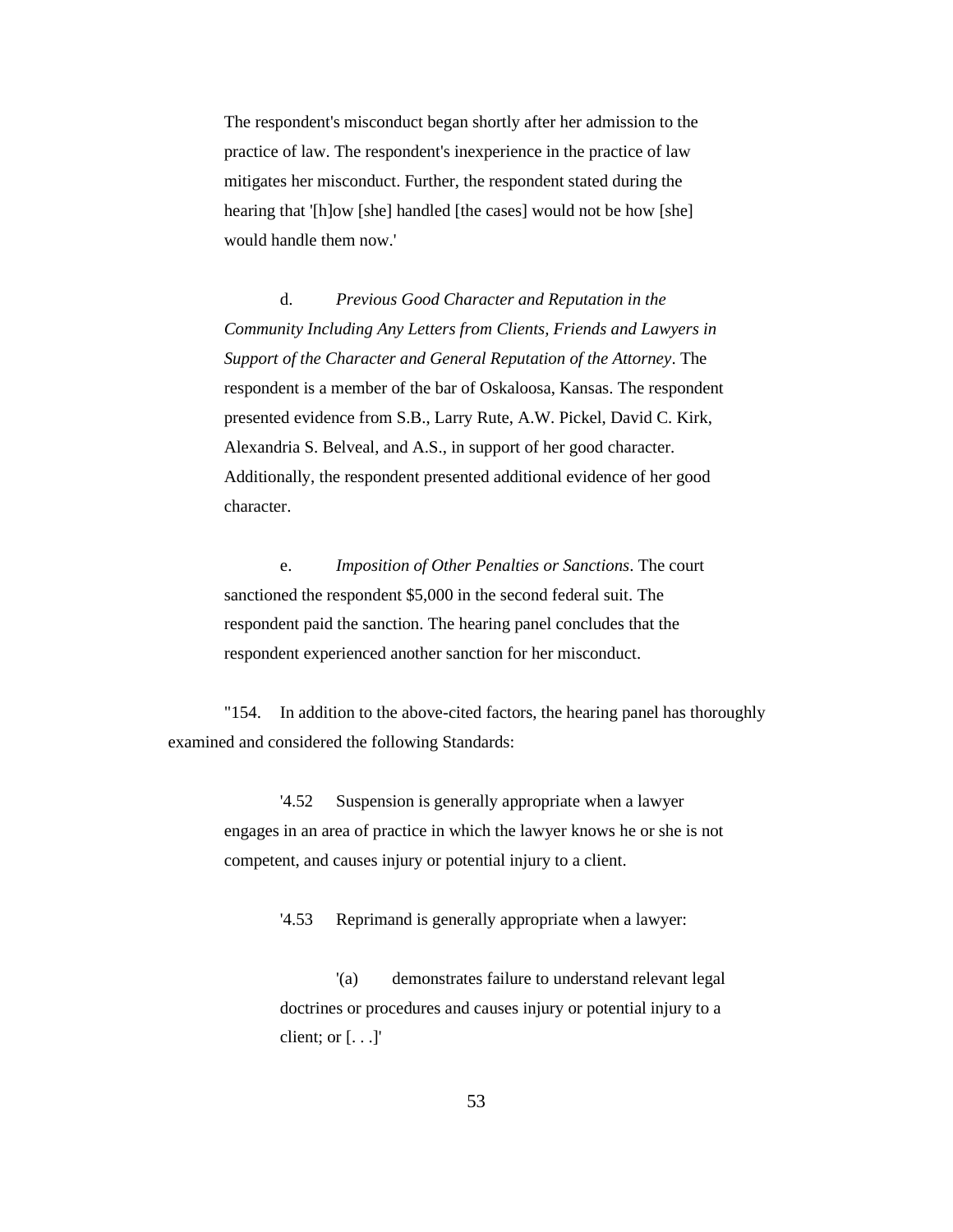'5.11 Disbarment is generally appropriate when:

. . . [.]

'(b) a lawyer engages in any other intentional conduct involving dishonesty, fraud, deceit, or misrepresentation that serious[ly] adversely reflects on the lawyer's fitness to practice.'

'5.13 Reprimand is generally appropriate when a lawyer knowingly engages in any other conduct that involves dishonesty, fraud, deceit, or misrepresentation and that adversely reflects on the lawyer's fitness to practice law.

'6.12 Suspension is generally appropriate when a lawyer knows that false statements or documents are being submitted to the court or that material information is improperly being withheld, and takes no remedial action, and causes injury or potential injury to a party to the legal proceeding, or causes an adverse or potentially adverse effect on the legal proceeding.

'6.13 Reprimand is generally appropriate when a lawyer is negligent either in determining whether statements or documents are false or in taking remedial action when material information is being withheld, and causes injury or potential injury to a party to the legal proceeding, or causes an adverse or potentially adverse effect on the legal proceeding.

'6.21 Disbarment is generally appropriate when a lawyer knowingly violates a court order or rule with the intent to obtain a benefit for the lawyer or another, and causes serious injury or potentially serious injury to a party, or causes serious or potentially serious interference with a legal proceeding.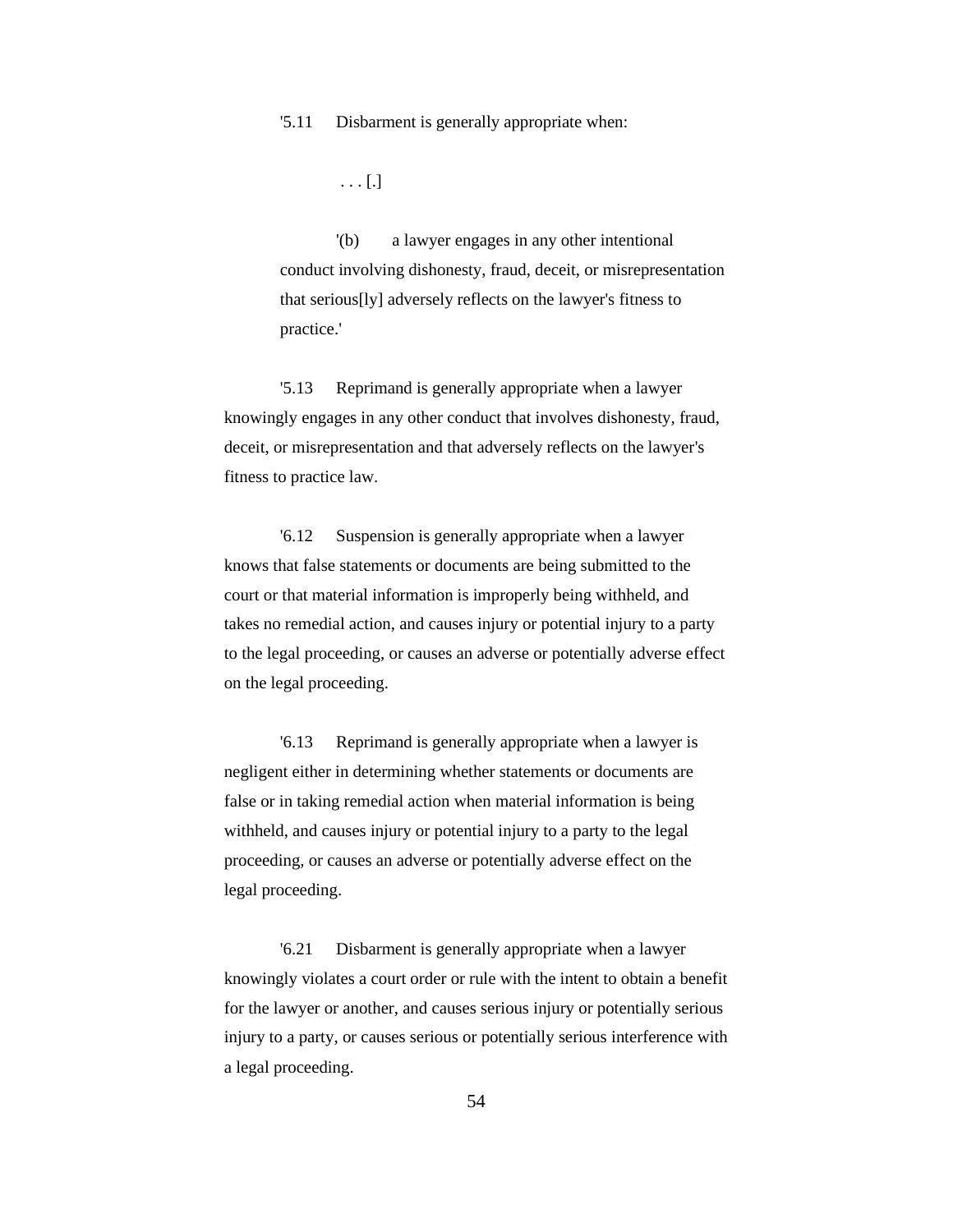'6.22 Suspension is appropriate when a lawyer knowingly violates a court order or rule, and there is injury or potential injury to a client or a party, or interference or potential interference with a legal proceeding.'

'7.1 Disbarment is generally appropriate when a lawyer knowingly engages in conduct that is a violation of a duty owed as a professional with the intent to obtain a benefit for the lawyer or another, and causes serious or potentially serious injury to a client, the public, or the legal system.

'7.2 Suspension is generally appropriate when a lawyer knowingly engages in conduct that is a violation of a duty owed as a professional, and causes injury or potential injury to a client, the public, or the legal system.'

#### *"Recommendation of the Parties*

"155. The disciplinary administrator recommended that the respondent's license to practice law be indefinitely suspended.

"156. The respondent recommended that she receive a private admonition and 'time served.' In her mitigation factors document, the respondent stated:

> 'Anything the panel feels I have done has been paid for in spades with over six years of the process which continues. I feel that it is time to show mercy and that any punishment has been served during this long process. I've been humiliated enough. I was sanctioned by the same Judge, who despite being aware of everything before the panel did not turn this conduct over. He felt \$5,000.00 was sufficient and I paid it (not my clients of course).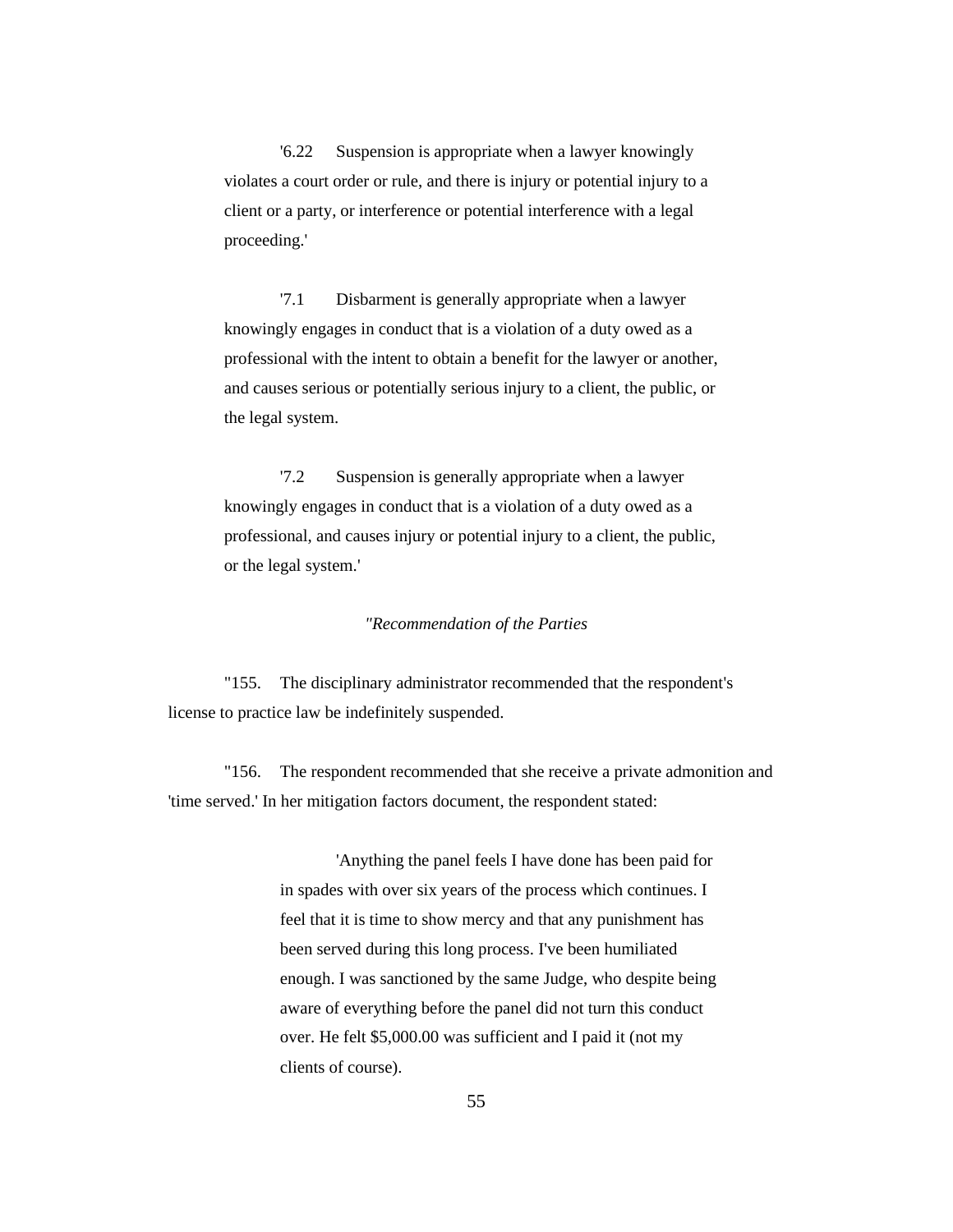'Additionally, the time itself is much harder on me because of my limits and the issues I deal with from the accident. I feel that I've suffered enough embarrassment and will always have the case thrown in my face as a favorite from select members of the lender's bar. There is certainly nothing more I can do about it now. I already buried my clients. By my recollection, I was told there is a time to stop by someone during the hearings. I am hopeful the panel can see fit to handle this in the same manner and let this stop now with some private admonishment as there is no more that I can do.'

#### *"Recommendations of a Majority of the Hearing Panel*

"157. Based upon the findings of fact, conclusions of law, and the Standards listed above, a majority of the hearing panel recommends that the respondent be censured and the censure be published in the Kansas Reports.

"158. Costs are assessed against the respondent in an amount to be certified by the Office of the Disciplinary Administrator."

One panel member dissented from the panel majority's discipline recommendation, arguing instead that Huffman should receive a 90-day suspension.

# OBJECTION TO RESPONDENT'S RULE 6.09 LETTER

Just four days before oral argument, Huffman filed a letter of additional authority, citing as authority for this filing Supreme Court Rule 6.09 (2022 Kan. S. Ct. R. at 40). But this rule prohibits submitting additional authority less than 14 days before oral argument. The only exception to the deadline is to address additional authority published or filed less than 14 days before oral argument. This exception does not apply. Also,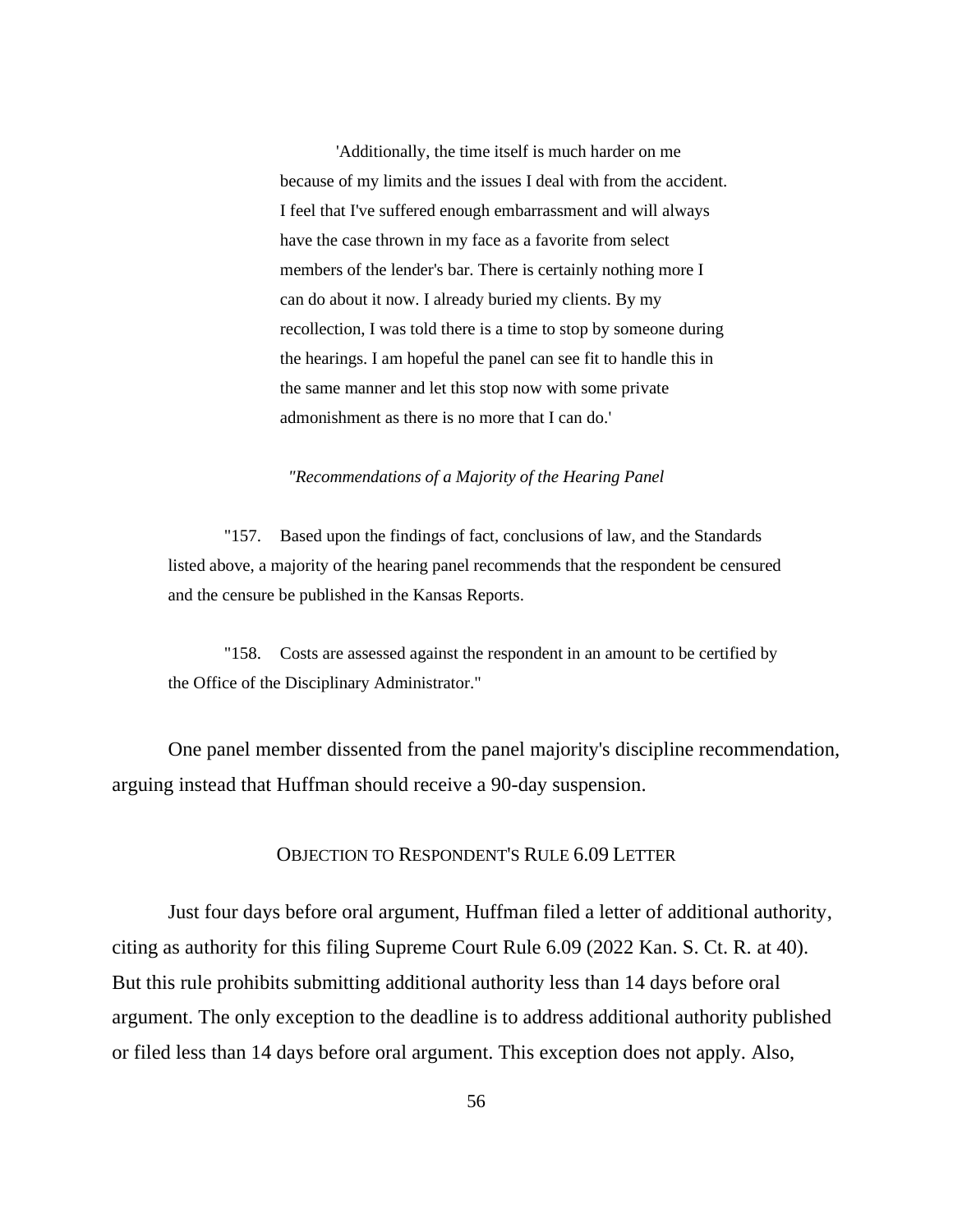Huffman's letter violated Supreme Court Rule 6.09(b), which limits letters of additional authority to 350 words.

The Disciplinary Administrator's office filed an objection to any consideration of this letter of additional authority. We sustain that objection.

# RESPONDENT'S POST-HEARING MOTION FOR VIDEO PRESENTATION

After the hearing before this court, Huffman filed a "Motion to Allow Video Presentation of the Case Strategy with the Timeline" apparently to supplement her oral arguments relating to what she describes as "the strategy" of the underlying litigation giving rise to the disciplinary complaint. She suggests this video supplementation should be viewed as a disability accommodation. She also appears to request an order "that time be taken to allow conference between both presenting Counsel as to some facts presented by [the] prosecution." The Disciplinary Administrator's office filed a response asking us to deny the motion, noting the court's appellate practice rules make no provision for supplementation in this fashion and further arguing supplementation is unnecessary. We agree with the Disciplinary Administrator's office.

Huffman's primary opportunity to present details relating to her litigation strategy and its arguable impact on the disciplinary counts against her was before the panel. The record reflects she did that, and we have reviewed the record in its entirety. In addition, at oral arguments before this court, the court was free to explore with both counsel the role the underlying litigation had on the issues presented. Put simply, there is no need for supplementation of the oral arguments. We deny the motion.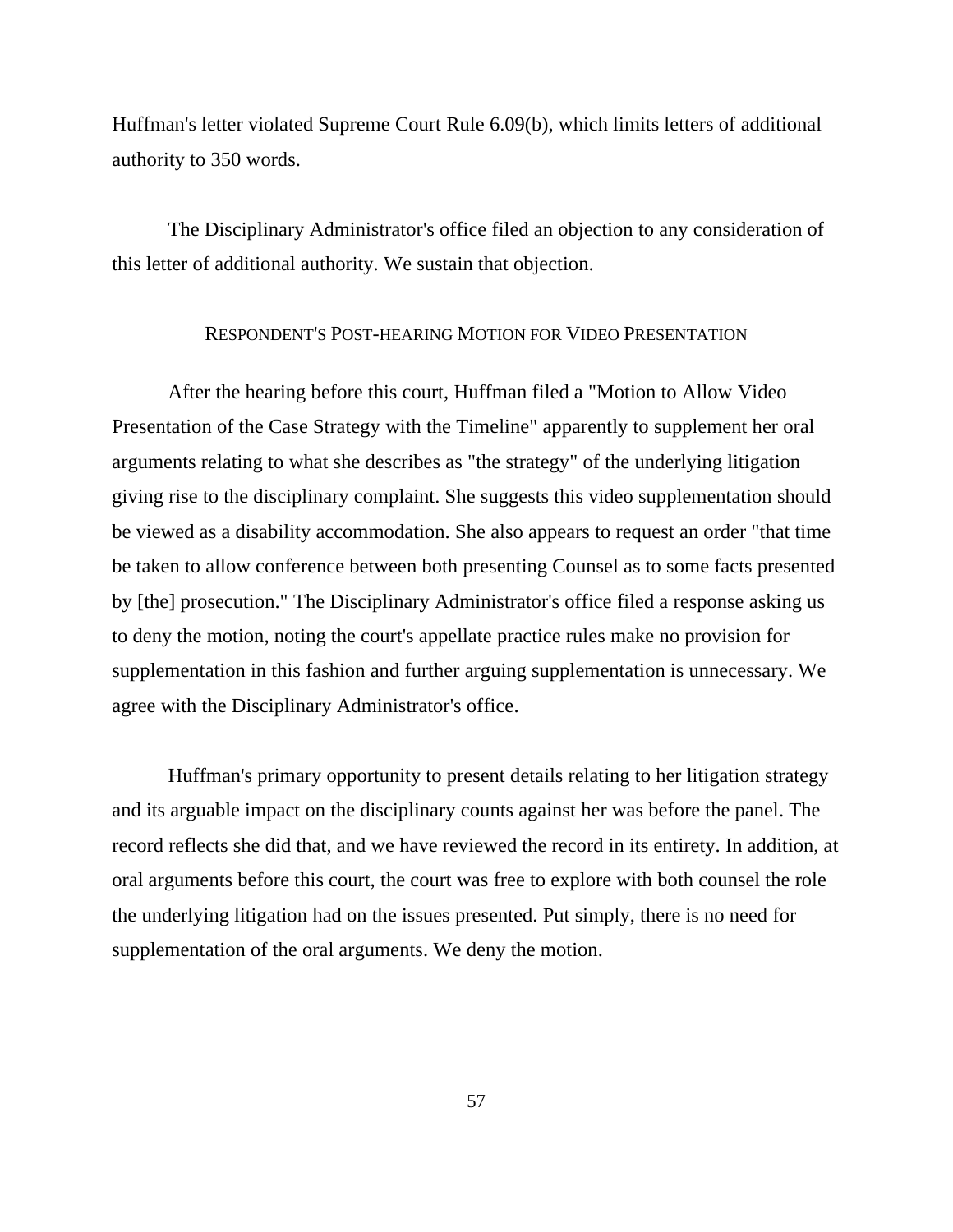## **DISCUSSION**

In a disciplinary proceeding, the court considers the evidence, the panel's findings, and the parties' arguments and determines whether KRPC violations exist and, if they do, what discipline should be imposed. Attorney misconduct must be established by clear and convincing evidence. *In re Hodge*, 307 Kan. 170, 209, 407 P.3d 613 (2017); Supreme Court Rule 226(a)(1)(A) (2022 Kan. S. Ct. R. at 281). Clear and convincing evidence is evidence that causes the fact-finder to believe that the truth of the facts asserted is highly probable. *In re Murphy*, 312 Kan. 203, 218, 473 P.3d 886 (2020).

A finding is considered admitted if exception is not taken. When exception is taken, the finding is typically not deemed admitted so the court must determine whether it is supported by clear and convincing evidence. *Hodge*, 307 Kan. at 209-10. If so, the finding will not be disturbed. The court does not reweigh conflicting evidence, assess witness credibility, or redetermine questions of fact when undertaking its factual analysis. *In re Hawver*, 300 Kan. 1023, 1038, 339 P.3d 573 (2014).

Huffman was given adequate notice of the formal complaint to which she filed an answer. She was also given adequate notice of the hearing before the panel and the hearing before this court. She appeared at both proceedings. She filed exceptions to the final hearing report. Regarding the portions of the panel report quoted above, Huffman took exception to:

- paragraphs 47-57, 59, 61, 63-65, 67, and 70-82 of the panel's factual findings, which span hearing report paragraphs 46-132;
- paragraphs 135-47 of the panel's legal conclusions, which span hearing report paragraphs 133-47; and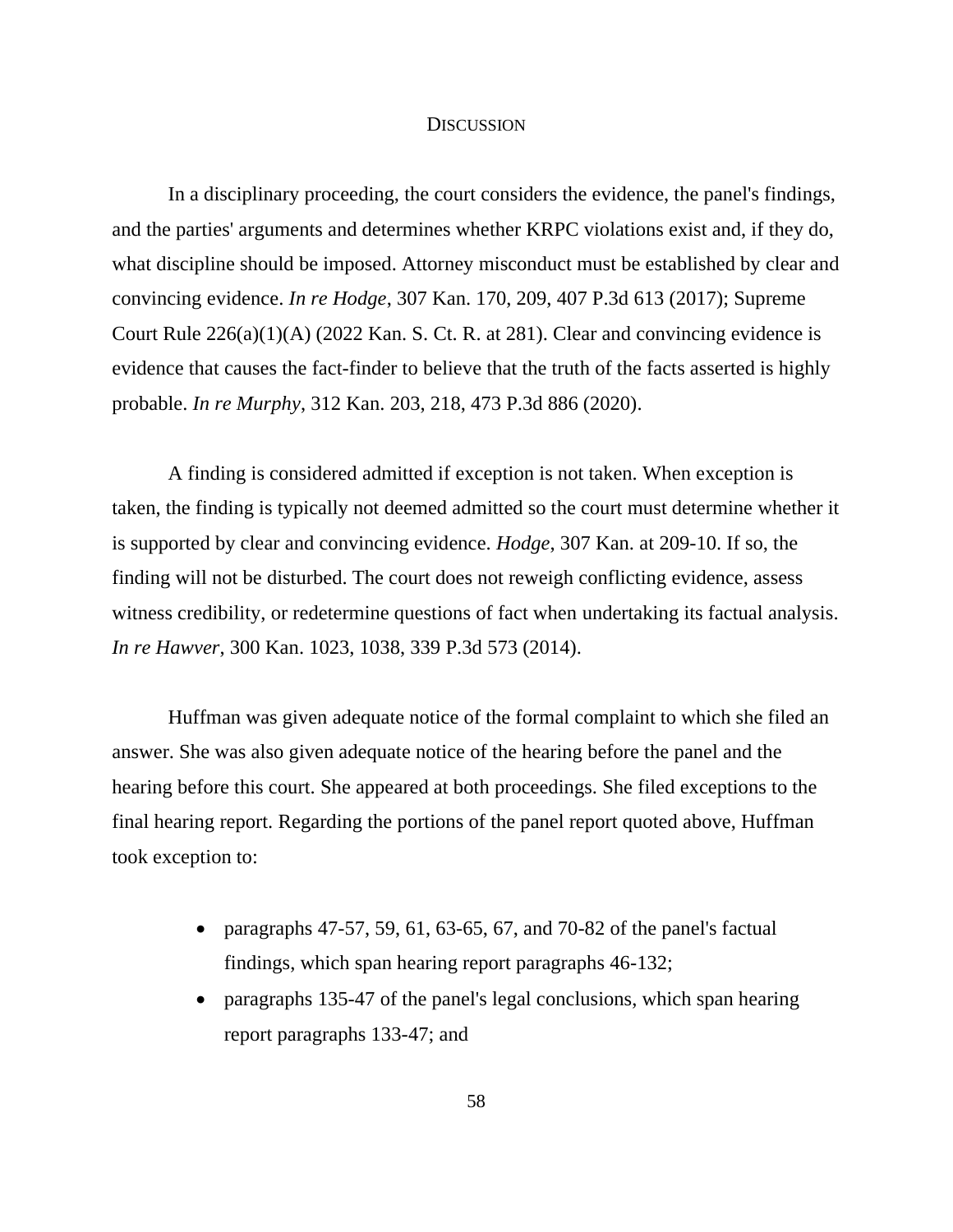• paragraphs 152 and 153 of the panel's analysis of aggravating and mitigating factors, which span hearing report paragraphs 152-56.

Huffman made a general exception to the entire hearing report claiming that "no quotes in testimony from witnesses other than the prosecution appear" and "the lack of defense witnesses and exhibits being considered." Within her exceptions to the panel's analysis of aggravating and mitigating circumstances, she listed several general exceptions stating perceived deficiencies in that analysis. She also took exception to both the panel majority's discipline recommendation and to the dissenting opinion.

The Disciplinary Administrator's office argues Huffman waived any exceptions to paragraphs 88-132 of the panel report because she did not designate those exceptions with specificity. It also argues she failed to brief many exceptions, so they should be considered waived or abandoned. Finally, it notes several facts she argues without supporting record citations and urges us to presume all un-keyed facts lack support. We agree.

Huffman's failure to take exception to paragraphs 88-132 renders those factual statements admitted. A respondent must advance arguments in their brief to support any exceptions, or they are deemed waived or abandoned. *Murphy*, 312 Kan. at 219. The brief must also support the exceptions with appropriate record citations. See *In re Bishop*, 285 Kan. 1097, 1106, 179 P.3d 1096 (2008) ("Here, although Bishop filed a brief, he does not advance his arguments or provide any citation to the record to support his exceptions. We, therefore, deem all exceptions abandoned except for the two he preserved in his brief."). That said, the panel's factual findings appear largely unchallenged in Huffman's opening brief. She seems focused on additional facts she believes the panel ignored in finding KRPC violations.

59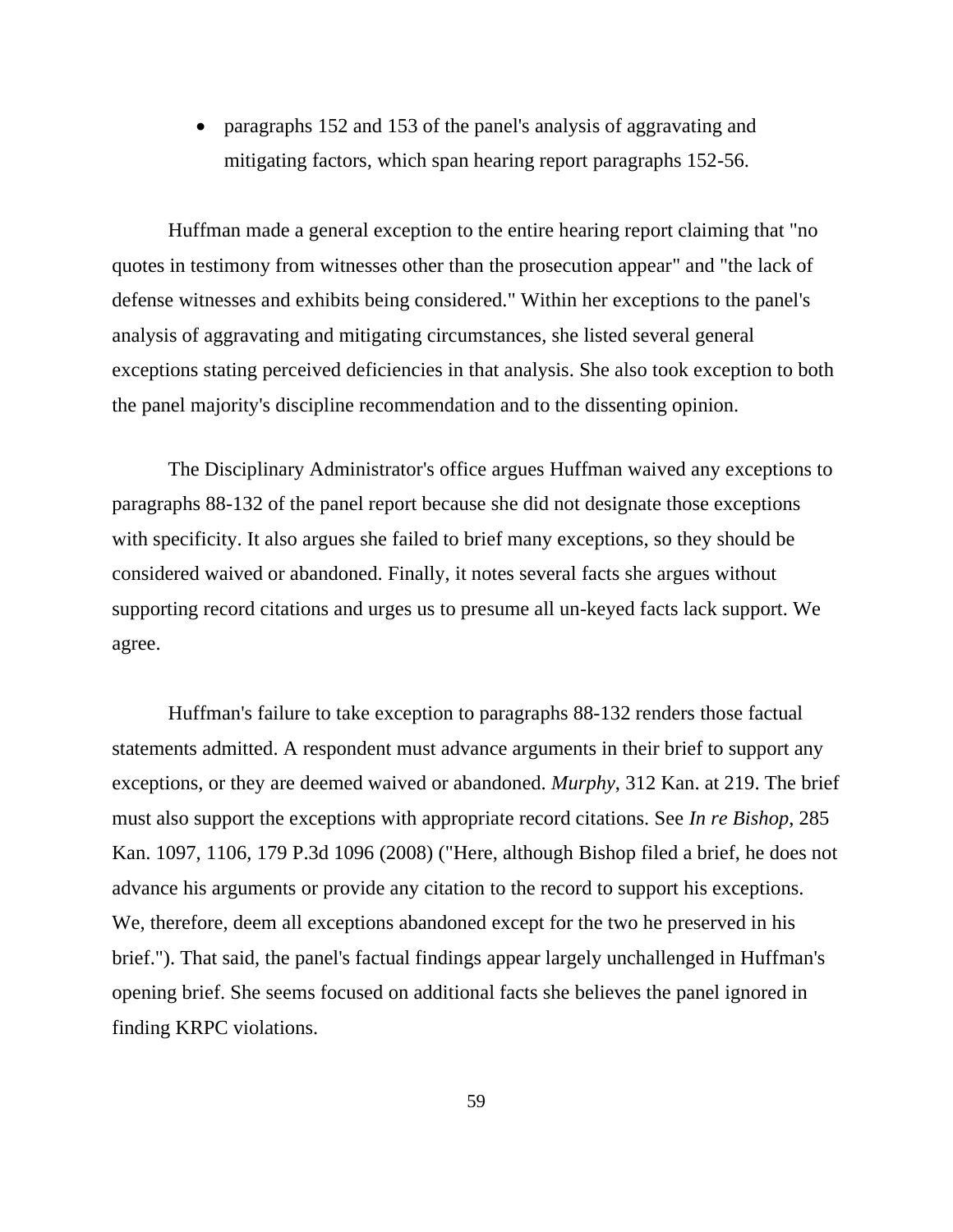Keeping Huffman's exceptions in mind, we consider two overarching issues: (1) whether clear and convincing evidence supports the panel's conclusions that she violated KRPC 1.1, 3.1, 3.5, 8.2, and 8.4; and (2) the appropriate discipline.

## *Clear and convincing evidence supports some of the panel's conclusions.*

# *A. The KRPC 1.1 violation*

KRPC 1.1 requires that "[a] lawyer shall provide competent representation to a client. Competent representation requires the legal knowledge, skill, thoroughness and preparation reasonably necessary for the representation." The hearing panel concluded Huffman violated KRPC 1.1 in three ways: (1) she failed to seek settlement of her clients' claims for the terms of the un-consummated 2009 refinancing; (2) she failed to recognize how to resolve the case for her clients' benefit; and (3) she failed to understand relevant legal concepts that in the panel's view collectively demonstrated her "lack of competence as a litigator" resulting in multiple deficiencies in her pleadings.

As to the first and second items, Huffman argues the panel disregarded her witness Larry Rute's testimony establishing "settlement is something [she] engages in," and the fact Wells Fargo never offered to settle on the terms the panel believed she should have sought. The Disciplinary Administrator's office counters that this testimony is irrelevant, noting Rute was unfamiliar with the litigation at issue. It also contends the arguments about Wells Fargo's failure are abandoned because they are not supported by authority or irrelevant because the burden always remained on Huffman to try to achieve her clients' goals. We agree with this characterization of Rute's testimony.

During his direct examination, Rute agreed with Huffman that he recalled her "attending a mediation with [him] and settling cases . . . ." He also said she understood concepts of best and worst-case scenarios and "bracketing" as they pertain to monetary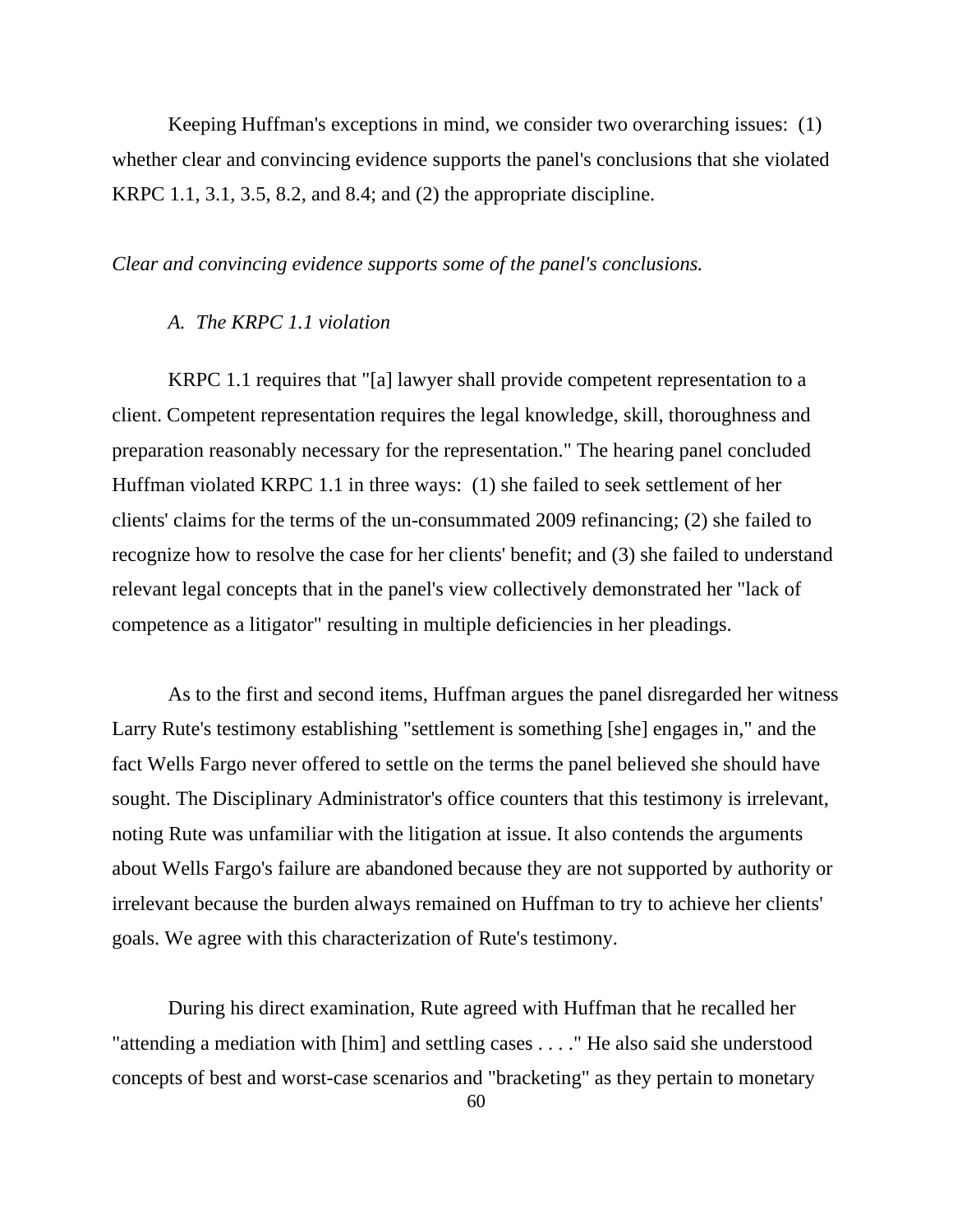settlement negotiations. But on cross-examination he admitted he had not read the complaint in this case and did not have any knowledge about the underlying mortgage litigation.

Nevertheless, a majority of the court holds the facts do not support a conclusion that Huffman violated KRPC 1.1 by not pursuing settlement on the 2009 refinancing terms or by otherwise failing to resolve the case for her clients' benefit. The panel's factual findings reflect Huffman offered to settle for \$750,000 plus a release of R.B. and S.B.'s mortgage, based on her valuation of the KCPA and tort claims she pled in her petition. And Huffman argues her clients consented to an aggressive posture during settlement, and there is no testimony from them to the contrary.

In the legal malpractice context, it has been recognized that "the necessity for an attorney's use of ordinary skill and knowledge extends to the conduct of settlement negotiations." *Rizzo v. Haines*, 520 Pa. 484, 499, 555 A.2d 58 (1989). "Attorneys are supposed to know the likelihood of success for the types of cases they handle and they are supposed to know the range of possible awards in those cases." *Ziegelheim v. Apollo*, 128 N.J. 250, 263, 607 A.2d 1298 (1992). But settlement negotiations are difficult to orchestrate to a mutually acceptable result, particularly within the constraints of the clients' willingness to compromise. The majority here concludes the facts fail to show by clear and convincing evidence that Huffman did not employ the requisite skill and knowledge in failing to resolve the mortgage litigation under the circumstances. A minority of the court would have found a violation.

Moving to the panel's conclusion that the specific deficiencies it identified demonstrated Huffman's incompetence as a litigator, we hold they are supported by clear and convincing evidence. She argues the panel ignored evidence that she still had discovery requests pending when summary judgment was granted in the first federal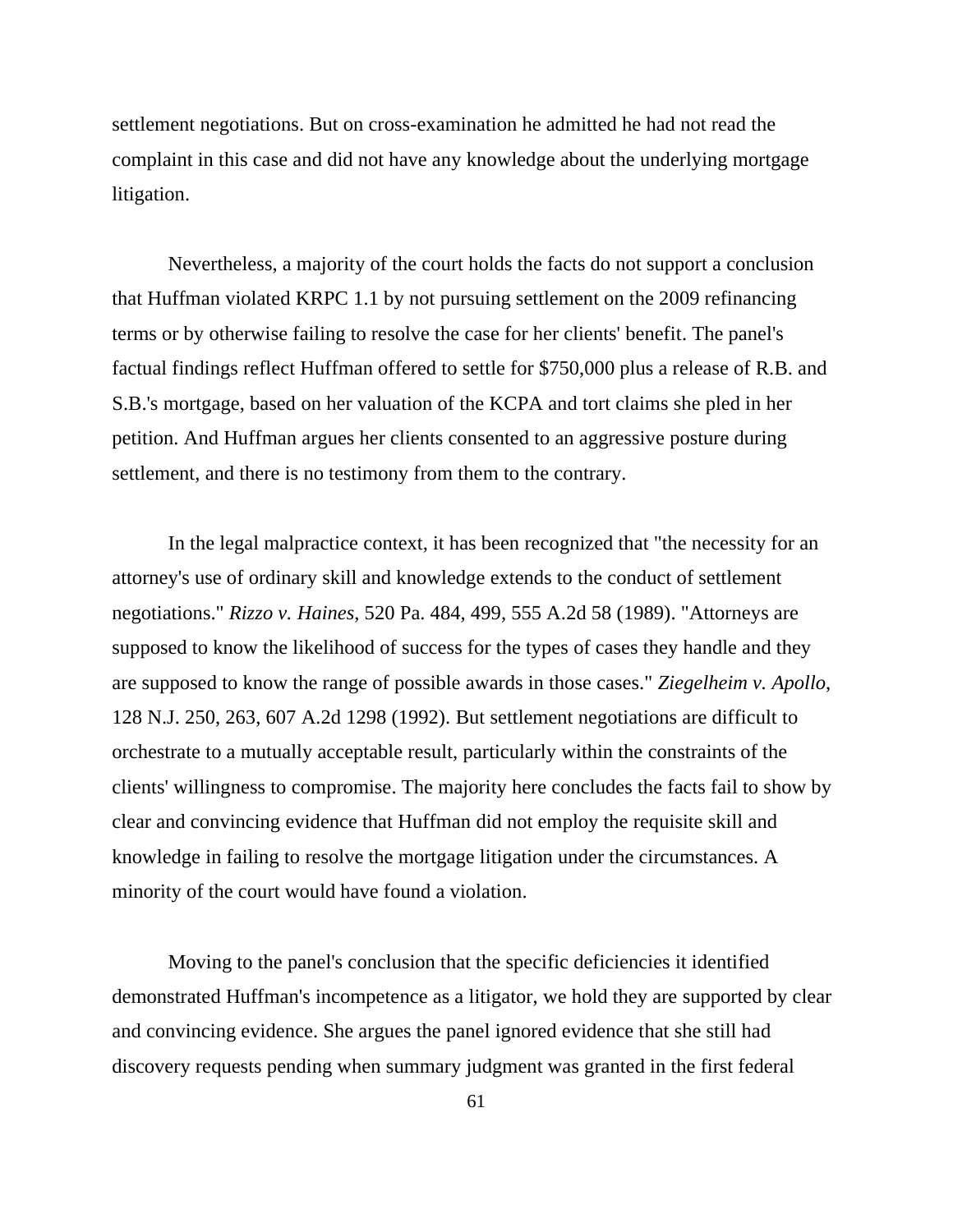lawsuit. And Issue I of her brief argues the panel erred by disregarding evidence of her attendance at a "Max Gardner Boot Camp" and use of discovery materials from that training, and her consultation with the Kansas Attorney General's Office on consumer protection issues.

In addition, in Issue III of her brief, she argues that "EMERGING AREA SPECIFIC CASE LAW . . . DEVELOPMENTS THAT SUPPORT" her positions. And she notes the panel did not discuss her assertion that the foreclosure would not have occurred under new federal protections for homeowners enacted in 2014 or "discussed . . . what arguments [she] missed that could have saved [her clients'] home." She contends she unfortunately—but not unethically—lost on her theories concerning the "Torrens Land System of caveats" not being recognized by Kansas law and her theory that the KCPA applied to financial communications. She views discipline as "unjust" under these circumstances and claims she had no professional guidance about how to handle them because she was the "first one[] through [the] wall" on the issues she raised.

But these arguments are irrelevant as to whether the activity the panel cited violated Rule 1.1 because it found her methods to be improper. And "[c]ompetent handling of a particular matter includes . . . use of methods and procedures meeting the standards of competent practitioners." KRPC 1.1, Comment 5 (2022 Kan. S. Ct. R. at 328); see, e.g., *In re Dennis*, 286 Kan. 708, 727, 188 P.3d 1 (2008) ("The repeated failure to timely respond to discovery requests, court orders, and dispositive motions is clear evidence of incompetence."); *In re Romious*, 291 Kan. 300, 308, 312, 240 P.3d 945 (2010) (KRPC 1.1 violated when attorney filed motion seeking judge's recusal that lacked factual allegations).

The panel's facts show Huffman did not competently handle the litigation. She consistently filed late pleadings; failed to follow rules governing the pleadings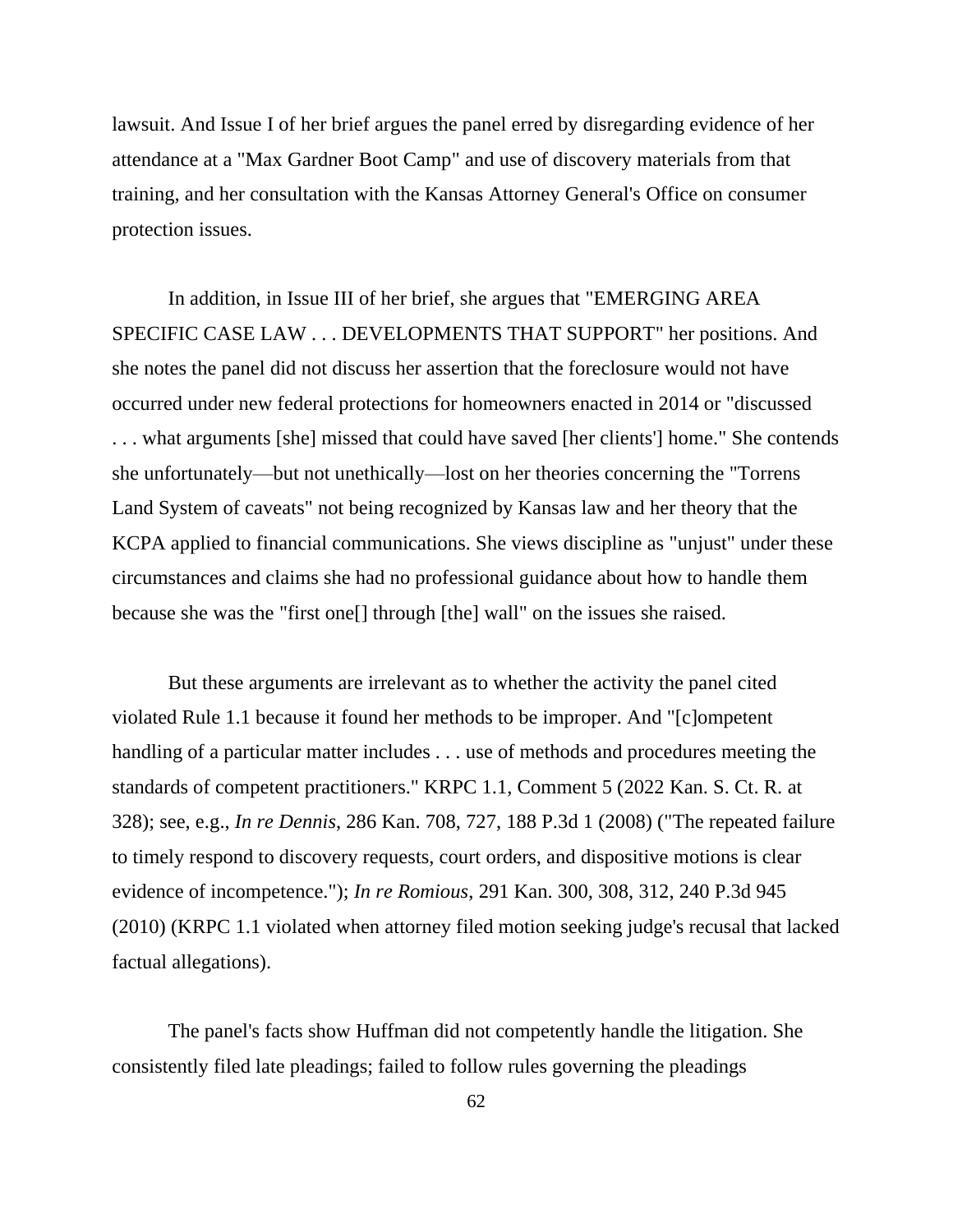amendment; failed to follow rules governing the form and content of appellate briefs; failed to abide by court admonishments to stop raising issues already resolved; failed to supply documents requested by the court; filed clearly meritless claims; did not understand the legal concept of res judicata; and made arguments to the Tenth Circuit Court of Appeals that were "woefully inadequate," were "meritless," "made no sense and [were] hard to follow," and were "unsupported by the record." And even if her underlying claims had merit, this conduct still violated KRPC 1.1.

# *B. The KRPC 3.1 violation*

KRPC 3.1 provides,

"A lawyer shall not bring or defend a proceeding, or assert or controvert an issue therein, unless there is a basis for doing so that is not frivolous, which includes a good faith argument for an extension, modification or reversal of existing law. A lawyer for the defendant in a criminal proceeding, or the respondent in a proceeding that could result in incarceration, may nevertheless so defend the proceeding as to require that every element of the case be established."

The panel referenced several reasons why it concluded Huffman violated KRPC 3.1. Those were: she launched a new Shawnee County lawsuit based on the same facts as the case then pending on appeal in 10-CV-4141, which was ultimately removed to federal court and dismissed as res judicata; she filed responsive pleadings and amended responsive pleadings in Wells Fargo's Shawnee County foreclosure action after the court dismissed the case; and she repeatedly sought reconsideration of previously decided matters throughout the litigation despite the court's admonishments to stop. Substantial competent evidence supports these facts.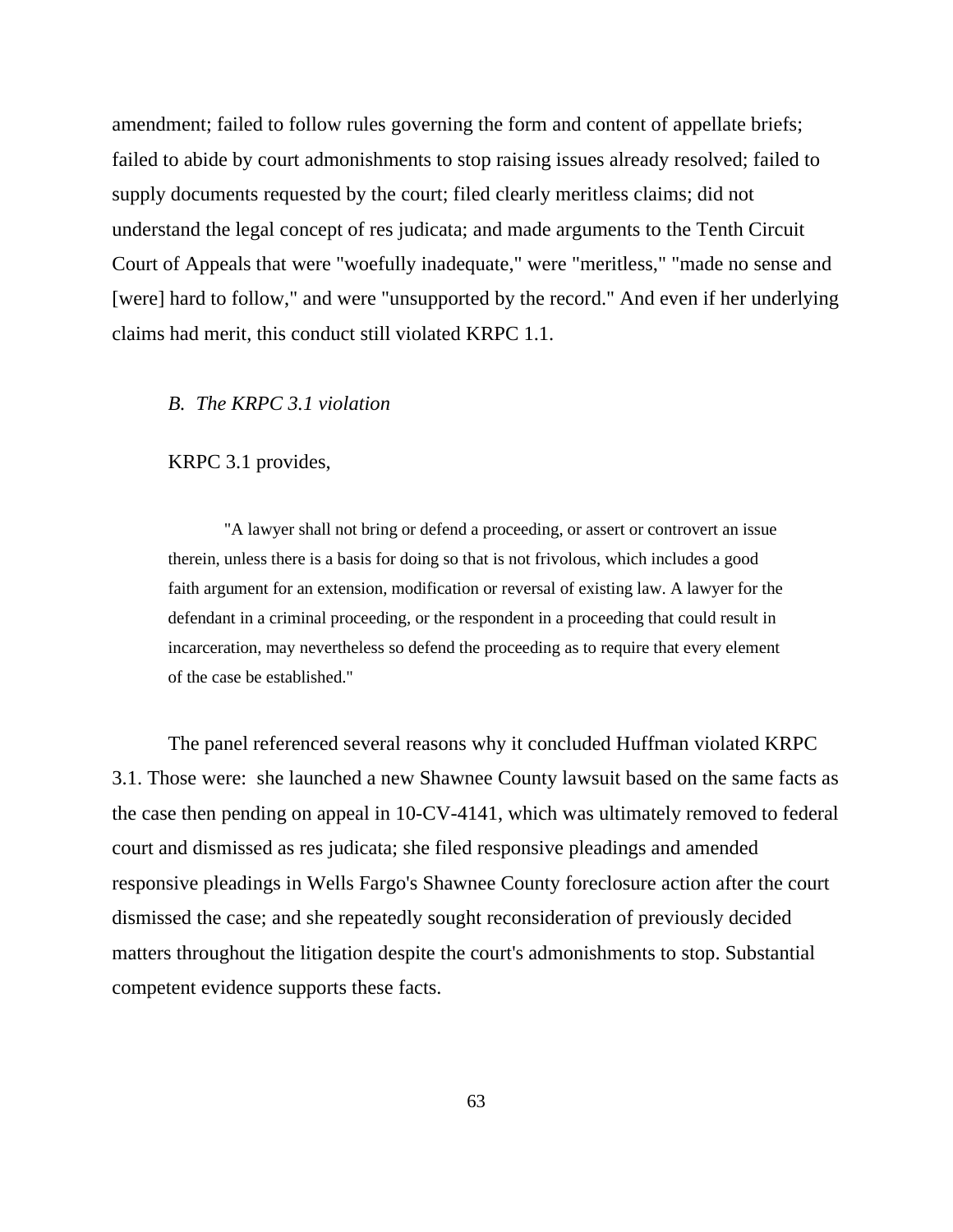Huffman argues mainly that she had a good-faith belief in her claims' merits. She contends there was nothing harassing about defending a constitutionally protected homestead; that her position—apparently about robo-signing—tracked the positions of "49 Attorney Generals"; and that whether a position is meritorious should not be a "win or lose" determination. She also argues the panel ignored changes in the legal landscape during the litigation. And she broadly challenges the panel's citation to Kansas Supreme Court Rule 202 (2019 Kan. S. Ct. R. 239), repealed January 1, 2021, and replaced in part by Kansas Supreme Court Rule 220 (2022 Kan. S. Ct. R. at 275). But she does not support her Rule 202 reference with pertinent authority.

Again, Huffman's focus in all these arguments is misplaced.

"The advocate has a duty to use legal procedure for the fullest benefit of the client's cause, but also a duty not to abuse legal procedure. The law, both procedural and substantive, establishes the limits within which an advocate may proceed. However, the law is not always clear and never is static. Accordingly, in determining the proper scope of advocacy, account must be taken of the law's ambiguities and potential for change." KRPC 3.1, Comment 1 (2022 Kan. S. Ct. R. at 390).

Huffman's arguments concentrate on what she views as shifting legal grounds underpinning her claims, but she does not address the crux of the panel's misconduct conclusion that her conduct was outside relevant procedural and substantive limits. For example, the panel concluded she violated KRPC 3.1 by filing a new Shawnee County lawsuit while the federal appeal was pending in the first case, which arose out of the same facts and largely raising the same claims. Huffman alludes to receiving "permission" from Shawnee County District Judge Franklin Theis to file this second suit but does not address the overriding problem that it was meritless because those claims were barred by res judicata. See *Dennis*, 286 Kan. at 732-33 (holding violation of KRPC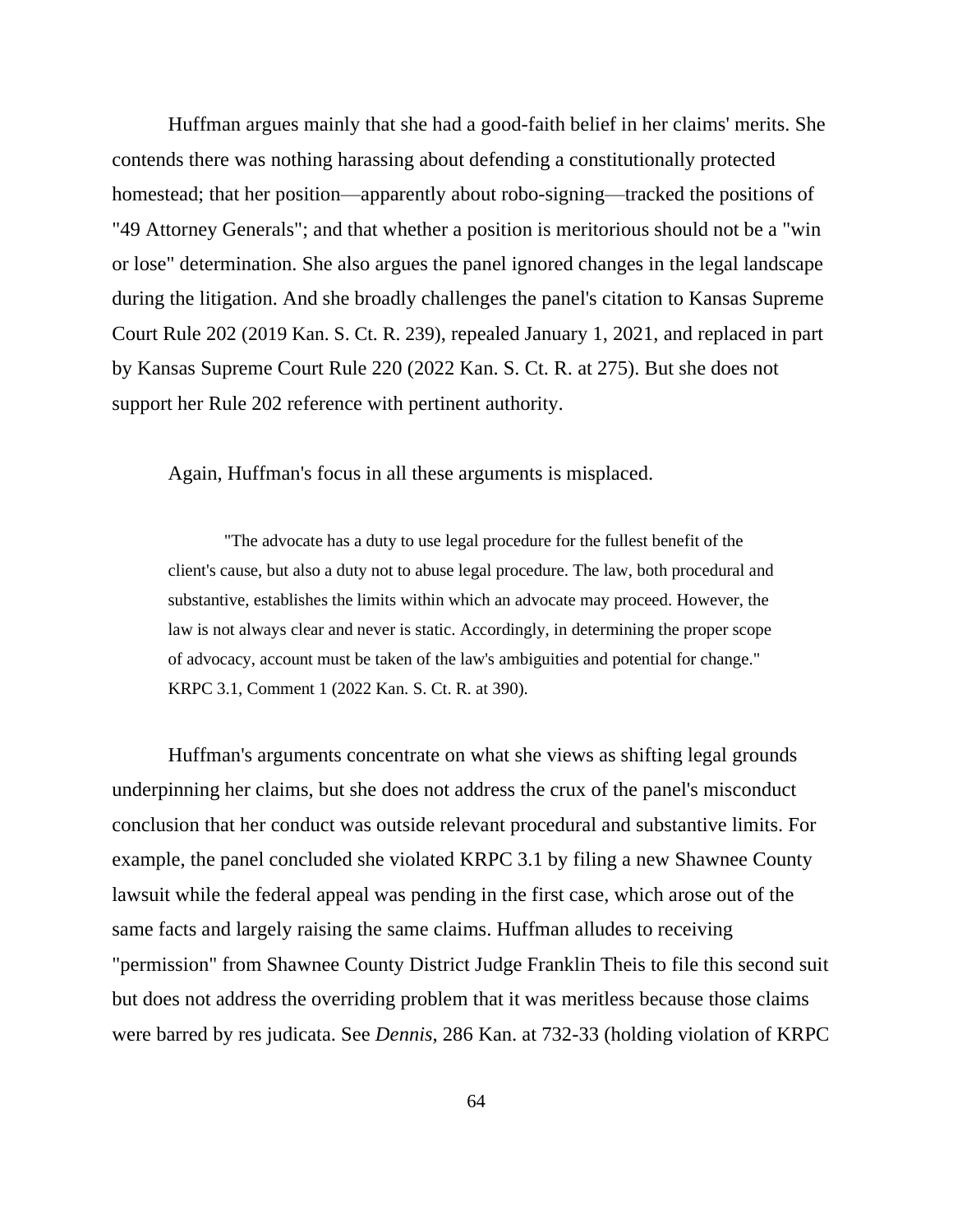3.1 established by clear and convincing evidence when rational fact-finder could conclude it was highly probable attorney filed a frivolous lawsuit).

And Huffman's focus on consumer protection issues and lender protection provides no cover for her decision to assert several other claims, for example, that MERS "converted" R.B. and S.B.'s "chain of title." Indeed, her frivolous motions alone supply an adequate basis for a KRPC 3.1 violation, even without considering the relative merits of the claims advanced in the underlying litigation. See *In re Blume*, 309 Kan. 1313, 1322, 1334, 443 P.3d 305 (2019) (holding attorney violated KRPC 3.1 by filing a "frivolous motion to set aside" a judgment that "'contained "a tangled web of some irrelevant ramblings and vagaries"'").

We hold clear and convincing evidence supports the panel's conclusion that Huffman violated KRPC 3.1.

## *C. The KRPC 3.5(d) and 8.2(a) violations*

Huffman next argues KRPC 3.5(d) is unconstitutionally vague and suggests its application, along with KRPC 8.2(a), infringes on her rights to free speech under the First Amendment to the United States Constitution and section 11 of the Kansas Constitution Bill of Rights. She also contends the evidence failed to prove she violated KRPC 3.5 and KRPC 8.2 because it did not establish her comments about Judge Marten were knowingly or recklessly false.

The vagueness challenge is easily disposed of. Our precedent is clear that a respondent in a disciplinary action must either raise an issue before the panel or explain why it is properly before the court if raised for the first time on appeal.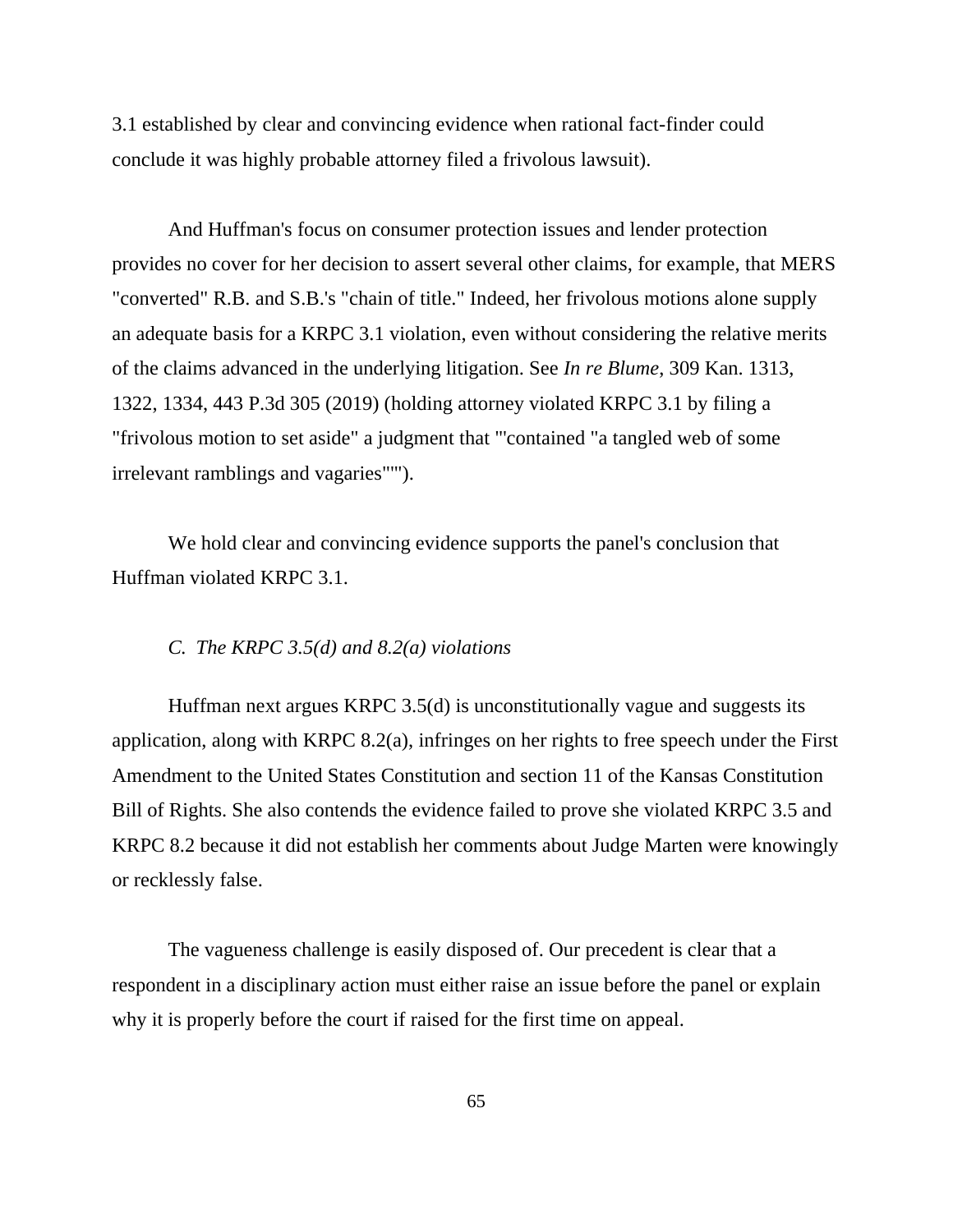"[Kansas Supreme Court] Rule 6.02 sets out the requirements for filing an appellant's brief. In subparagraph (a)(5), it requires that '[i]f the issue was not raised below, there must be an explanation why the issue is properly before the court.' Although this rule applies to an 'appellant,' it is incorporated into disciplinary proceedings in this court through Kansas Supreme Court Rule 212 if a respondent has filed exceptions.

"Rule 212(e)(3) (2018 Kan. S. Ct. R. 257) requires a disciplinary respondent to file a brief, sets forth the timeframe for doing so, and states: 'The briefs shall be of such number *and form* and be served in such manner as is provided by the rules relating to appeals in civil actions.' (Emphasis added.) Rule 6.02 specifies the form for Crandall's brief, and it required him to explain why the constitutional issue was properly before the court even though he had not raised it before the hearing panel. . . .

"Our caselaw makes clear that respondents in disciplinary cases must comply with Rule 6.02. We could cite a long line of cases in which this court has enforced Rule 6.02 when disciplinary respondents have filed briefs that do not comply with its requirements but note only a few to illustrate. See, e.g., *Hawver*, 300 Kan. at 1048 ('document attached to Hawver's brief is not properly before this court because it is not part of the record' as required by Rule 6.02[b]'); *Dennis*, 286 Kan. at 723 (faulting respondent's brief because it contained neither a statement of facts nor specific citations to the record on appeal as required by Rule 6.02[d] [2007 Kan. Ct. R. Annot. 37])." *In re Crandall*, 308 Kan. 1526, 1541-42, 430 P.3d 902 (2018).

In *Crandall*, the court held the respondent in an attorney discipline proceeding abandoned his First and Fourteenth Amendment challenges to KRPC 8.5 (2018 Kan. S. Ct. R. 382) and Kansas Supreme Court Rule 201 (2018 Kan. S. Ct. R. 233) when he failed to make the arguments before the panel and failed "to comply with Rule  $6.02(a)(5)$ 's requirement that he explain why [the court] should consider his constitutional arguments when they are raised for the first time in his brief in this court." 308 Kan. at 1542.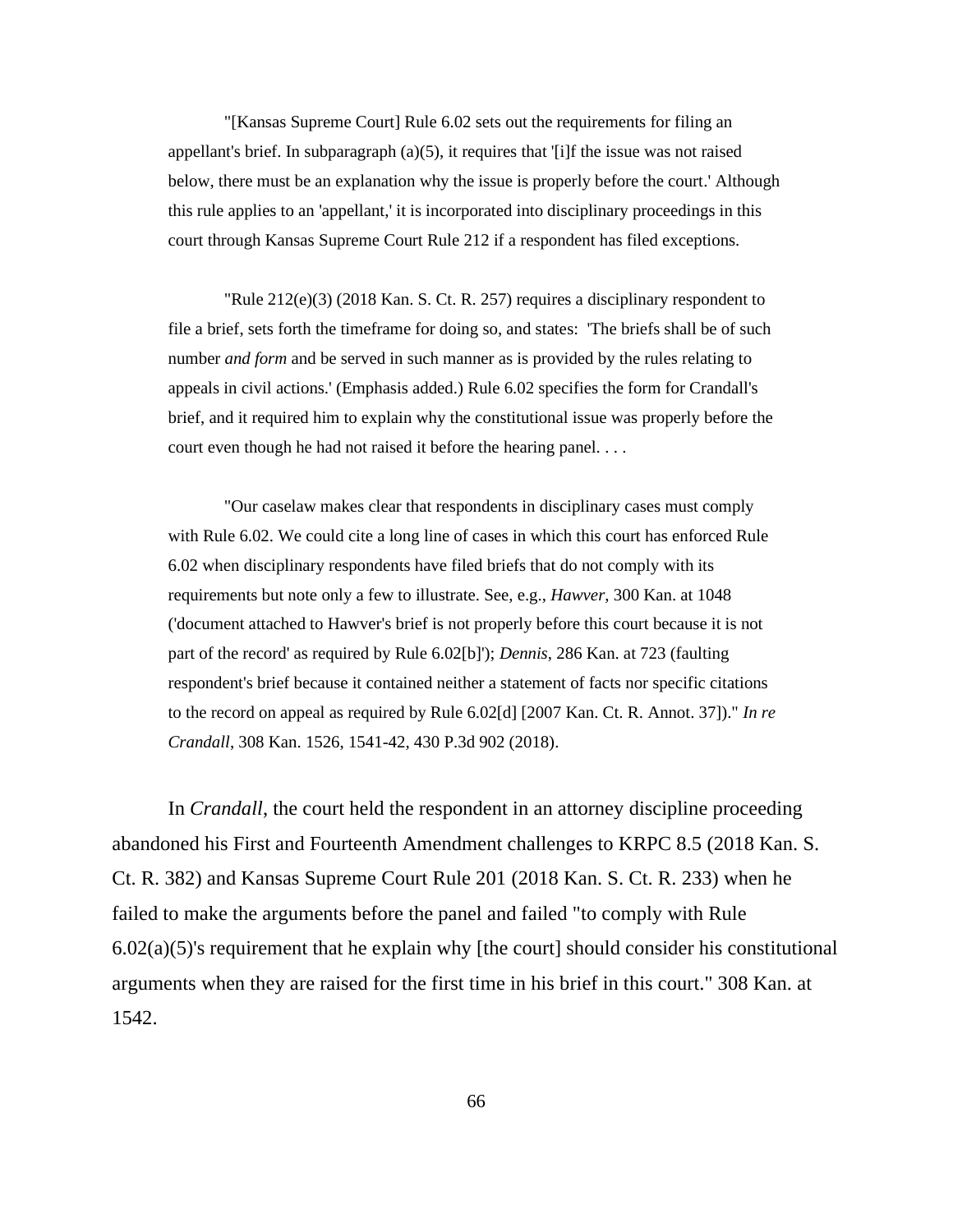Huffman's response brief does not challenge the Disciplinary Administrator's representation that she failed to raise the constitutional question before the panel. And her opening brief does not contain any explanation why the court should still consider the constitutional argument raised for the first time. Her response brief contains an explanation, but only by arguing she should not have to comply with the requirement. Neither brief cites or discusses Rule 6.02 (2022 Kan. S. Ct. R. at 35) or relevant caselaw.

As to the merits of the rule violations, under KRPC 3.5(d) (2022 Kan. S. Ct. R. at 396), "[a] lawyer shall not . . . engage in undignified or discourteous conduct degrading to a tribunal." And under KRPC 8.2(a) (2022 Kan. S. Ct. R. at 432), "[a] lawyer shall not make a statement that the lawyer knows to be false or with reckless disregard as to its truth or falsity concerning the qualifications or integrity of a judge . . . ."

The panel concluded Huffman violated both rules when she recklessly made several false statements about Judge Marten in two motions asking him to reconsider his rulings. These statements included implying he had discriminated against her clients based on race or socioeconomic status, implying he decided based on power rather than truth, and accusing him of treating her differently than opposing counsel. Huffman argues there is no evidence the statements were knowingly or recklessly false.

During Huffman's direct testimony, the panel's chairperson asked her to address the comments about Judge Marten. She testified that she did not "make any excuse" for them, that she "wrote what I wrote," and that she did not "intend it the way it came across." During cross-examination, the Disciplinary Administrator asked her whether she had "any basis" for writing that Judge Marten's "commentary punctuates the socioeconomic disconnect of the Court with these clients and generally the middle class public, particularly of color, who cannot afford the fights and discovery obstructions of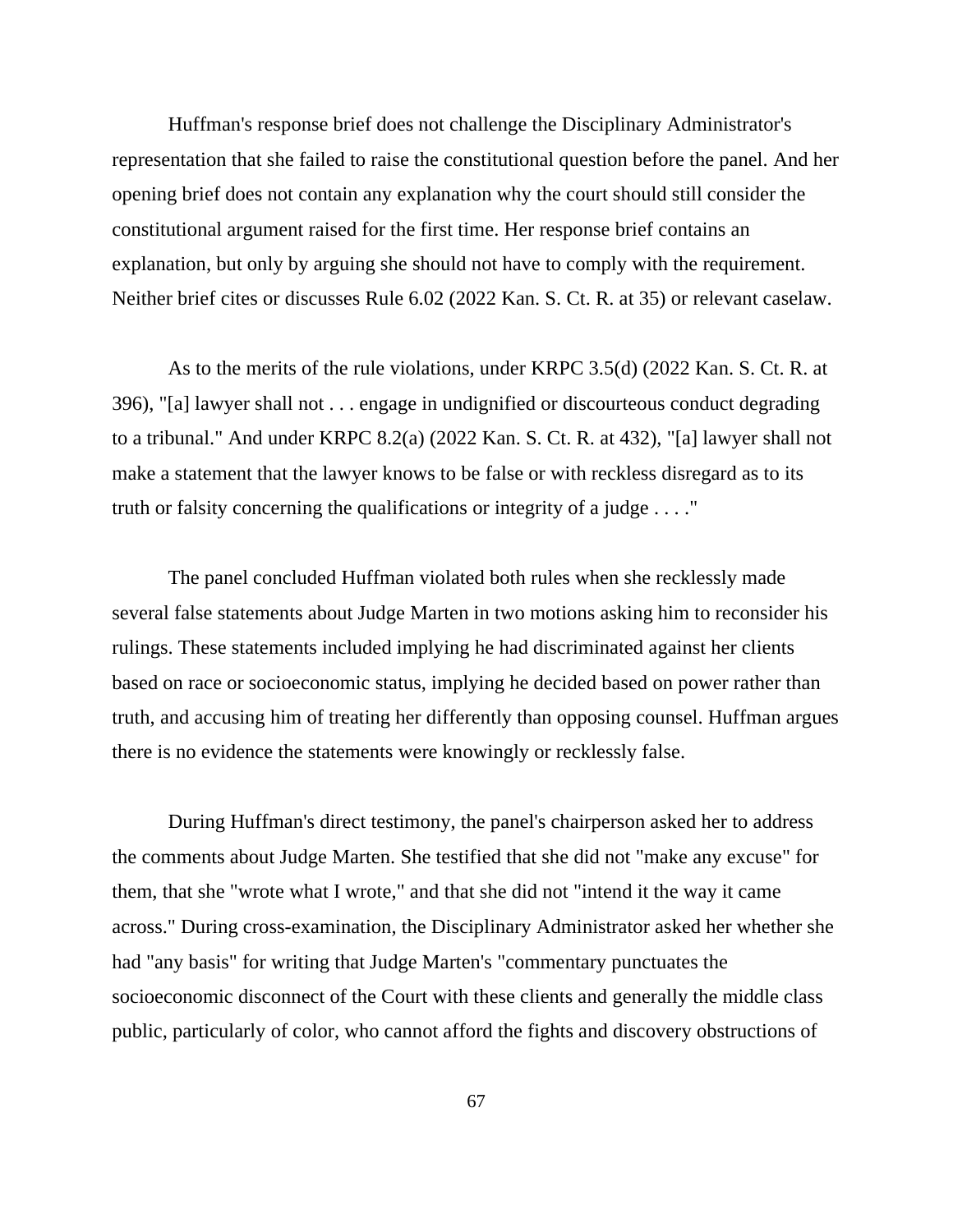the banks," "other than your clients were African American and didn't win." Her response illustrates she had no basis for asserting this:

"I—this didn't mean to be like a race statement. This, from my perspective, has been misunderstood. This is more political speech. And the KCPA issue is political. I mean, I've been involved in a hearing between the House Judiciary. We changed the law to address some of the things that came out in *In Re—In Re Larkin*. But access to the Court and this comment about urgings on from, you know, counsel, I think does punctuate the fact that we do not have a system that gives equal advantage that, you know, we have this shortage. We have the middle class who can't afford these kind of fights when you're dealing with these type of big banks. And I think that those things are even more important to minorities.

"If I—you know, I thought about how it sounds like people are interpreting this, but I didn't play the race card. I didn't play the race card from my perspective on purpose, because I don't—well, I mean. Wells Fargo got hit with NAACP, they have their issues, but this was about—they would have filed that caveat whether my clients were white or black. I mean, but people don't have access to this. People can't afford these discovery wars."

Later in cross-examination, she disavowed any belief Judge Marten was biased against R.B. and S.B. She testified:

"I—I think Judge Marten took the word of Wells Fargo, and I think the wool was pulled over his eyes. I do not believe that he would do anything that he didn't believe was true. And I think that goes back to the discovery and my urgings to tell the Court the truth. I do not think that Judge Marten harbored independent feelings against my client. And I do think that he was very frustrated by the idea that, you know, the case, 'um, was back. And I know in my heart that it would have been different if it had been in state court. I know what my venue was, I know what I was winning in front of that judge."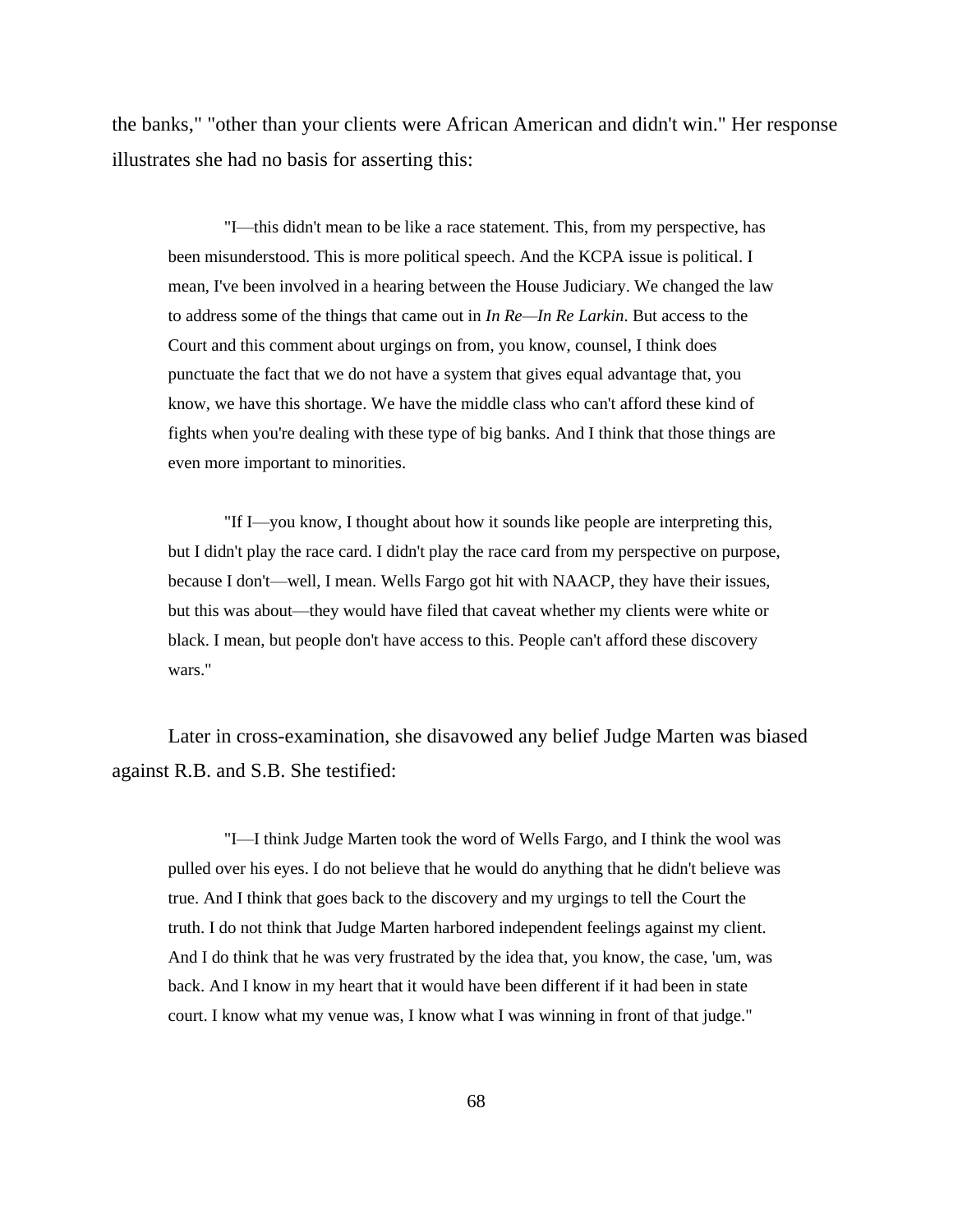Taken together, her testimony demonstrates a serious lack of judgment in making these comments and statements. But we are also cognizant that judges and courts are not above criticism—even harsh criticism—by lawyers vigorously advocating sometimes unpopular causes on behalf of marginalized people. And balancing this against the equally important need for a decorous and orderly courtroom is an inexact endeavor at best. Given this, a majority of the court holds Huffman's statements do not rise to the heightened standard necessary to support the panel's conclusion that she violated KRPC 3.5(d) and KRPC 8.2(a). In reaching that decision the majority considered and weighed as significant the fact Judge Marten himself did not take affront to Huffman's comments or invoke contempt at the time. A minority of the court would have found violations of these two rules.

# *D. The KRPC 8.4(d) violation*

KRPC 8.4(d) (2022 Kan. S. Ct. R. at 434) provides, "It is professional misconduct for a lawyer to . . . engage in conduct that is prejudicial to the administration of justice." The panel found Huffman violated this rule by repeatedly relitigating previously decided issues and making false statements impugning Judge Marten's integrity.

Conduct requiring a court to unnecessarily consider frivolous issues obviously delays the proceedings and causes the lawyers' clients to incur unnecessary legal fees and other expenses. Such conduct can support finding that the lawyer violated KRPC 8.4(d). See *In re Shepherd*, 310 Kan. 739, 746, 752, 448 P.3d 1049 (2019) (failure to file brief on behalf of client, resulting in "'unnecessary consideration by the court, the dismissal of the appeal, and delay with the appellate process'" deemed clear and convincing evidence that attorney violated KRPC 8.4[d]); *In re Gordon*, 258 Kan. 784, 791, 793, 908 P.2d 169 (1995) (concluding violation of 8.4[d] supported by clear and convincing evidence when attorney failed to timely respond to discovery request resulting in sanctions and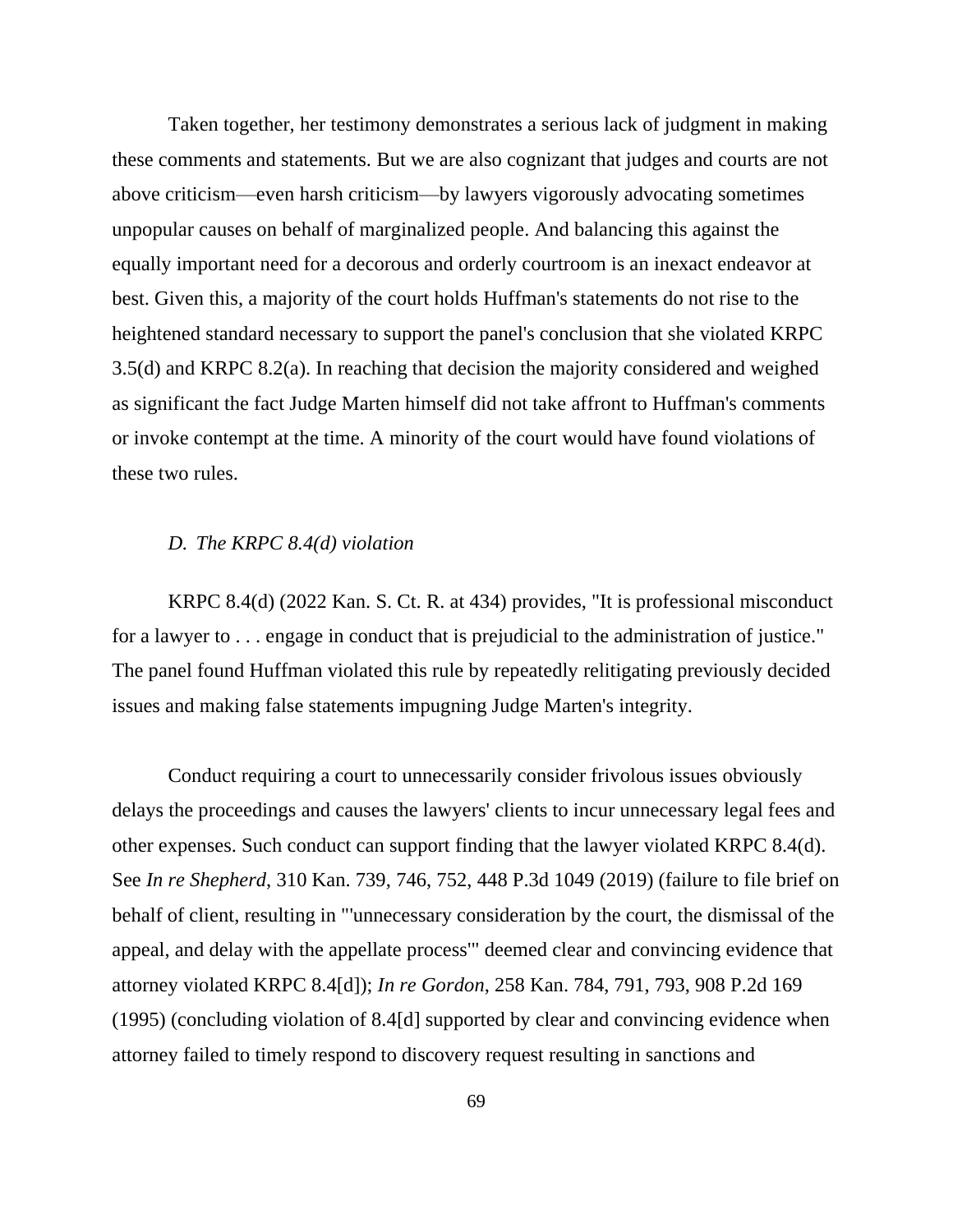mishandled bankruptcy case resulting in unnecessary legal fees and other expenses to clients); *Blume*, 309 Kan. at 1323 (concluding clear and convincing evidence supported conclusion respondent violated 8.4[d] by filing a frivolous motion to alter or amend judgment); *In re Grillot*, 309 Kan. 253, 259, 263, 433 P.3d 671 (2019) (concluding the respondent engaged in conduct prejudicial to the administration of justice when he filed incomplete, inaccurate, and false accountings in a probate case).

Here, the conduct cited by the panel reflects Huffman wasted judicial resources by pursuing multiple frivolous motions and a frivolous lawsuit barred by res judicata. And she filed pleadings impugning Judge Marten's integrity. That conduct also resulted in her clients being ordered to pay attorney fees exceeding the mortgage loan principal, along with the clients' home being foreclosed.

Huffman challenges KRPC 8.4's constitutionality by incorporating her arguments against KRPC 3.5 and 8.2, discussed above. She asserts the KRPC 8.4 violation is founded on the same conduct forming the violations of those two rules, but does not argue what effect, if any, this assessment should have. She then argues: "The administration of justice was over, no false evidence was provided by Respondent." She suggests her conduct could not have prejudiced the administration of justice because "Wells [Fargo] continued to move forward." She also argues there was no pattern of misconduct because the litigation went on for years. And under headings styled "CHILLING ADVOCACY & INTEGRITY," "RESPONSIBILITY FOR THE WRITING WAS ACKNOWLEDGED," and "COUNSEL'S ETHICAL CONSTRUCT IN PRACTICE," she argues she has good character, and that she both acknowledged responsibility for the writings containing the comments about Judge Marten and apologized to him.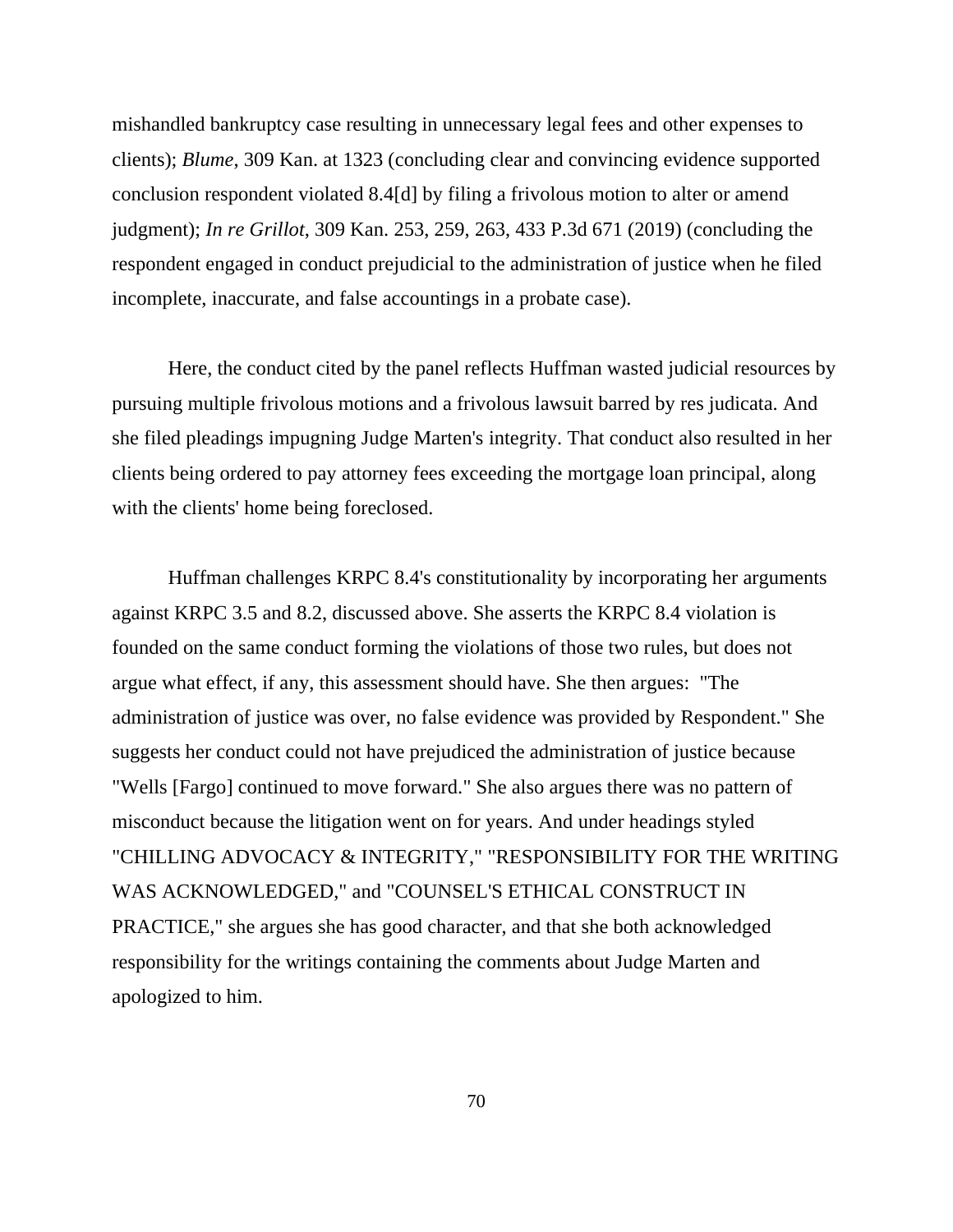We hold the KRPC 8.4(d) violation is established by clear and convincing evidence. The panel's findings demonstrate Huffman serially relitigated claims that were either frivolous at their outset or made frivolous by prior decisions resolving them against her clients. The panel's findings also demonstrate her statements about Judge Marten tended to impugn his integrity, and by extension, that of the courts. Huffman's arguments about chilling advocacy, like many of her other arguments, incorrectly assume her conduct violated the rules only because she did not win. And her constitutional challenge to the rule as it applies to her commentary about Judge Marten is waived, as discussed above. Moreover, her apology and accepting responsibility for the comments does not negate the fact she made them.

# APPROPRIATE DISCIPLINE

The question remaining is the appropriate discipline. The Disciplinary Administrator's office, panel majority, and dissenting panel member disagree about the recommended discipline. The panel majority recommended a public censure, and the dissenting panel member recommended a 90-day suspension. Although Huffman did not raise the discipline to be imposed as a separate issue in her brief, she argues in its closing paragraph, "[T]his Court should reject the panel's report and handle anything else necessary in private." The Disciplinary Administrator continues, as it did before the panel, to recommend indefinite suspension.

"In any given case, this court is not bound by the recommendations from the hearing panel or the Disciplinary Administrator. 'Each disciplinary sanction is based on the specific facts and circumstances of the violations and the aggravating and mitigating circumstances presented in the case.' 'Because each case is unique, past sanctions provide little guidance.' [Citations omitted.]" *Hodge*, 307 Kan. at 230.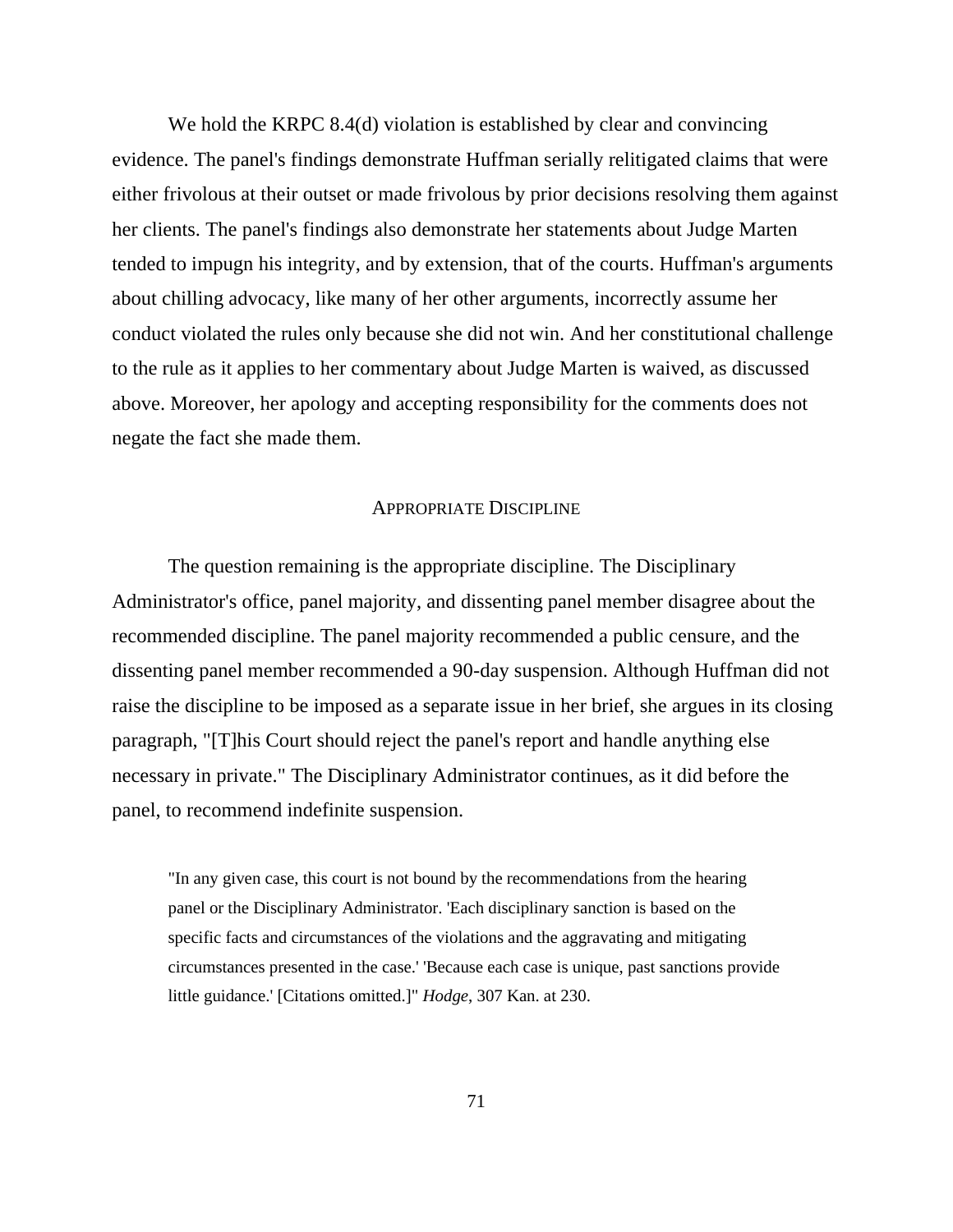The court generally looks to the American Bar Association Standards for Imposing Lawyer Sanctions to aid in determining discipline. That framework considers "four factors in determining punishment: (1) the ethical duty violated by the lawyer; (2) the lawyer's mental state; (3) the actual or potential injury resulting from the lawyer's misconduct; and (4) the existence of aggravating or mitigating factors." 307 Kan. at 231.

Here, the panel found Huffman knowingly violated ethical duties owed to her clients, to the public, and to the legal profession. Her inadequate representation resulted in judgment against R.B. and S.B. for nearly \$290,000 in Wells Fargo's legal fees. This amount was "larger than the expected value of the underlying mortgage interest." And it was amassed due to Huffman's "extensive and needless" discovery requests and other improper tactics which "caused the . . . action to metastasize beyond any reason." These tactics included "seeking court review of the same issues over and over again resulting in the waste of judicial time and resources."

The panel also found several aggravating and mitigating factors. For aggravating factors, it concluded Huffman engaged in a pattern of misconduct throughout the R.B. and S.B. litigation and, in doing so, committed multiple offenses. In addition, the panel found R.B. and S.B. were vulnerable to Huffman's misconduct, noting they relied on Huffman and believed they had sued Wells Fargo when they had not, that Huffman drove the litigation approach, and that R.B. and S.B. were ultimately "ordered to pay nearly \$300,000 in attorneys fees and expenses."

Equally troubling, the panel found Huffman "refused to acknowledge the wrongful nature of her conduct," arguing before the panel that she did not violate any rules. The hearing panel was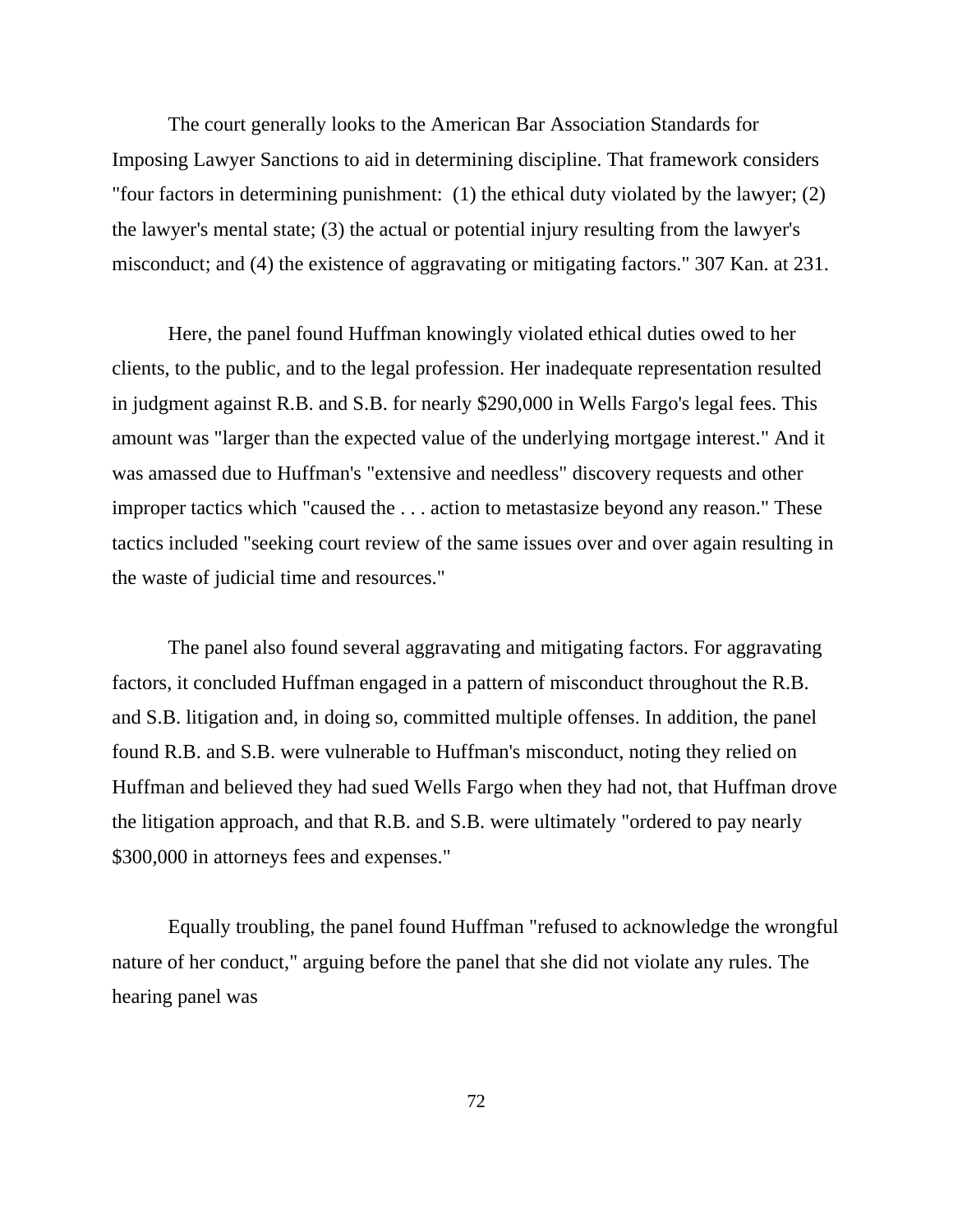"concerned, that at this late date, the respondent just does not seem to 'get it.' She is either unwilling or unable to acknowledge that what she did [in] this case—repeatedly filing lawsuits when the issues had already been resolved and by making false and disparaging statements about a judge—violates the Kansas Rules of Professional Conduct."

This perspective carried through to Huffman's briefings to this court. Her arguments, particularly concerning the Rule 1.1 and 3.1 violations, indicate she is under the misapprehension that discipline is being imposed simply because she was not successful in the litigation. And in arguing "[p]unishment is not warranted in this matter," Huffman contends her conduct was beneficial to the public at large, by stating: "The public has been helped by moving the law towards consumer protection and even advancing changes with the legislature to achieve more consistent results with the Courts."

For mitigating factors, the panel found Huffman lacked a prior disciplinary record; a serious car accident resulting in a traumatic brain injury and depression contributed to the misconduct; she was inexperienced in the practice of law when the misconduct occurred; she presented evidence in support of her good character from several witnesses; and she had already paid \$5,000 in federal court sanctions for some of the misconduct at issue.

Clear and convincing evidence supports the findings of violations of the professional rules of conduct as we note above. Huffman's multiple violations, pattern of misconduct, and injury to her clients are plainly demonstrated by the pleadings and orders filed in the underlying cases. The mitigating factors are likewise supported by the panel's cited evidence.

In making its discipline recommendation, the panel quoted the pertinent sections of the ABA Standards for Imposing Lawyer Sanctions for each of these types of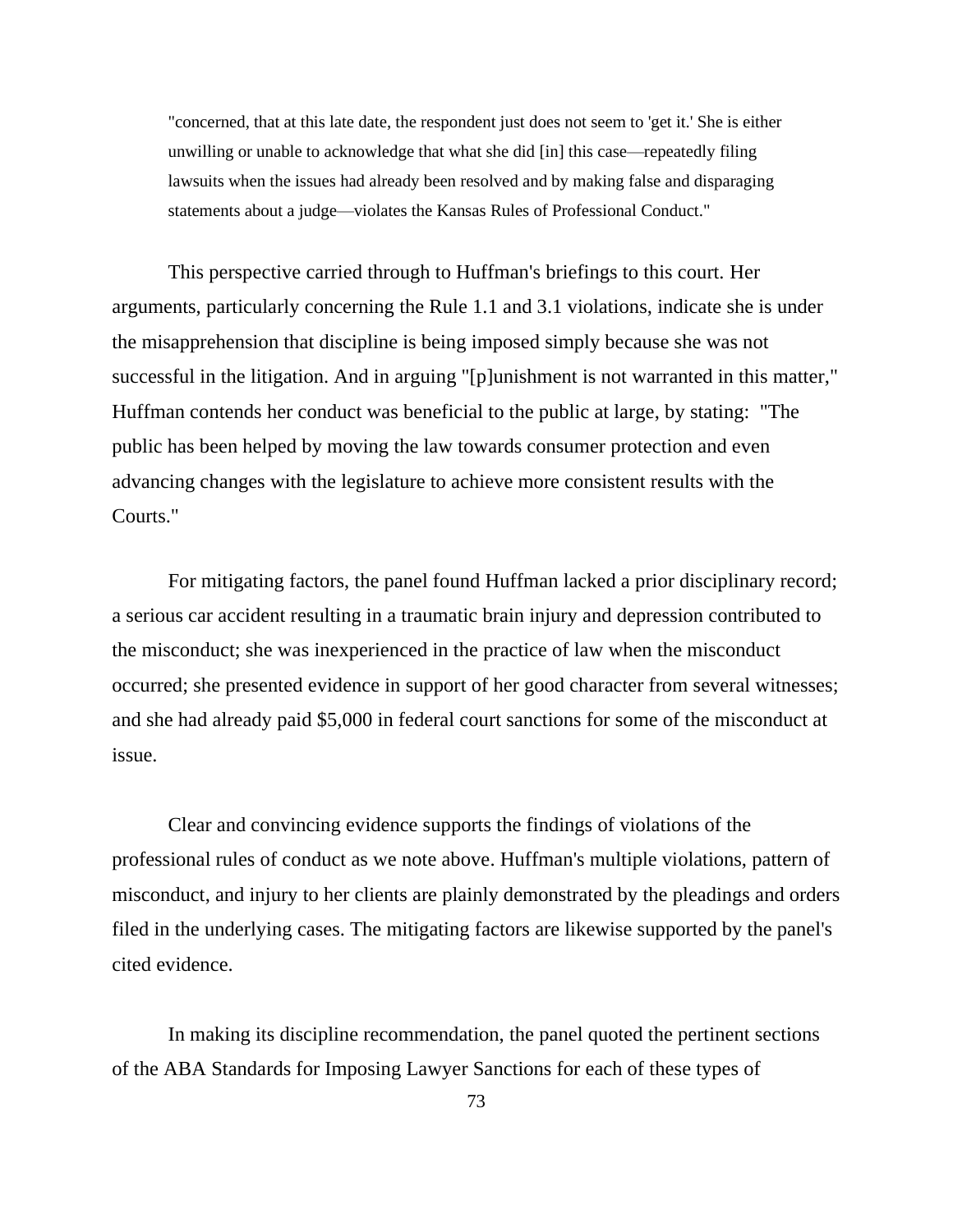misconduct. See ABA Standards 4.5 (lack of competence); 5.1 (failure to maintain personal integrity); 6.1 (false statements, fraud, and misrepresentation); 6.2 (abuse of the legal process); 7.0 (violations of duties owed as a professional).

But one ABA Standards provision the panel did not cite was from Standard 4.51, discussing when disbarment is appropriate when attorney shows lack of competence:

"4.51 Disbarment is generally appropriate when a lawyer's course of conduct demonstrates that the lawyer does not understand the most fundamental legal doctrines or procedures, and the lawyer's conduct causes injury or potential injury to a client."

And for misconduct involving abuse of legal process, the ABA standards provide,

"Absent aggravating or mitigating circumstances, upon application of the factors set out in Standard 3.0, the following sanctions are generally appropriate in cases involving failure to expedite litigation or bring a meritorious claim, or failure to obey any obligation under the rules of a tribunal except for an open refusal based on an assertion that no valid obligation exists." ABA Standards 6.2.

With regard to this, ABA Standards note: "Suspension is generally appropriate when a lawyer knows that he or she is violating a court order or rule, and causes injury or potential injury to a client or a party, or causes interference or potential interference with a legal proceeding." ABA Standard 6.22.

In addition, the court itself observes, as the Disciplinary Administrator did, that Huffman's brief here demonstrates continued professional failings. As the Disciplinary Administrator commented:

"Respondent's brief to this Court demonstrates she still lacks the competence required for appellate litigation—a factor this Court may consider in determining whether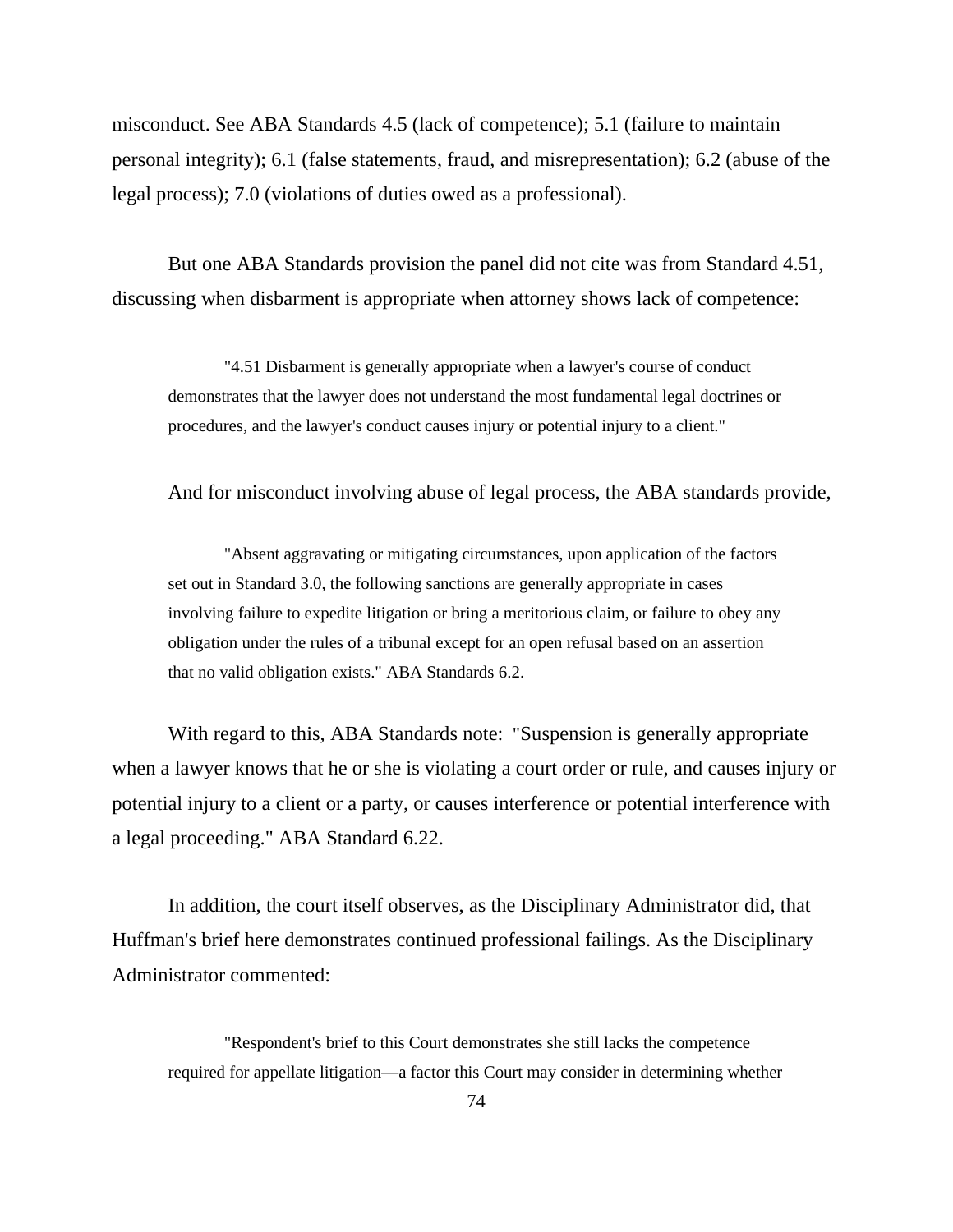to impose discipline that provides more protection of the public and legal system than published censure. *Cf., In re Anderson*, 247 Kan. 208, 213, 795 P.2d 64 (1990) (in sanctions section of the opinion, the Court noted respondent's exceptions, brief, and oral argument did not comply with appellate rules). Respondent's brief fails to comply with virtually every rule of appellate briefing. It lacks coherent structure and is largely incomprehensible. Additionally, much of the brief is devoted to irrelevant arguments about the caveat, whether Wells Fargo owned the note, and the legal issue of whether the KCPA applied to financial communication, which demonstrates Respondent is still unable to identify and make pertinent legal arguments."

A majority of the court concludes suspension with a two-year term is the appropriate discipline. In arriving at this, the majority has considered the aggravating and mitigating circumstances described above, as well as the clear and convincing evidence supporting the panel's findings and conclusions. That said, the majority is amenable to staying the suspension after the first 90 days so long as Huffman adheres to a practice supervision plan approved by the Disciplinary Administrator's office that extends for the remaining suspension period. If Huffman and the Disciplinary Administrator's office cannot agree on an appropriate plan of supervision either may file a motion with this court to resolve the dispute about this or compliance with the plan. The majority further holds that after successfully completing probation, or at the end of the suspension term, a reinstatement hearing will be necessary to ensure Huffman is capable of practicing law without further supervision. A minority of the court would have imposed a harsher discipline.

## CONCLUSION AND DISCIPLINE

IT IS THEREFORE ORDERED that Donna L. Huffman be and she is hereby suspended from the practice of law in the state of Kansas in accordance with Supreme